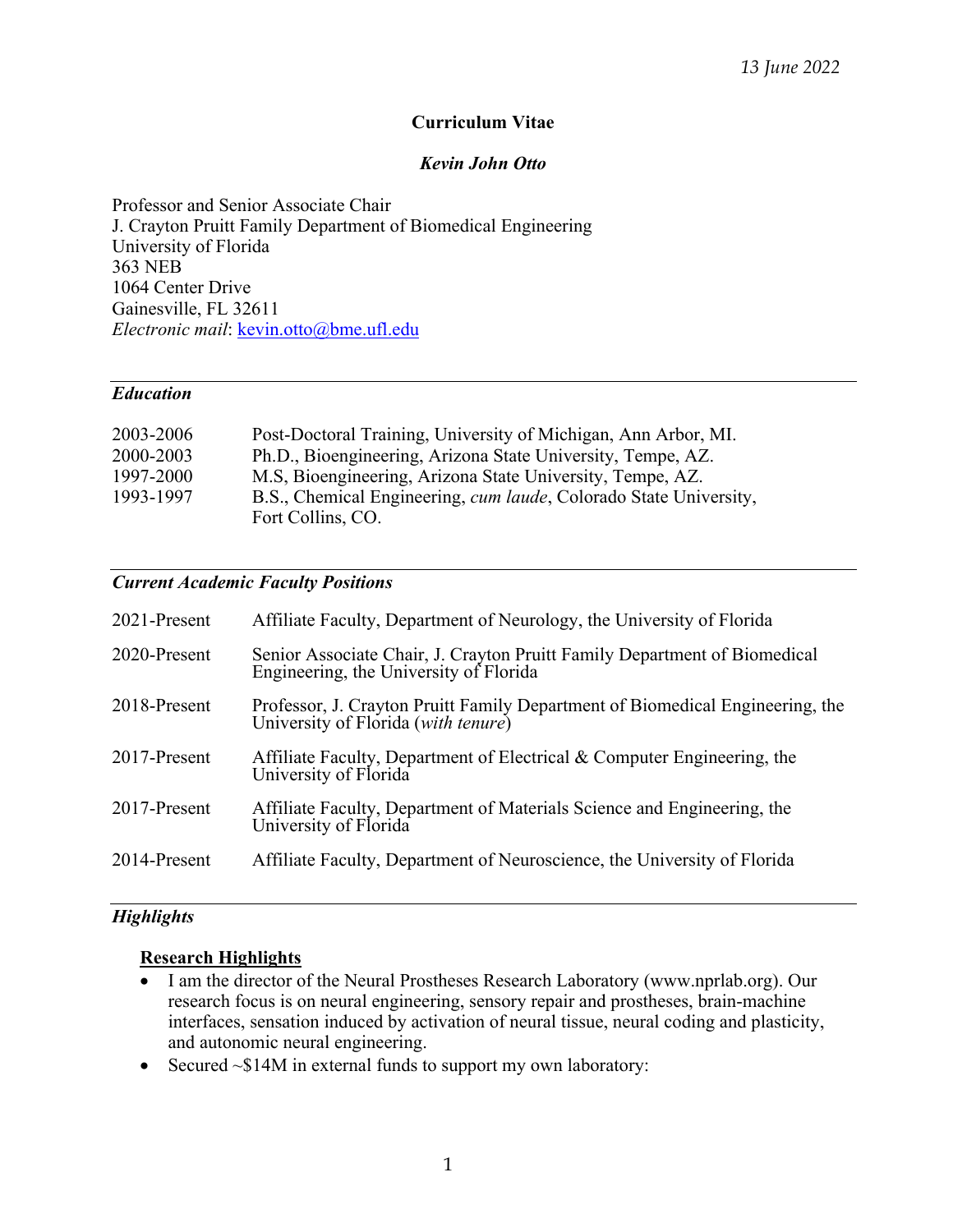- $\circ$  Government funding agencies National Institutes of Health (NIH), Defense Advanced Research Projects Agency (DARPA), Indiana Clinical & Translational Science Institute.
- o Private funding agencies Purdue Research Foundation, Showalter Trust.
- Experience working on large multidisciplinary, multi-investigator research projects:
	- o NIH Brain Research through Advancing Innovative Neurotechnologies Program (BRAIN):
		- I lead a team of 4 investigators and 1 company working on a 4 year, \$4.4M program.
	- o DARPA Targeted Neuroplasticity Training Program Principal Investigator: I led a team of 6 investigators working on a \$4M program.
	- o NIH Human BioMolecular Atlas Program (HuBMAP):
		- I participate on a team of 9 investigators working on a 4 year, \$500k annual program.
	- o DARPA Hand Proprioception and Touch Interfaces (HAPTIX) Program:
		- I participated on a team of 6 investigators working on a \$6M program.
	- o DARPA Reliable Neural Interface Technologies (RE-NET) Program:
		- I participated on a team of 6 investigators working on a \$5M program.
		- I led a team of 2 investigators as the principal investigator working on a \$1.7M program.
- Published 61 papers in peer-reviewed journals.
- h-index of 30 (Google Scholar).
- Supervised 15 doctoral students to graduation and currently supervising  $3\frac{1}{2}$  more.
- Supervised 5 post-doctoral scholars.
- Given more than 102 international, national, and local research presentations.

# **Service Highlights**

- Senior Associate Chair of the J. Crayton Pruitt Family Department of Biomedical Engineering at the University of Florida (2020-present).
- Program co-chair, *27th Annual Meeting of the Biomedical Engineering Society.* 2017. Phoenix, AZ.
- Member of the Neural Interfaces Conference Steering Committee.
- ClevelandNEW Conference Executive Committee Member (2013-present).
- Editorial Board Member of 6 journals.
- Study Section Member for 20 different panels at the NIH, VA, NSF, and Craig H. Nielsen Foundation.
- Reviewer for 28 different scientific journals.

# *Honors and Awards*

# **Personal**

- 2020 AIMBE Fellow
- 2020 University of Florida Leadership Network
- 2019 University of Florida Term Professorship
- 2018 IEEE Senior Member
- 2018 J. Crayton Pruitt Family Department of Biomedical Engineering Faculty Service Excellence Award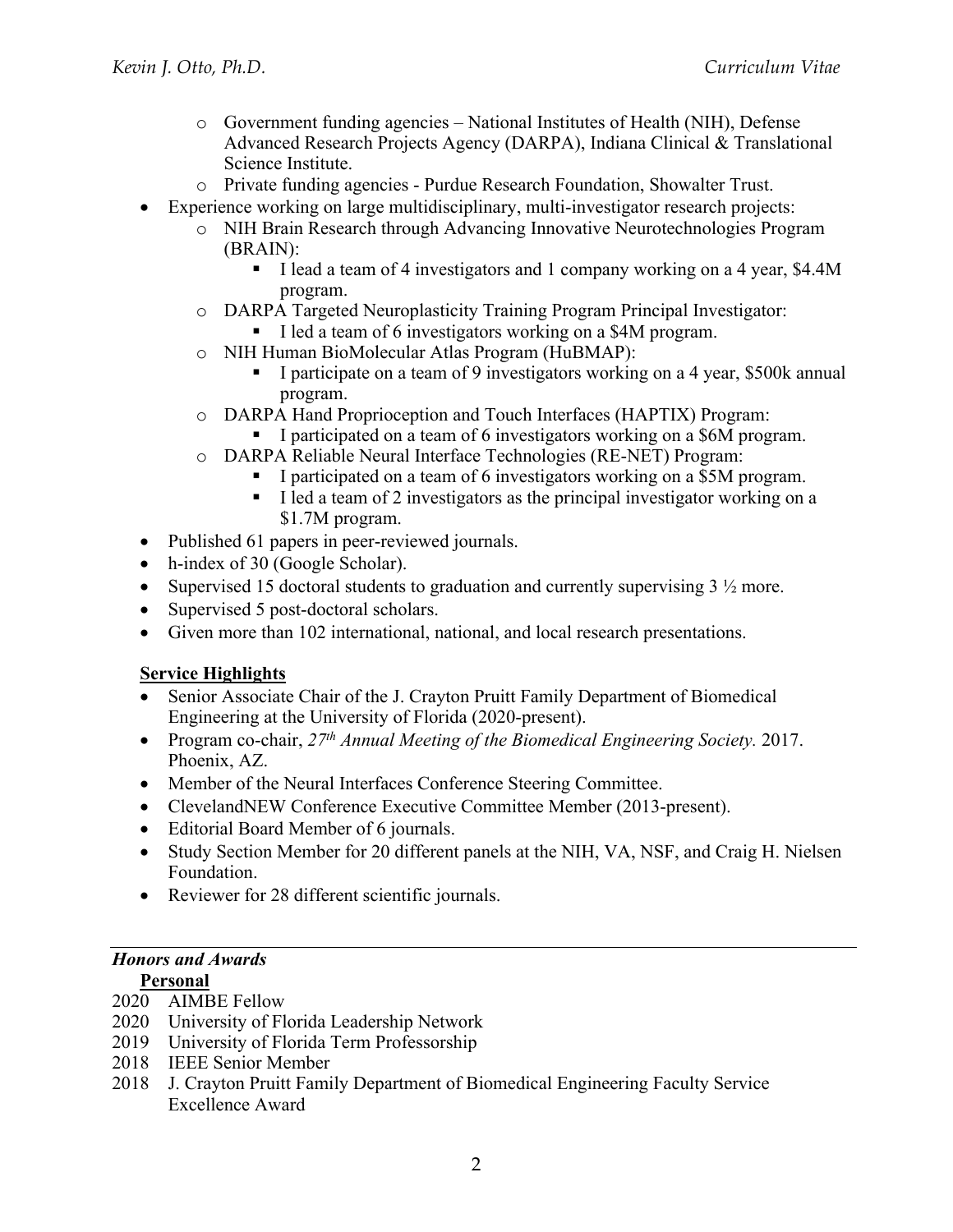- 2017 Master Mentor Designation from the UF Mentor Academy
- 2012 Faculty Service Award, Weldon School of Biomedical Engineering
- 2012 Purdue Research Foundation International Travel Grant
- 2011 Seed for Success, Purdue University
- 2009 Outstanding Faculty Award, Weldon School of Biomedical Engineering Graduate Student Association
- 2006 Selected 1 of 100 participants; 4th Annual National Academies Keck Futures Initiative Conference on "Smart Prosthetics: Exploring Assistive Devices for the Body and Mind"; Nov. '06, Irvine, CA.
- 2006 International Workshop on Neural Interface Technologies and Applications Scholarship
- 2006 Purdue Research Foundation International Travel Grant
- 2005 Neural Interfaces Workshop Student Travel Assistance Program Recipient
- 2005 Individual Post-Doctoral Ruth L. Kirschstein National Research Service Award
- 2004 Kresge Hearing Research Institutional National Research Service Award Fellowship
- 2003 University of Michigan College of Engineering Research Mentor Award
- 2003 Kresge Hearing Research Institutional National Research Service Award Fellowship
- 2003 IEEE-EMBS Neural Engineering Conference Fellowship
- 2001 Graduate Academic Scholarship (Arizona State University)
- 2000 Neurosciences Institute Neural Engineering Traineeship
- 1999 First Place Graduate Student, ASU Biomedical Engineering Society Poster Competition
- 1997 Graduate Academic Scholarship (Arizona State University)
- 1997 Honors degree in Chemical Engineering, *cum laude*
- 1994 Arthur T. Corey Award Recipient
- 1993 University Distinguished Scholars Recipient (Colorado State University)
- 1993 BrushWellman Scholarship Recipient
- 1993 Danforth Award Recipient
- 1993 Robert C. Byrd Scholarship Recipient
- 1993 Runner-up, Mathematics, Sterling Scholars of Central Utah
- 1993 Tandy Technology Scholar Award; Outstanding Mathematics
- 1992 The American Legion Boys' State Fellow
- 1992 Congressional Scholar (Congressional Youth Leadership Council)
- 1991 Hugh O'Brian Youth Foundation Fellow
- 1990 Eagle Scout Award Recipient

# **Laboratory Members**

- 2020 UF Attributes of a Gator Engineer Leadership Award (awarded to A Brake)
- 2020 UF Presidential Service Award (awarded to A Brake)
- 2019 UF International Student Outstanding Achievement Award (awarded to M Urdaneta)
- 2019 UF J. Crayton Pruitt Family Department of Biomedical Engineering Postdoc Excellence Award (awarded to S Thourson)
- 2019 NIH T32 Neuromuscular Plasticity Training Grant (awarded to J Murbach).
- 2019 NIH T32 BREATHE Grant (awarded to I Malone).
- 2019 NIH T32 Interdisciplinary Graduate Program in Type 1 Diabetes (awarded to E Dirr).
- 2019 William H. Sweet Award from the American Academy of Neurosurgeons for the top abstract in pain research by a neurosurgeon trainee or graduate of the last five years (awarded to Dr. Alex Dru, a neurosurgery resident performing a research rotation in Dr. Otto's lab)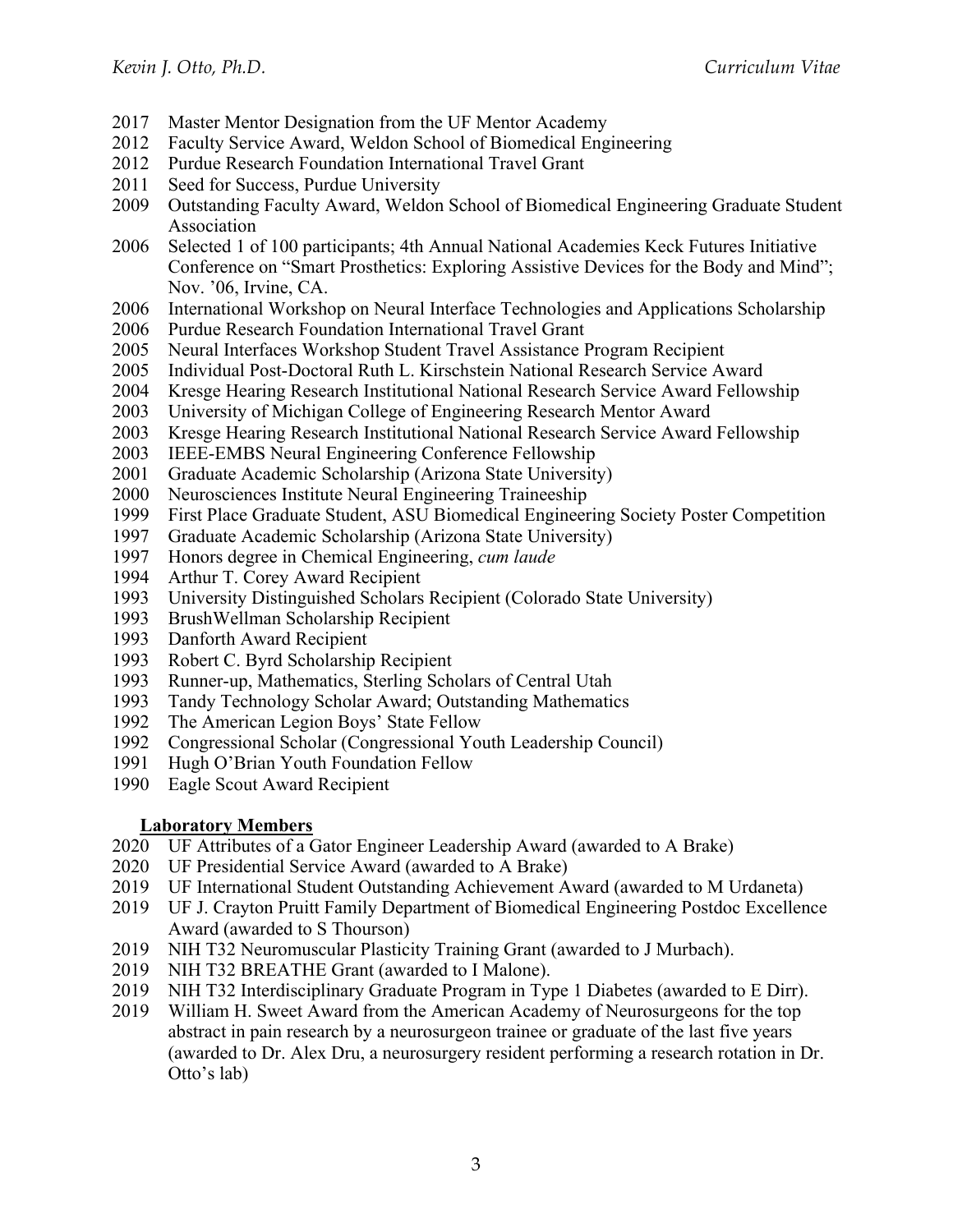- 2019 Outstanding Undergraduate Project Award, UF BME Undergraduate Research Day (primary author: A Brake)
- 2019 UF Neurosurgery Department Research Award (awarded to Dr. Alex Dru, a neurosurgery resident performing a research rotation in Dr. Otto's lab)
- 2019 Outstanding Undergraduate Poster Presentation, Institute for Neural Engineering, University of Miami (primary author: A Brake)
- 2019 Best Overall Poster, University of Florida Biomaterials Day (primary author: N Veit)
- 2017 Honorable Mention, Pruitt Day Poster Session, Undergraduate Division (primary author: N Hilborn)
- 2015 Second Place in J. Crayton Pruitt Family Department of Biomedical Engineering Photo Contest (primary author: A Woolley)
- 2013 Honorable Mention in Nikon's 2013 Small World Competition (primary author: A Woolley)
- 2013 College of Engineering Dean's Choice Award, Purdue University Undergraduate Poster Competition (primary author: M Youngs)
- 2013 College of Engineering Student's Choice Award, Purdue University Undergraduate Poster Competition (primary author: A Filley)
- 2012 College of Science Dean's Choice Award, Purdue University Undergraduate Poster Competition (primary author: A Filley)
- 2012 2<sup>nd</sup> Place Biological Sciences, Purdue University Undergraduate Poster Competition (primary author: J McGee)
- 2011 College of Science Dean's Choice Award, Purdue University Undergraduate Poster Competition (primary author: LM Lincoln)
- 2011 Engineering Council Choice Award, Purdue University Undergraduate Poster Competition (primary author: TJ Hinton)
- 2010 Student Excellence in Neural Interfacing Award, Neural Interfaces Conference (awarded to Seth Wilks)
- 2010 Intel Excellence in Computer Science Award, Indiana State Science Fair Competition (primary author: A Sankari)
- 2010 First Place in Excellence in Human Health, Biology or Life Sciences, Indiana State Science Fair Competition (primary author: A Sankari)
- 2010 First Place, College of Science, Purdue University Undergraduate Poster Competition (primary author: H Desai)
- 2010 Top Winner/International Fair Delegate, Science and Engineering Fair, Lafayette Regional Science & Engineering Fair (primary author: A Sankari)
- 2010 Honorable Mention, Purdue University Sigma Xi Graduate Poster Competition (primary author: A Koivuniemi)
- 2009 College of Science Peer Award, Purdue University Undergraduate Poster Competition (primary author: LM Lincoln)
- 2008 Second Place, College of Science, Purdue University Undergraduate Poster Competition (primary author: AL Pierce)
- 2007 First Place, College of Science, Purdue University Undergraduate Poster Competition (primary author: AL Pierce)
- 2007 Dean's Award, College of Engineering, Purdue University Undergraduate Poster Competition (primary author: AL Pierce)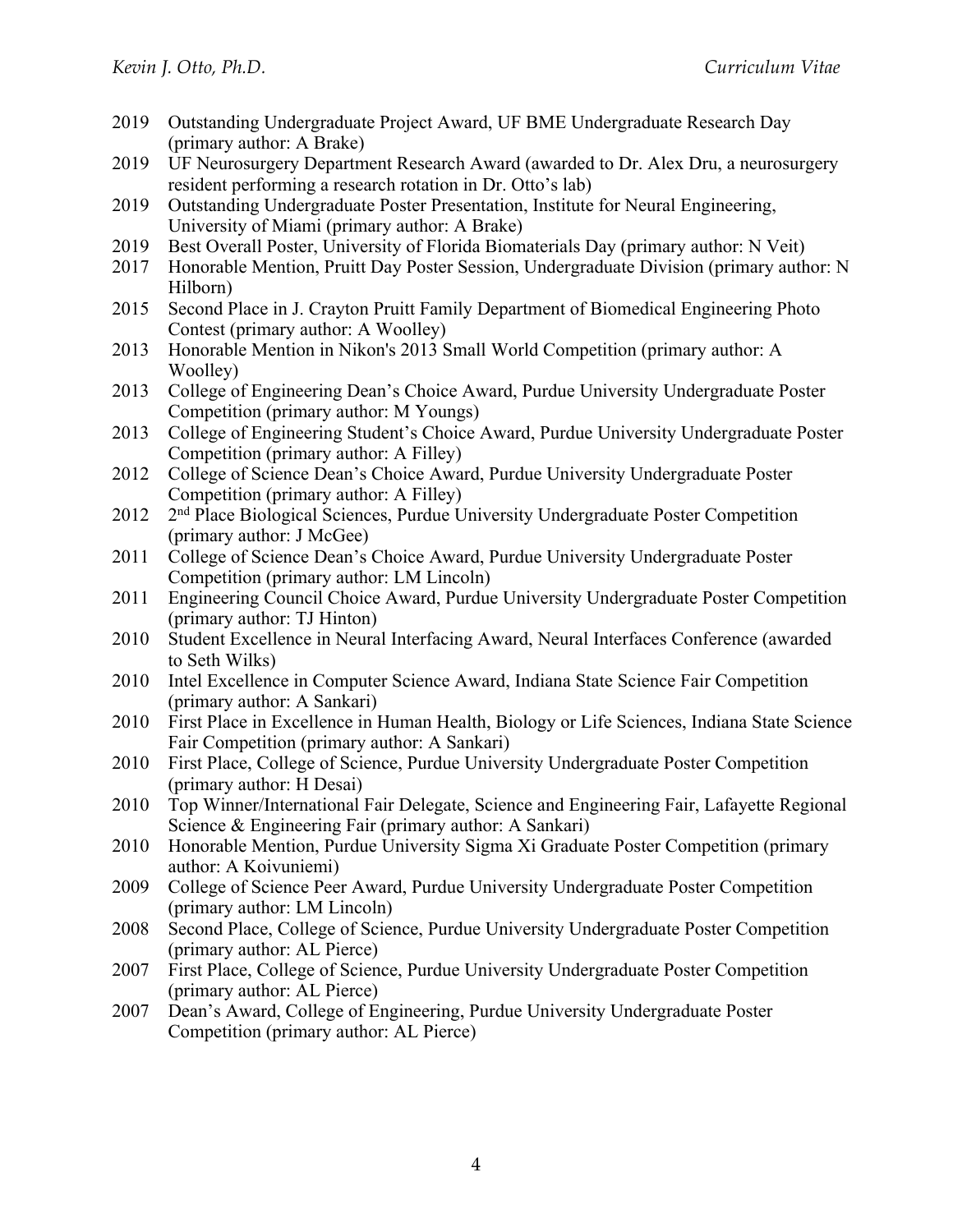*Sponsored Research Projects* 

**Active** 

**Otto, KJ** (CO-PI), Orazem, ME (CO-PI) *Provisionally Approved*; NIH-1U01NS126052-01 "Engineering the neuronal response to electrical microstimulation" 05/2022-04/2026 \$4,421,314 (total costs)

Zubcevic, J (PI), **Otto, KJ** (CO-I) *Active*; NIH-1R01HL152162-01A1 "Neural mechanisms of host-microbiota interaction in hypertension: a potential for bioelectronic medicine" 06/2021-05/2026 \$308,288 (direct costs – faculty's portion)

Dale, E (PI), **Otto, KJ** (CO-I) *Active*; NIH- R01HL153102 "Cervical Epidural Stimulation and Respiratory Motor Plasticity" 04/2021-03/2026 \$63,975 (direct costs – faculty's portion)

Bizon, J (PI), **Otto, KJ** (CO-I) *Active*; NIH- 1RF1AG067429-01A1 "Mechanisms and therapeutic potential of vagus nerve stimulation in aging and Alzheimer's disease" 05/2021-04/2024 \$23,031 (direct costs – faculty's portion)

Judy, J (PI), **Otto, KJ** (CO-I) *Active*; NIH-1R01NS111518-01 "The Tissue-Engineered Electronic Nerve Interface (TEENI)" 04/2019-03/2023 \$771,105 (direct costs – faculty's portion)

Atkinson, M (PI), **Otto, KJ** (Investigator) *Active*; NIH-U54A1142766-02 "A 3D tissue map of the human lymphatic system" 09/2018-06/2022 \$80,910 (direct costs – faculty's portion)

# **Completed**

**Otto, KJ** (PI) *Active*; DARPA # HR0011-17-2-0019 "Cognitive Augmentation through Neuroplasticity" 01/2017-03/2021 \$4,295,453 (total costs)

Fuller, D (PI), **Otto, KJ** (CO-I)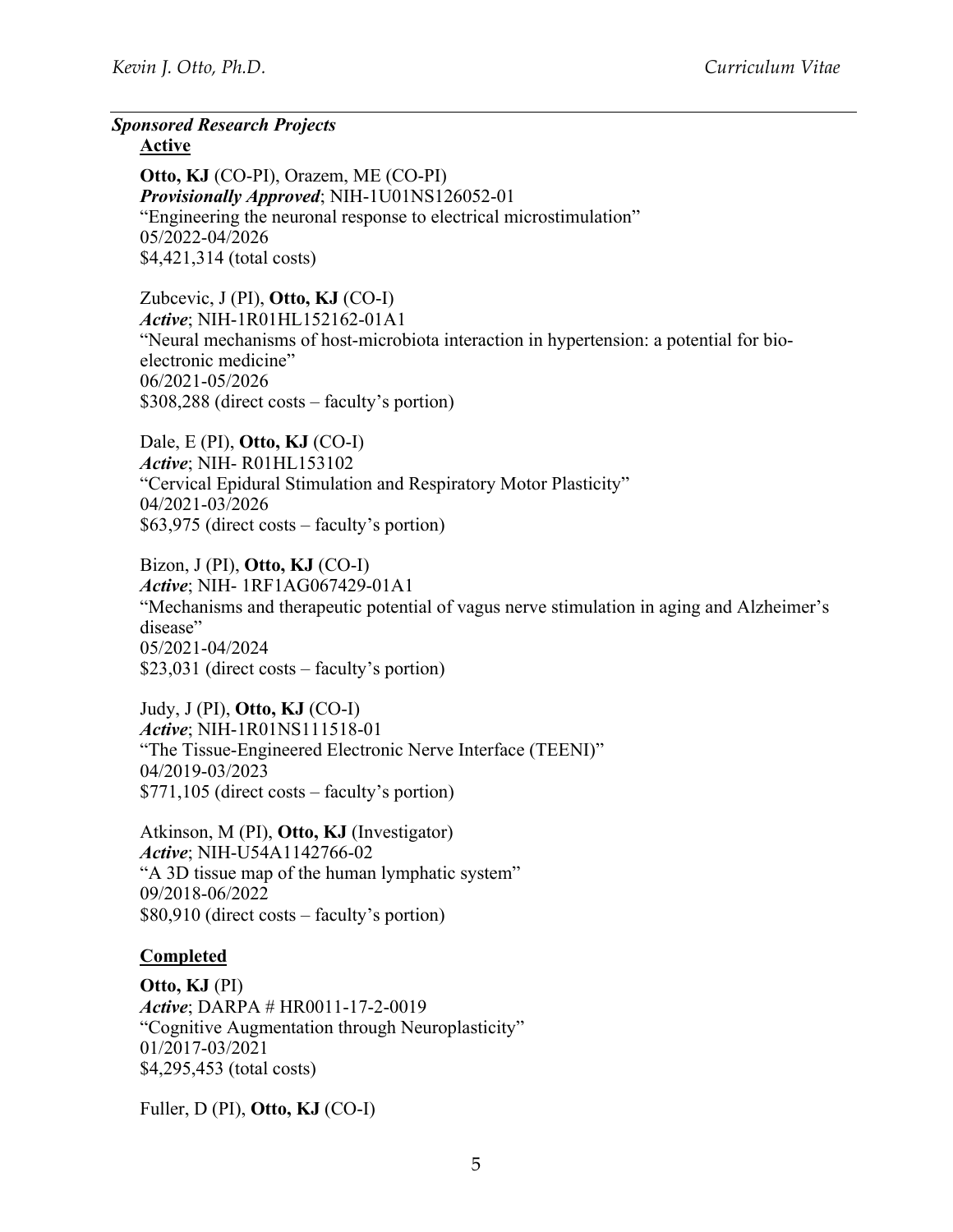*Completed*; NIH-R21NS109571 "Phrenic motoneuron activation using temporal interference" 08/2018-07/2020 \$73,892 (direct costs – faculty's portion)

Fried, S (PI), **Otto, KJ** (CO-I) *Completed*; NIH-U01NS099700 "Micro-coil implants for cortical activation" 09/2016-06/2020 \$406,937 (direct costs – faculty's portion)

Judy, JW (PI), **Otto, KJ** (CO-PI) *Completed*; DARPA # HR0011516376 "Tissue-Engineered Electronic Nerve Interfaces (TEENI)" 09/2015-03/2019 \$572,042 (direct costs – faculty's portion)

Campbell-Thompson M (PI), **Otto, KJ** (CO-PI) *Completed*; NIH-1OT2OD023861-01 "Neuromodulation-based treatment of diabetes: identifying anatomical and physiological pancreatic innervation targets" 09/2016-07/2018 \$9,566 (direct costs – faculty's portion)

Bashirulla, R (PI), **Otto, KJ** (Subcontract PI) *Completed*; DARPA # N66001-15-C-4018 "Implantable Multimodal Peripheral Recording and Stimulation System (IMPRESS)" 04/2015-04/2018 \$192,638 (direct costs – faculty's portion)

Miyamoto, R (PI), **Otto, KJ** (Subcontract PI) *Completed*; DARPA "MELD Mind Electromagnetic Localization Device" 01/2017-03/2017 \$52,000 (direct costs – faculty's portion)

Williams, JC (PI), **Otto, KJ** (CO-PI) *Completed*; DARPA # N66001-12-C-4025 "Multiscale bidirectional neural interfaces for comprehensive central nervous system interface reliability improvement" 01/2012-02/2016 \$212,304 (direct costs – faculty's portion)

**Otto, KJ** (PI) *Completed*; Indiana Clinical & Translational Science Institute Core Pilot Award "fMRI of cortical microstimulation for sensory restoration" 01/2015-12/2015 \$9,900 (direct costs)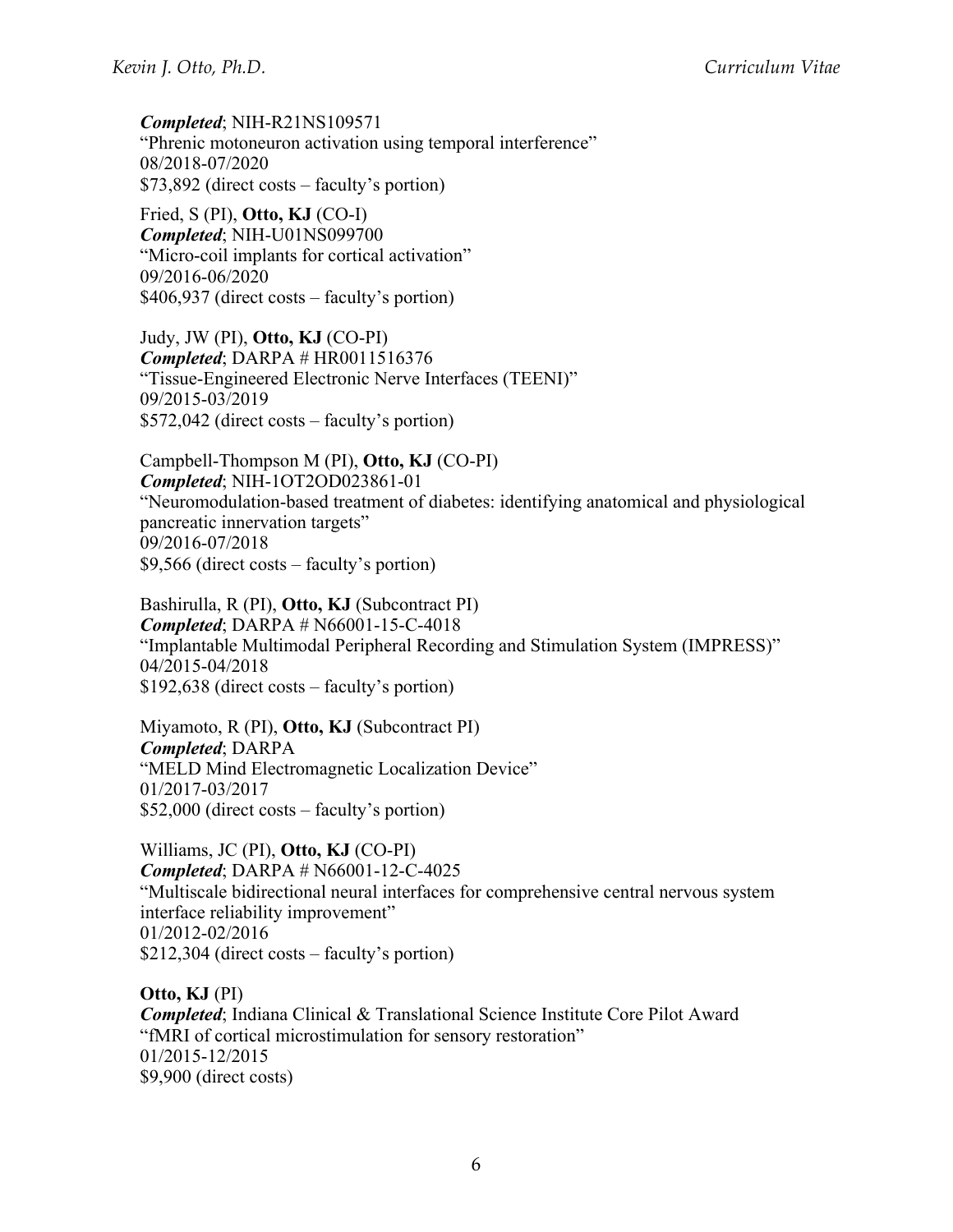# Roysam, B (PI), **Otto, KJ** (CO-I)

*Completed*; DARPA # N66001-11-1-4015

 "Multi-spectral 3-D histology & predictive statistical technologies for identifying the critical combination of factors impacting long-term performance of implanted neuroprosthetics" 05/2012-01/2015 \$135,928 (direct costs)

# **Otto, KJ** (PI)

*Completed*; DARPA # N66001-11-1-4013

"Normal and accelerated failure assessment of new quantitative *in vitro* and *in v*ivo neural interfaces" 01/2011-01/2015 \$1,729,865 (direct costs)

# **Otto, KJ** (PI)

*Completed*; Indiana Clinical & Translational Science Institute "The safe limits of intracortical microstimulation for sensory prostheses" 07/2011-06/2012 \$36,218 (direct costs)

Garner, J (PI), **Otto, KJ** (CO-PI) *Completed*; Showalter Trust # 10098191 "A novel rat model of pre-diagnosis cognitive symptoms in Parkinson's Disease" 07/2010-06/2011 \$62,500 (direct costs)

**Otto, KJ** (PI) *Completed*; NIH-R03DC009339-02 NIDCD Small Grant Program "Neural microstimulation parameters and interfacial quality effects" 07/2009-06/2012 \$300,000 (direct costs)

Rickus, JL (PI), **Otto, KJ** (CO-PI) *Completed*; Indiana Spinal Cord and Brain Injury Fund Research Grant Program #00015115 "Bio-inorganic coatings to reduce tissue reaction in cortical neural prostheses" 01/2009-12/2010 \$102,564 (direct costs)

**Otto, KJ** (PI) *Completed*; Purdue Research Foundation XR Grant #203103 "Novel peptide-presenting sol-gel coatings for improving biocompatibility of cortical implants" 07/2008-06/2009 \$16,375 (direct costs)

Rao, M (PI), **Otto, KJ** (CO-PI) *Completed*; Showalter Trust # 00011659 "Development of advanced multifunctional brain-machine interface devices with enhanced reliability for chronic implantation applications"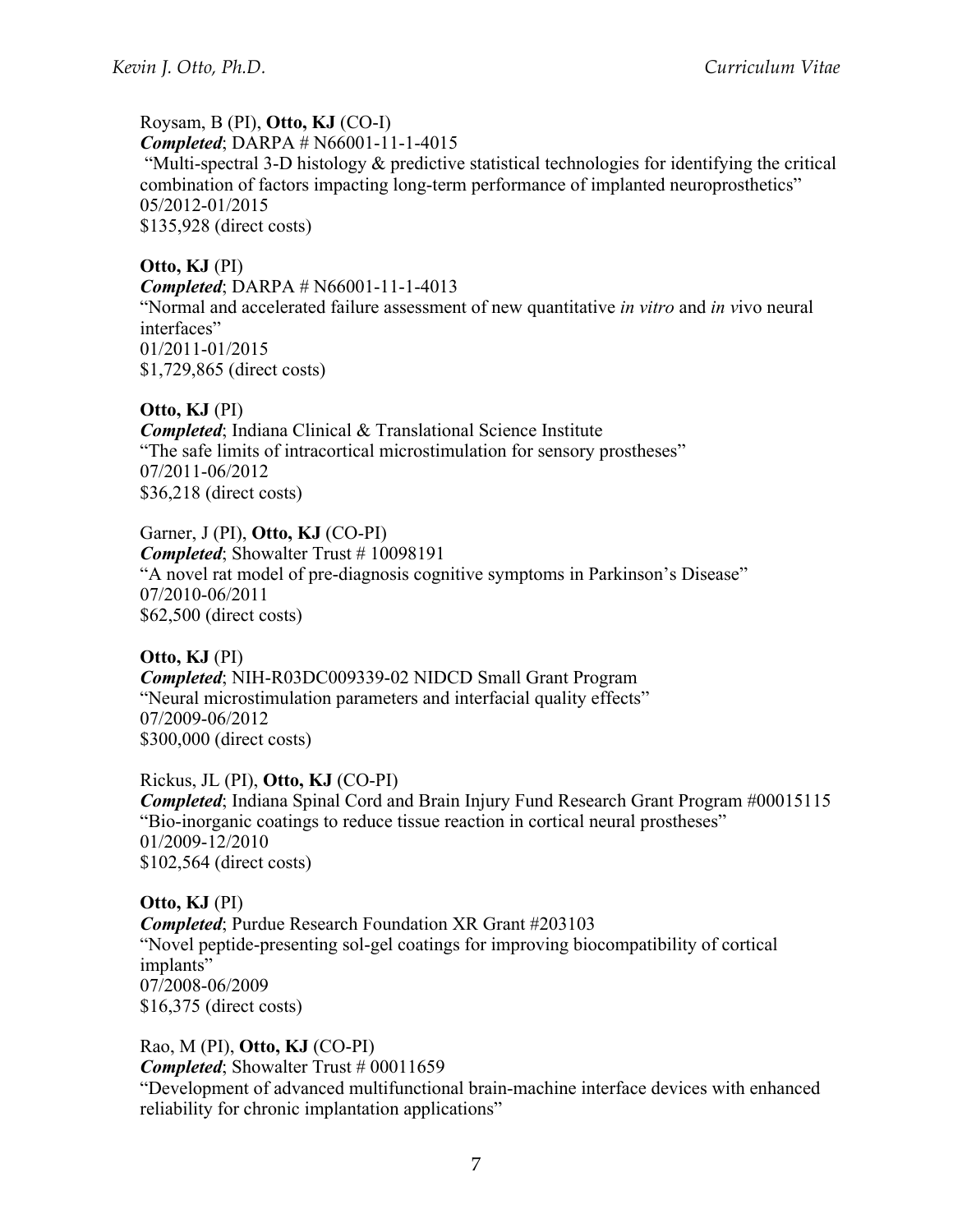07/2008-06/2009 \$62,493 (direct costs)

**Otto, KJ** (PI) *Completed*; NIDCD F32 DC007826-01A1 "Cortical response dynamics to chronic cochlear implants" 10/2005-06/2006 \$34,000 (direct costs)

#### *Publications: refereed journals, refereed proceedings, and reviews*

*Key: Underline – senior or principal authors Bold - self Superscript F – Research Fellow Superscript P – Postdoc Researcher Superscript G – Graduate Student Superscript U – Undergraduate Student Superscript R – Medical Resident Superscript M – Medical Student Superscript & – Research Technician Superscript A – Former student / alumni* 

# **Refereed Journals:**

- 1. Urdaneta MEGA, NG KunigkUA, JD Peñaloza-AponteGA, S CurrlinG, SI Fried, **KJ Otto**. The long-term stability of intracortical recordings and the extent of neuronal cell loss are layer dependent. *Submitted.*
- 2. Currlin S<sup>G</sup>, HS Nick, M Jorgensen, JA Nick, MA Brusko, H Hakimian<sup>G</sup>, J Penaloza-AponteGA, N Rodriguez, M Medina-Serpas, M Yang, I Kusmartseva, TM Brusko, **KJ Otto**, AL Posgai, CH Wasserfall, MA Atkinson. Mapping human lymph node and spleen ductal, vascular and neuronal cell networks in 3D. *Submitted.*
- 3. Kunigk NGUA, Urdaneta MEGA, **KJ Otto**. Reducing behavioral detection thresholds per electrode via synchronous, spatially-dependent intracortical microstimulation. *Accepted, Frontiers in Neuroscience.*
- 4. Urdaneta ME<sup>GA</sup>, NG Kunigk<sup>UA</sup>, S Currlin<sup>G</sup>, F Delgado<sup>PA</sup>, SI Fried, **KJ Otto**. The longterm stability of intracortical microstimulation and the foreign body response are layer dependent. *Frontiers in Neuroscience.* 13 June, 2022, 16:908858; DOI: 10.3389/fnins.2022.908858. 2022.
- 5. Malone IG, M Kelly, R Nosacka, M Nash, S Yue, W Xue, **KJ Otto**, E Dale. Closed-loop cervical epidural stimulation elicits respiratory neuroplasticity after spinal cord injury in freely behaving rats. *eNeuro.* 20 January 2022, 9 (1) ENEURO.0426-21.2021; DOI: 10.1523/ENEURO.0426-21.2021*.* 2022.
- 6. Kasper M, B Ellenbogen, R Hardy, M Cydis, J Mojica-Santiago, A Afridi, BS Spearman, I Singh, CA Kuliasha, E AtkinsonGA, **KJ Otto**, JW Judy, C Rinaldi, CE Schmidt. Development of a magnetically aligned regenerative tissue-engineered electronic nerve interface for peripheral nerve applications. *Biomaterials.* 279, 121212, 2021.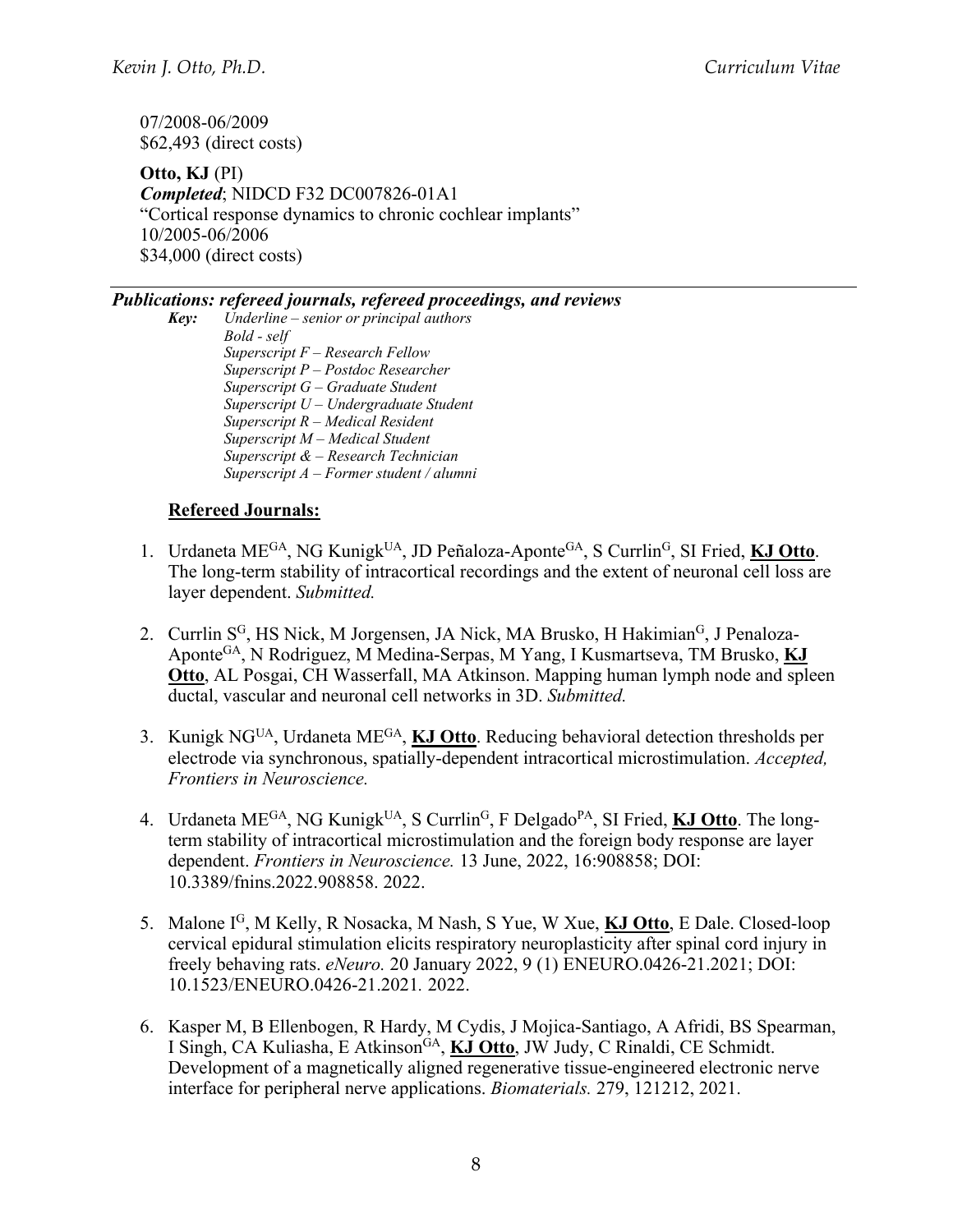- 7. Saldanha, RLUA, ME UrdanetaGA, **KJ Otto**. The role of electrode-site placement in the long-term stability of intracortical microstimulation. *Frontiers in Neuroscience.* 08 September 2021.
- 8. Olczak KGA, **KJ Otto**. The role of ascorbic acid oxidation during neural stimulation. *Journal of The Electrochemical Society.* 168 (8), 085501. 2021.
- 9. Altidor, LK-P, MM Bruner, JF Deslauriers, TS Garman, SRamirez, DG Lamb, EW DirrGA, KP OlczakGA, AP Maurer, **KJ Otto**, SN Burke, AV Bumanglag, B Setlow, JL Bizon. Acute vagus nerve stimulation enhances reversal learning in rats. *Neurobiology of Learning and Memory.* 185, 107498. 2021.
- 10. Malone IG, R Nosacka, **KJ Otto**, E Dale. Electrical epidural stimulation: Implications for spinal respiratory plasticity after spinal cord injury. *Published online, Journal of Neurophysiology.* 2021.
- 11. Abuid, NJ, ME UrdanetaGA, KM Gattas-Asfura, C Zientek, CI Silgo, JA Torres, **KJ Otto**, CL Stabler. Engineering the multienzymatic activity of cerium oxide nanoparticle coatings for the antioxidant protection of implants. *Advanced NanoBiomed Research.*  2100016; 1-16. 2021. https://onlinelibrary.wiley.com/doi/pdf/10.1002/anbr.202100016
- 12. Vedam-Mai V, K Deisseroth, JJ Giordano, G Lazaro-Munoz, W Chiong, N Suthana, J-P Langevin, J Gill, W Goodman, NR Provenza, CH Halpern, RS Shivacharan, TN Cunningham, SA Sheth, N Pouratian, KW Scangos, HS Mayberg, A Horn, KA Johnson, C Butson, R Gilron, C de Hemptinne, R Wilt, M Yaroshinsky, S Little, P Starr, G Worrell, P Shirvalkar, E Chang, J Volkmann, M Muthuraman, S Groppa, AA Kühn, L Li, W Hu, MD Johnson, **KJ Otto**, R Raike, SM Goetz, C Wu, P Silburn, B Cheeran, Y Pathak, M Malekmohammadi, A Gunduz, JK Wong, S Cernera, AW Shukla, A Ramirez-Zamora, W Deeb, KD Foote, A Patterson, MS Okun. Proceedings of the Eighth Annual Deep Brain Stimulation Think Tank: Advances in optogenetics, ethical issues affecting DBS research, neuromodulatory approaches for depression, adaptive neurostimulation, and emerging DBS technologies. *Frontiers in Human Neuroscience*. 15 169, 2021. https://doi.org/10.3389/fnhum.2021.644593
- 13. Urdaneta, MEGA, NG KunigkUA, F DelgadoPA, SI Fried, **KJ Otto.** Layer-specific parameters of intracortical microstimulation of the somatosensory cortex. *Journal of Neural Engineering.* 18 055007. 2021. https://iopscience.iop.org/article/10.1088/1741- 2552/abedde
- 14. Kundu A, A Fahmy, R Madler, **K Otto**, E Patrick, J Principe, N Maghari, R Bashirullah. A multi-channel peripheral nerve stimulator with integrate-and-fire encoding. *Journal of Medical Engineering & Technology.* 45(3); 187-196. 2021. DOI: 10.1080/03091902.2021.1891311.
- 15. Dewberry, LS<sup>G</sup>, AB Dru, M Gravenstine<sup>UA</sup>, B Nguyen<sup>UA</sup>, J Anderson, S Vaziri, DJ Hoh, KD Allen, **KJ Otto**. Partial high frequency nerve block decreases neuropathic signaling following chronic sciatic nerve constriction injury. *Journal of Neural Engineering.* 18, 026009. 2021. https://iopscience.iop.org/article/10.1088/1741-2552/abbf03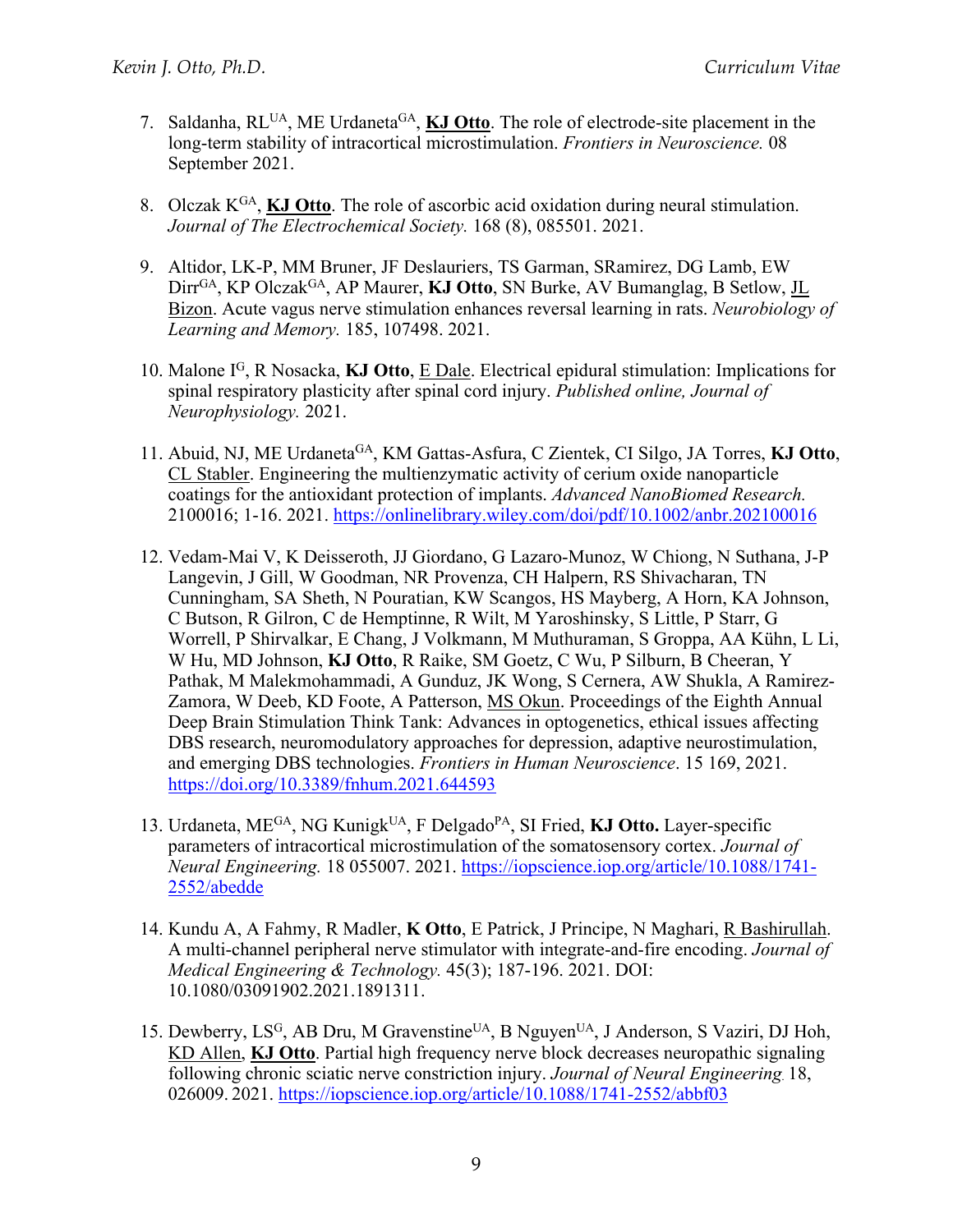- 16. Sunshine MD, AM Cassarà, E Neufeld, N Grossman, TH Mareci, **KJ Otto**, ES Boyden, DD Fuller. Restoration of breathing after opioid overdose and spinal cord injury using temporal interference stimulation. *Communications Biology.* 4(1); 1-15. 2021. https://www.nature.com/articles/s42003-020-01604-x
- 17. Lester LE<sup>U</sup>, EW Dirr<sup>GA</sup>, and **KJ Otto**. Design of pulse oximeter solution for conscious rodents. *UF Journal of Undergraduate Research.* Vol 22. 2020. https://doi.org/10.32473/ufjur.v22i0.121740
- 18. Esquibel, CR, KD Wendt, HC Lee<sup>GA</sup>, J Gaire<sup>GA</sup>, A Shoffstall, ME Urdaneta<sup>GA</sup>, JV Chacko, SK Brodnick, **KJ Otto**, JR Capadona, JC Williams, KW Eliceiri. Second harmonic generation imaging of collagen in chronically implantable electrodes in brain tissue. *Frontiers in Neuroscience.* 14:95. 2020.
- 19. **Otto, KJ** and CE Schmidt. Neuron-targeted electrical modulation. *Science*. 367 (6484): 1303-1304. 2020.
- 20. Olczak, KPGA, M McDermottGA, **KJ Otto**. Electrochemical Evaluation of Layer-by-Layer Drug Delivery Coating for Neural Interfaces. *ACS Applied Bio Materials*. 2 (12), 5597-5607. 2019.
- 21. Ereifej E, C Shell, J Schofield, H Charkhkar, I Cuberovic, A Dorval, E Graczyk, T Kozai, **K Otto**, D Tyler, C Welle, A Widge, J Zariffa, C Moritz, D Bourbeau, P Marasco. Neural engineering: the process, applications, and its role in the future of medicine. *Journal of Neural Engineering.* 16 (6), 063002. 2019.
- 22. Verplancke R, M Cauwe, D Schaubroeck, D Cuypers, B Vandecasteele, L Mader, C Vanhaverbeke, M Ballini, J O'Callaghan, E Goikoetxea, D Braeken, A Kundu, E Patrick, N Maghari, **KJ Otto**, R Bashirullah, M Op de Beeck. Development of an active highdensity transverse intrafascicular micro-electrode (hd-TIME) probe. *Journal of Micromechanics and Microengineering.* 30 (1), 015010, 2019.
- 23. Snyder MP, S Lin, A Posgai, M Atkinson, A Regev, J Rood, O Rozenblatt-Rosen, L Gaffney, A Hupalowska, R Satija, N Gehlenborg, J Shendure, J Laskin, P Harbury, NA Nystrom, JC Silverstein, Z Bar-Joseph, K Zhang, K Börner, Y Lin, R Conroy, D Procaccini, AL Roy, A Pillai, M Brown, ZS Galis, L Cai, C Trapnell, D Jackson, G Nolan, WJ Greenleaf, S Plevritis, S Ahadi, SA Nevins, H Lee, C M Schuerch, S Black, VG Venkataraaman, E Esplin, A Horning, A Bahmani, X Sun, S Jain, J Hagood, G Pryhuber, P Kharchenko, B Bodenmiller, T Brusko, M Clare-Salzler, H Nick, **K Otto**, C Wasserfall, M Jorgensen, M Brusko, S Maffioletti, RM Caprioli, JM Spraggins, D Gutierrez, NH Patterson, EK Neumann, R Harris, M deCaestecker, AB Fogo, R van de Plas, K Lau, G-C Yuan, Q Zhu, R Dries, P Yin, SK Saka, JY Kishi, Y Wang, I Goldaracena, D Ye, KE Burnum-Johnson, PD Piehowski, C Ansong, Y Zhu, T Desai, J Mulye, P Chou, M Nagendran. The human body at cellular resolution: the NIH Human Biomolecular Atlas Program. *Nature.* 574 (7777), 187, 2019.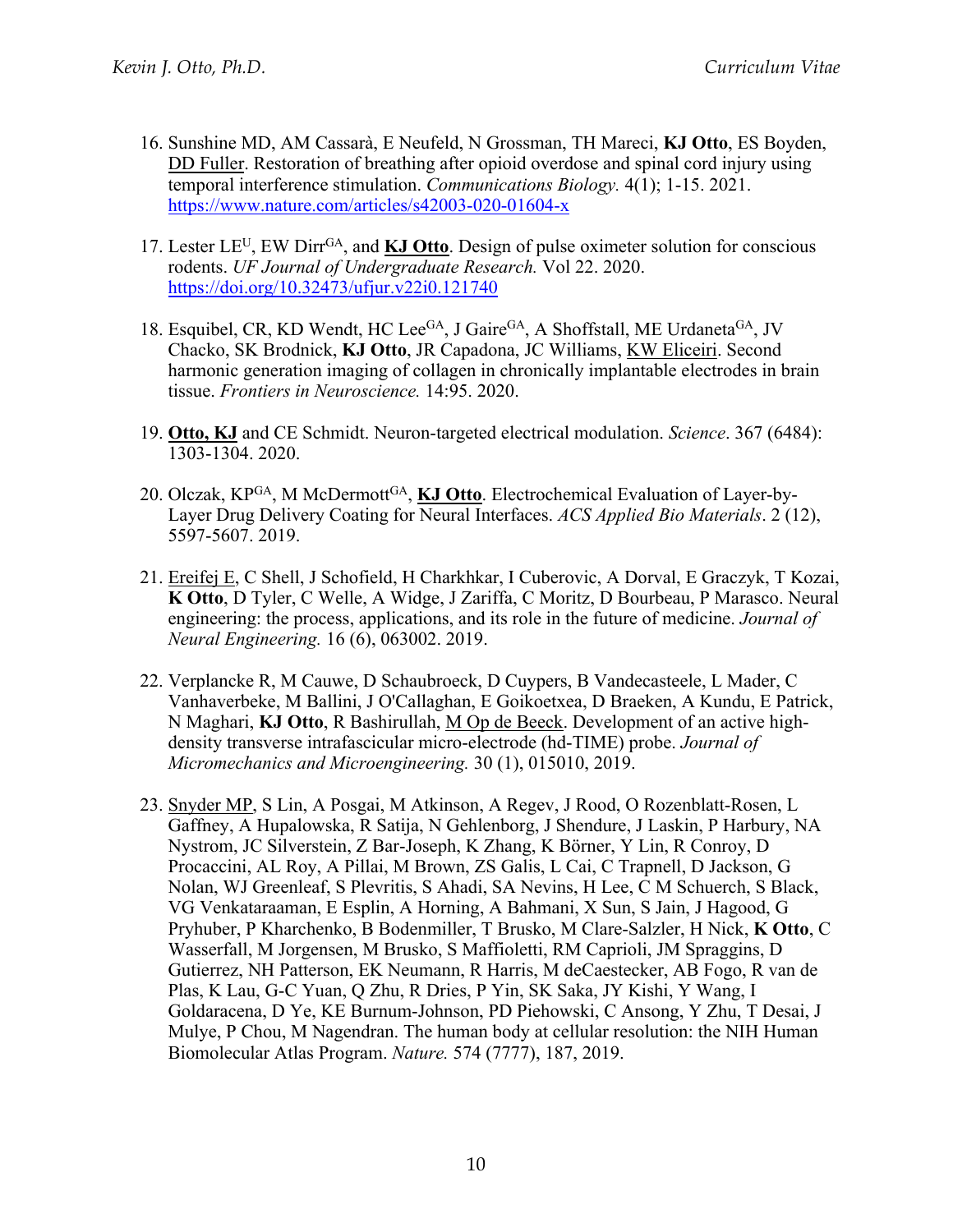- 24. Tyler DJ, CJ Czura, J French, K Ludwig, **K Otto**, F Pape, and C Welle. Cleveland neural engineering workshop 2017: strategic evaluation of neural engineering. *Bioelectronic Medicine.* 5 (1), 2019.
- 25. Murbach JM<sup>GA</sup>, S Currlin<sup>G</sup>, A Widener<sup>UA</sup>, Y Tong, S Chhatre, V Subramanian, DC Martin, BN Johnson, and **KJ Otto**. In situ electrochemical polymerization of poly(3,4 ethylenedioxythiophene) (PEDOT) for peripheral nerve interfaces. *MRS Communications*. doi.org/10.1557/mrc.2018.138. 2018.
- 26. Gaire J<sup>GA</sup>, HC Lee, R Ward<sup>UA</sup>, S Currlin<sup>G</sup>, E Atkinson<sup>G</sup>, AJ Woolley, JE Coleman, **KJ Otto**. Characterization and application of a transgenic mouse model expressing fluorophores in four different brain cell types. *Scientific Reports.* 8:7182, DOI:10.1038/s41598-018-25208-y. 2018.
- 27. Butterworth E, W Dickerson, V Vijay, K Weitzel, J Cooper, EW Atkinson<sup>G</sup>, JE Coleman, **KJ Otto**, M Campbell-Thompson. High resolution 3D Imaging of the Human Pancreas Neuro-Insular Network. *Journal of Visualized Experiments*. 29 Jan, 2018(131). 2018.
- 28. Lee HC<sup>GA</sup>, J Gaire<sup>GA</sup>, B Roysam, and **KJ Otto**. Placing sites on the edge of planar silicon microelectrodes enhances chronic recording functionality. *IEEE Transactions on Biomedical Engineering*. DOI: 10.1109/TBME.2017.2715811. 2018.
- 29. Park D-W, JP Ness, SK Brodnick, C Esquibel, J Novello, F Atry, D-H Baek, H Kim, J Bong, KI Swanson, AJ Suminski, **KJ Otto**, R Pashaie, JC Williams, and Z Ma. Electrical neural stimulation and simultaneous in vivo monitoring with transparent graphene electrode arrays implanted in GCaMP6f mice. *ACS Nano.* 12 (1), 148-157. 2017.
- 30. Lee HCGA**,** J GaireGA, SW CurrlinG, MD McDermottGA, K Park, and **KJ Otto**. Foreign body response to intracortical microelectrodes is not altered with dip-coating of polyethylene glycol (PEG). *Frontiers in Neuroscience*, 11:513, doi: 10.3389/fnins.2017.00513. 2017.
- 31. Lee HC<sup>GA</sup>, F Ejserholm, J Gaire<sup>GA</sup>, S Currlin<sup>G</sup>, J Schouenborg, L Wallman, M Bengtsson, K Park, and **KJ Otto**. Histological evaluation of flexible neural implants; flexibility limit for reducing the tissue response? *Journal of Neural Engineering,* 14:3, 2017. *\*\*Highlighted as one of the most popular and highly cited Journal of Neural Engineering articles.*
- 32. Rossi PJ, A. Gunduz, J Judy, L Wilson, A Machado, J Giordano, WJ Elias, MA Rossi, CL Butson, MD Fox, CC McIntyre, N Pouratian, NC Swann, C de Hemptinne, R Gross, HJ Chizeck, M Tagliati, AM Lozano, W Goodman, J-P Langevin, RL Alterman, U Akbar, GA Gerhardt, M Hallett, T Herrington, J Herron, C van Horne, B Kopell, A Lang, C Lungu, D Martinez-Ramirez, AY Mogilner, R Molina, E Opri, **KJ Otto**, KG Oweiss, Y Pathak, A Shukla, J Shute, S Sheth, LC Shih, KG Steinke, AI Tröster, N Vanegas, KA Zaghloul, L Cendejas-Zaragoza, L Verhagen, KD Foote, MS Okun. Proceedings of the Third Annual Deep Brain Stimulation Think Tank: A Review of Emerging Issues and Technologies. *Frontiers in Neuroscience*, 10:34. 2016.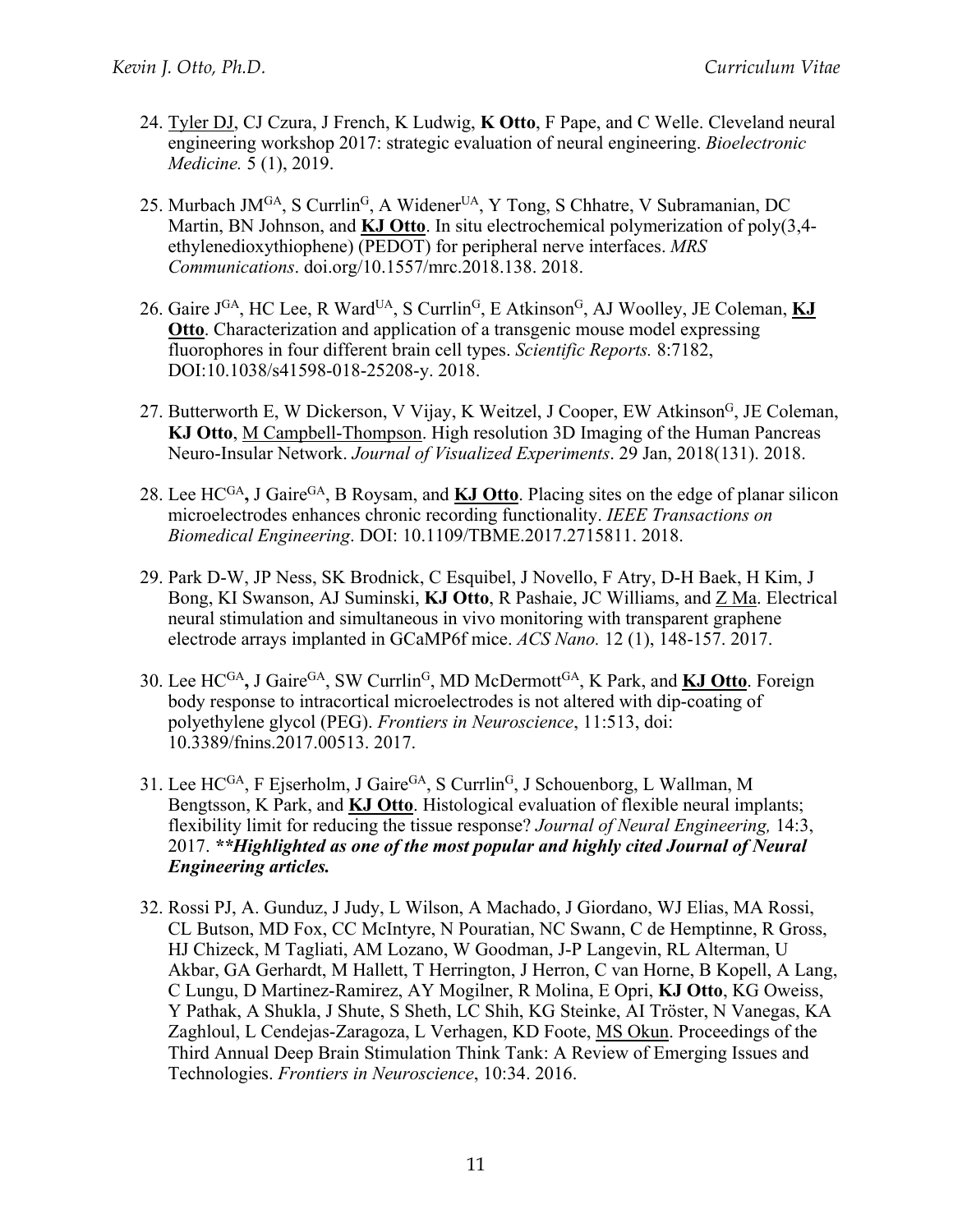- 33. Rajan AT, JL Boback, JF Dammann, FV Tenore, BA Webster, **KJ Otto,** RA Gaunt, and SJ Bensmaia**.** The effects of chronic intracortical microstimulation on neural tissue and fine motor behavior. *Journal of Neural Engineering*, 12 (6), 066018. 2015.
- 34. Ward M, **K Otto**, K Qing, R Worth, S John, and P Irazoqui. A flexible platform for biofeedback-driven control and personalization of electrical nerve stimulation therapy. *IEEE Transactions on Neural Systems and Rehabilitation Engineering,* PP(99):1-1. 2015.
- 35. Wodicka JRUA, NI OnunkwoGA, AJ WoolleyGA, A Panitch, and **KJ Otto.** A cellpenetrating peptide for inhibiting MAPKAP Kinase 2-mediated inflammatory cytokine release following glial cell activation. *World Journal of Neuroscience* 5 (02), 115. 2015.
- 36. Sommakia SGA, JL Rickus, and **KJ Otto.** Glial cells, but not neurons, exhibit a controllable response to a localized inflammatory microenvironment in vitro. *Frontiers in Neuroengineering*. 14;7:41. doi: 10.3389/fneng.2014.00041. 2014.
- 37. Koivuniemi ASGA and **KJ Otto.** When "Altering Brain Function" becomes "Mind Control". *Frontiers in Systems Neuroscience*. 14;8:202. doi: 10.3389/fnsys.2014.00202. 2014.
- 38. Sommakia SGA, J GaireGA, JL Rickus, and **KJ Otto.** Resistive and reactive changes to the impedance of intracortical microelectrodes can be mitigated with polyethylene glycol under acute in vitro and in vivo settings. *Frontiers in Neuroengineering,* Aug 4;7:33. doi: 10.3389/fneng.2014.00033, 2014.
- 39. Chen KH, JF Dammann, JL Boback, FV Tenore, RA Gaunt, **KJ Otto,** and SJ Bensmaia**.**  The effect of chronic intracortical microstimulation on impedance and voltage excursion across different regimes of stimulation. *Journal of Neural Engineering*. 11 026004. doi:10.1088/1741-2560/11/2/026004. 2014.
- 40. Ochoa M, Wei P, Woolley, AJGA, **KJ Otto**, and B Ziaie. A hybrid PDMS-Parylene subdural multi-electrode array. *Biomedical Microdevices,* 15:437-443. DOI 10.1007/s10544-013-9743-2. 2013.
- 41. Woolley AJGA, HA Desai, and **KJ Otto**. Chronic intracortical microelectrode arrays induce non-uniform, depth-related tissue responses. *Journal of Neural Engineering*, 10(2):026007. DOI: 10.1088/1741-2560/10/2/026007. 2013. *\*\* Highlighted as one of the most popular and highly cited Journal of Neural Engineering articles.*
- 42. Woolley AJGA, HA Desai, J Gaire, AL Ready, and **KJ Otto**. Intact histological characterization of brain-implanted microdevices and surrounding tissue. *Journal of Visualized Experiments*, (72), e50126, doi:10.3791/50126. 2013.
- 43. Nunamaker EA, **KJ Otto**, JE Artwohl, and JD Fortman. Leaching of heavy metals from water bottle components into the drinking water of rodents. *Journal of the American Association for Laboratory Animal Science*, 52(1):22-27. 2013.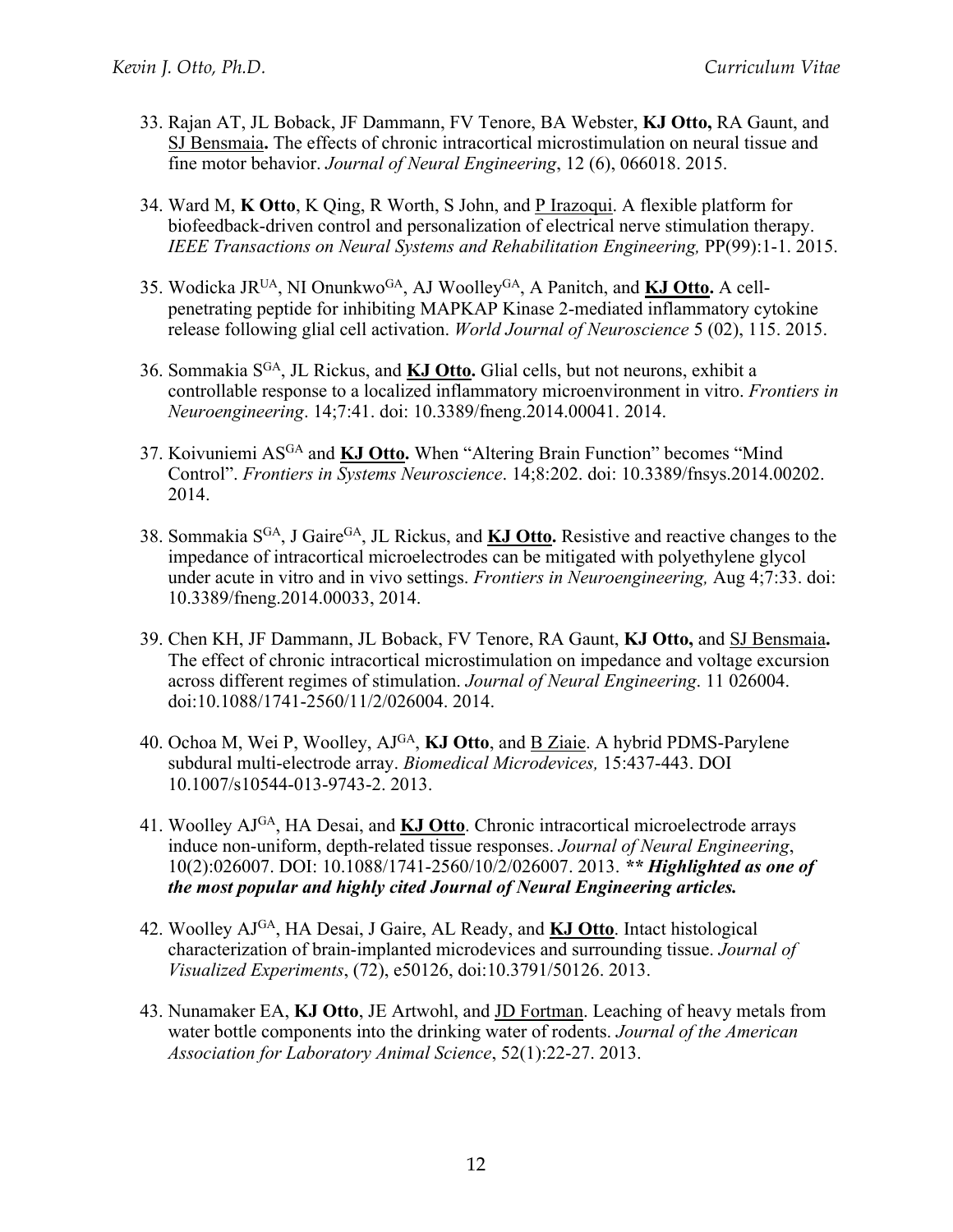- 44. Wilks SJGA, TJ Richner, JC Williams, and **KJ Otto**. Voltage Biasing, Cyclic Voltammetry, & Electrical Impedance Spectroscopy for Neural Interfaces. *Journal of Visualized Experiments,* (60), e3566, DOI: 10.3791/3566. 2012.
- 45. Sundararajan R, F Xiao, T Salameh, LM Reece, L Campana, IG Camarillo, JF Leary, and **KJ Otto.** Effective proliferation control of human cancer cells using electrical pulses. *IEEE Transactions on Dielectrics and Electrical Insulation*, 19(6):2225-2236. 2012.
- 46. Koivuniemi ASGA and **KJ Otto.** Optimized waveforms for electrical microstimulation of auditory cortex. *IEEE Transactions in Neural Systems and Rehabilitation*, 19(5):468-476. 2011.
- 47. Woolley AJGA, H DesaiUA, MA SteckbeckUA, N PatelUA, and **KJ Otto.** *In situ* characterization of the brain-microdevice interface using Device Capture Histology. *Journal of Neuroscience Methods,* 201:67-77. 2011.
- 48. Lempka S, MD Johnson, M Moffitt, **KJ Otto**, DR Kipke, and C McIntyre**.** Theoretical Analysis of Intracortical Microelectrode Recordings. *Journal of Neural Engineering,* 8 045006. 2011.
- 49. Koivuniemi AK<sup>GA</sup>, SJ Wilks<sup>GA</sup>, AJ Woolley<sup>GA</sup>, and **KJ Otto**. Multimodal, longitudinal assessment of intracortical microstimulation. *Progress in Brain Research*, 194:131-144. 2011.
- 50. McCarthy PT, MP Rao, and **KJ Otto**. Simultaneous recording of rat auditory cortex and thalamus via a titanium-based multi-channel, microelectrode device. *Journal of Neural Engineering,* 8 046007. DOI: 10.1088/1741-2560/8/4/046007. 2011.
- 51. McCarthy PT, **KJ Otto**, and MP Rao. Robust penetrating microelectrodes for neural interfaces realized by titanium micromachining. *Biomedical Microdevices*, 13:503-515. 2011.
- 52. Nunamaker EA, **KJ Otto**, and DR Kipke. Investigation of the material properties of alginate for the development of hydrogel repair of dura mater. *Journal of the Mechanical Behavior of Biomedical Materials,* 4(1):16-33. 2010.
- 53. Wilks SJGA, SM Richardson-Burns, JL Hendricks, DC Martin, and **KJ Otto**. Poly(3,4 ethylene dioxythiophene) (PEDOT) as a micro-neural interface material for electrostimulation. *Frontiers in Neuroengineering,* 3:3. doi:10.3389/neuro.16.007.2009. 2009.
- 54. Pierce APGA, SS SommakiaGA, JL Rickus, and **KJ Otto**. Thin-film silica sol-gel coatings for neural microelectrodes. *Journal of Neuroscience Methods,* 180:106-110. 2009.
- 55. **Otto KJ**, MD Johnson, and DR Kipke. Voltage pulses change neural interface properties and improve unit recordings with chronically implanted microelectrodes. *IEEE Transactions on Biomedical Engineering,* 53(2):333-40. 2006.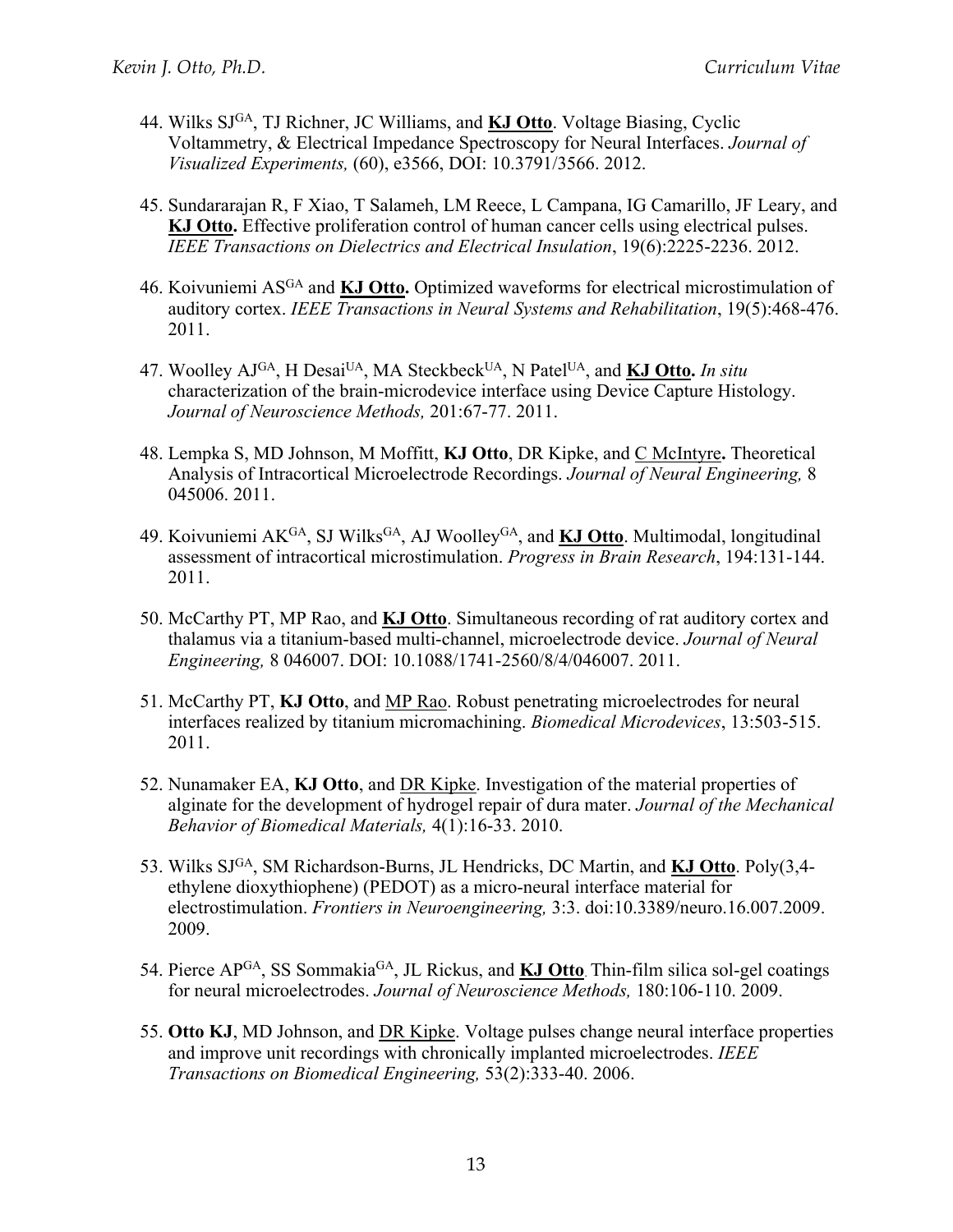- 56. **Otto KJ**, PJ Rousche, and DR Kipke. Microstimulation in auditory cortex provides a substrate for detailed behaviors. *Hearing Research,* 210(1-2):112-117. 2005.
- 57. Johnson MD, **KJ Otto**, and DR Kipke. Repeated rejuvenation improves unit recordings by consistently reducing high tissue impedances, (Invited). *IEEE Transactions on Neural Systems and Rehabilitation Engineering*, 13(2):160-165. 2005.
- 58. **Otto KJ**, PJ Rousche, and DR Kipke. Cortical microstimulation in auditory cortex of rat elicits best-frequency dependent behaviors. *Journal of Neural Engineering,* 2:42-51. 2005.
- 59. Gage GJ, KA Ludwig, **KJ Otto**, EL Ionides, and DR Kipke. Naïve coadaptive cortical control, *Journal of Neural Engineering,* 2:35-41. 2005.
- 60. Rousche PJ, **KJ Otto**, and DR Kipke. Single electrode micro-stimulation of rat auditory cortex: an evaluation of behavioral performance. *Hearing Research*, 179(1-2): p. 62-71. 2003.
- 61. Witte RS, **KJ Otto,** JC Williams, and DR Kipke. Pursuing dynamic reorganization in auditory cortex using chronic multichannel unit recordings in awake, behaving cats. *Neurocomputing*, 26-27:593-600. 1999.

# **Referred Reviews**

- 1. Dirr, EWGA, ME UrdanetaGA, Y Patel, RD Johnson, M Campbell-Thompson, **KJ Otto**. Designing A Bioelectronic Treatment For Type 1 Diabetes: Targeted Parasympathetic Modulation of Insulin Secretion. *Bioelectronics in Medicine.* 2020. https://doi.org/10.2217/bem-2020-0006*.*
- 2. Urdaneta MEGA, AS Koivuniemi, and **KJ Otto**. Towards whole-brain microneuromodulation. *Current Opinion in Biomedical Engineering*, 4:65-77. 2017.
- 3. Spearman BS, V Desai, S Mobini, MD McDermottGA, JB GrahamPA, **KJ Otto**, J Judy, and C Schmidt. Tissue-engineered peripheral nerve interfaces. *Advanced Functional Materials*, 1701713. https://doi.org/10.1002/adfm.201701713, 2017.
- 4. Sommakia SGA, HC LeeGA, J GaireGA, and **KJ Otto.** Materials approaches for modulating neural tissue responses to implanted microelectrodes through mechanical and biochemical means. *Current Opinion in Solid State & Materials Science,* 18 (6), 319-328. 2014*.*

# **Refereed Proceedings:**

1. Gjesteby LA, T Klinghoffer, M Ash, MA Melton, **KJ Otto**, DG Lamb, SN Burke, LJ Brattain. Annotation-Efficient 3d U-Nets for Brain Plasticity Network Mapping. *Proceedings of the 2021 IEEE 18th International Symposium on Biomedical Imaging (ISBI)*. 2021.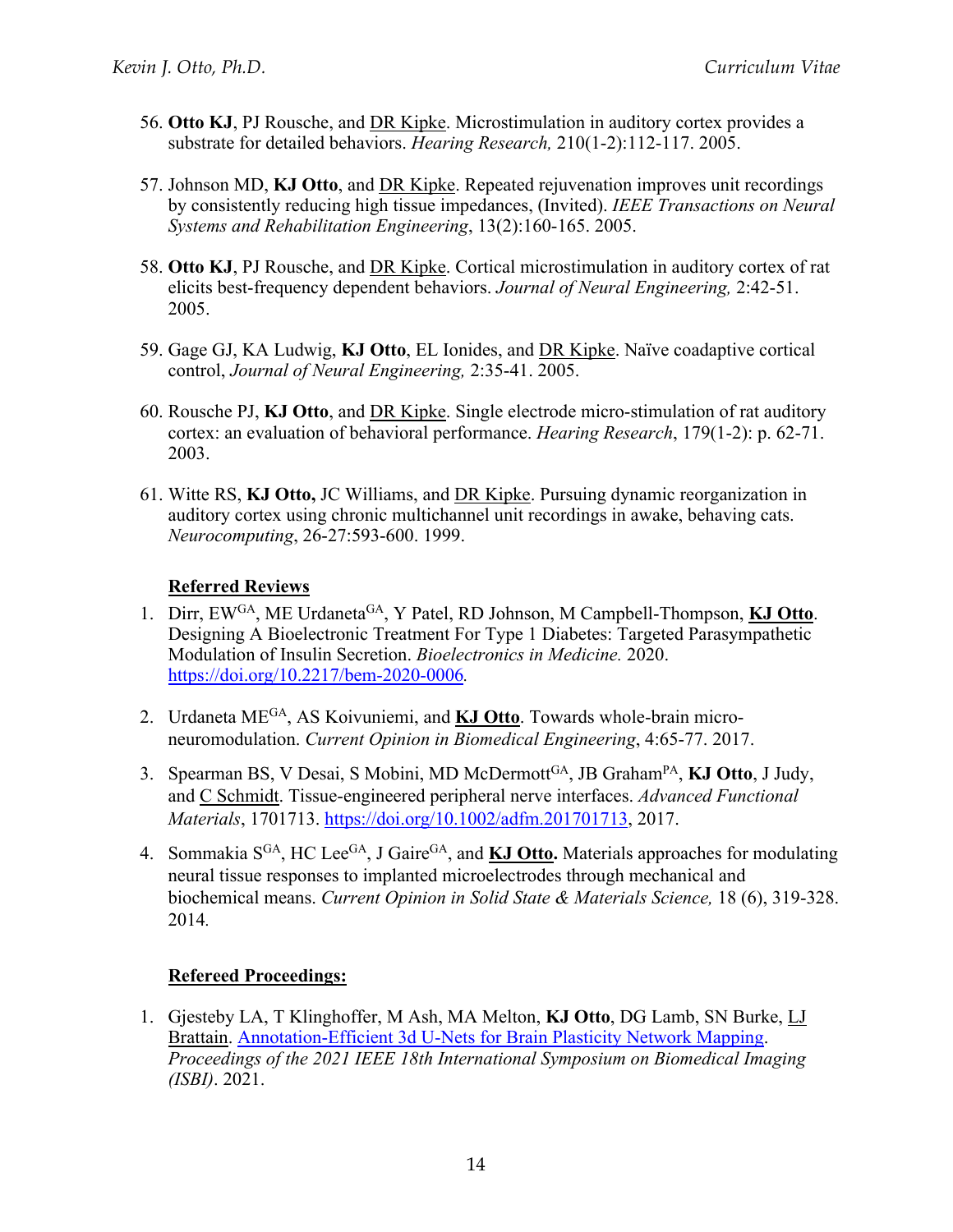- 2. Michaleas A, LA Gjesteby, M Snyder, D Chavez, M Ash, MA Melton, DG Lamb, SN Burke, **KJ Otto**, L Kamentsky, W Guan, K Chung, LJ Brattain. Active Learning Pipeline for Brain Mapping in a High Performance Computing Environment. *Proceedings of the 2020 IEEE High Performance Extreme Computing Conference (HPEC)*, 2020.
- 3. Khorrami P, K Brady, M Hernandez, L Gjesteby, SN Burke, D Lamb, MA Melton, **K Otto**, and L Brattain. Deep Learning-Based Nuclei Segmentation of Cleared Brain Tissue. *Proceedings of the 2019 IEEE High Performance Extreme Computing Conference (HPEC),* 2019.
- 4. Urdaneta MEGA, N KunigkUA, F DelgadoPA, and **KJ Otto**. Somatosensory Cortex Microstimulation: The effects of Phase Duration and Asymmetric Waveforms. *Proceedings of the 41st Annual IEEE EMBS International Conference,* 2019.
- 5. Dirr EWGA, YA Patel, L LesterUA, F DelgadoPA, and **KJ Otto**. Targeted Vagus Nerve Stimulation in a Diabetic Model. *Proceedings of the 41st Annual IEEE EMBS International Conference,* 2019.
- 6. Patrick EE, S Currlin<sup>G</sup>, A Kundu, F Delgado<sup>PA</sup>, A Fahmy, R Madler, N Maghari, R Bashirullah, A Gunduz, and **KJ Otto**. Design and assessment of stimulation parameters for a novel peripheral nerve interface. *Proceedings of the 40th Annual IEEE EMBS International Conference,* 2018.
- 7. Delgado FPA, S CurrlinG, A Kundu, EE Patrick, and **KJ Otto**. Effect of Asymmetric, Charge Balanced Stimuli on Elicited Compound Neural Action Potentials. *Proceedings of the 40th Annual IEEE EMBS International Conference,* 2018.
- 8. Urdaneta MEGA and **KJ Otto**. The need for subcellular neural interfaces for neuromodulation and recording. *Proceedings of the 40th Annual IEEE EMBS International Conference,* 2018.
- 9. Dirr EWGA, YA Patel, RD Johnson, ML Campbell-Thompson, and **KJ Otto**. Pancreatic Neuromodulation in a Diabetic Rat Model. *Proceedings of the 40th Annual IEEE EMBS International Conference,* 2018.
- 10. Spearman B, R Wachs, V Desai, C Shafor, J Graham<sup>PA</sup>, E Atkinson<sup>G</sup>, E Nunamaker, **KJ Otto**, C Schmidt, and J Judy. Development of mechanically-tunable hydrogel scaffold for a regenerative peripheral nerve interface. *Proceedings of the 8th International IEEE/EMBS Conference on Neural Engineering,* 2017.
- 11. Nunamaker EA, B Spearman, J Graham<sup>PA</sup>, E Atkinson<sup>G</sup>, V Desai, C Shafor, S Natt, R Wachs, C Schmidt, J Judy, and **KJ Otto**. Implantation methodology development for tissue-engineered electronic neural interface (TEENI) devices. *Proceedings of the 8th International IEEE/EMBS Conference on Neural Engineering,* 2017.
- 12. McDermott MD<sup>GA</sup>, K Olczak<sup>GA</sup>, and **KJ Otto**. Electrical analysis of minocycline eluting layer-by-layer thin-films from functional micro-electrode arrays. *Proceedings of the 8th International IEEE/EMBS Conference on Neural Engineering,* 2017.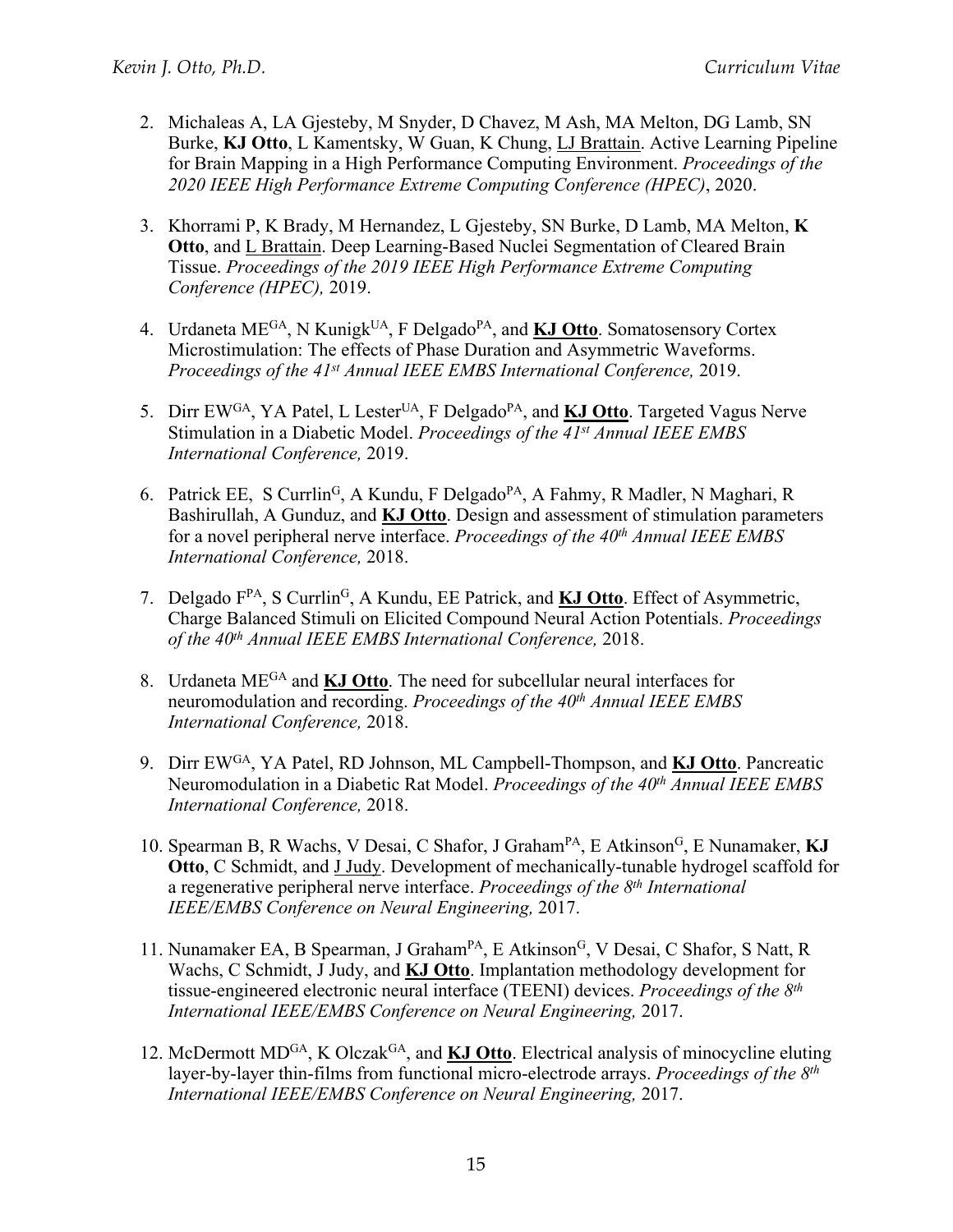- 13. Lee  $HC^{GA}$ , F Ejserholm, S Currlin<sup>G</sup>, J Gaire<sup>GA</sup>, J Schouenborg, L Wallman, M Bengtsson, and **KJ Otto**. Electrical analysis of minocycline eluting layer-by-layer thinfilms from functional micro-electrode arrays. *Proceedings of the 8th International IEEE/EMBS Conference on Neural Engineering*, 2017.
- 14. Graham J<sup>PA</sup>, E Atkinson<sup>G</sup>, EA Nunamaker, B Spearman, V Desai, C Shafor, S Natt, R Wachs, C Schmidt, J Judy, and **KJ Otto**. Histological evaluation of chronically implanted tissue-engineered-electronic-neural-interface (TEENI) Devices. *Proceedings of the 8th International IEEE/EMBS Conference on Neural Engineering,* 2017.
- 15. Desai V, B Spearman, C Shafor, S Natt, B Teem, J Graham<sup>PA</sup>, E Atkinson<sup>G</sup>, R Wachs, E Nunamaker, **KJ Otto**, C Schmidt, and J Judy. Design, fabrication, and characterization of a scalable tissue-engineered electronic nerve interface. *Proceedings of the 8th International IEEE/EMBS Conference on Neural Engineering,* 2017.
- 16. McDermott MDGA and **KJ Otto.** The effect of multiple thin-film coatings of protein loaded sol-gel on total multi-electrode array thickness. *Proceedings of the 38th Annual IEEE EMBS International Conference,* 2016.
- 17. McDermott MD<sup>GA</sup>, J Zhang<sup>GA</sup>, and **KJ Otto**. Improving the brain machine interface via multiple Tetramethyl Orthosilicate sol-gel coatings on microelectrode arrays. *Proceedings of the 7th International IEEE/EMBS Conference on Neural Engineering,*  2015.
- 18. Vedam-Mai V, AT Yachnis, **KJ Otto**, A Gunduz, A Wagle Shukla, C Hess, and MS Okun. Histopathological observations from 50 human deep brain stimulation cases. *Movement Disorders*, 30;S292. 2015.
- 19. Sommakia SGA, S Wyatt, **KJ Otto**, A Vadlamani, and AL Garner. Nanosecond pulsed electric field interactions with microglia and astrocytes. *Proceedings of the IEEE 2014 International Power Modulator and High Voltage Conference*. 2014.
- 20. Lycke RGA, A Schendel, JC Williams, and **KJ Otto.** In vivo evaluation of a μECoG array for chronic stimulation. *Proceedings of the 36th Annual IEEE EMBS International Conference,* 2014.
- 21. Lee HC<sup>GA</sup>, J Gaire<sup>GA</sup>, S McDowell<sup>UA</sup>, and **KJ Otto.** The effect of site placement within silicon microelectrodes on the long-term electrophysiological recordings. *Proceedings of the 36th Annual IEEE EMBS International Conference,* 2014.
- 22. Woolley AJ<sup>GA</sup>, HA Desai, J Gaire<sup>GA</sup>, AL Ready<sup>GA</sup>, and **KJ Otto**. A systemic triple label strategy for fluorescent microscopy of inflammation in CNS and non-CNS tissue. *Microscopy and Microanalysis*, 19(S2):196-197. 2013.
- 23. Regele OBGA, AS KoivuniemiGA, and **KJ Otto**. Constant RMS versus constant peak modulation for the perceptual equivalence of sinusoidal amplitude modulated signals. *Proceedings of the 35th Annual IEEE EMBS International Conference*, 3115-3118. 2013.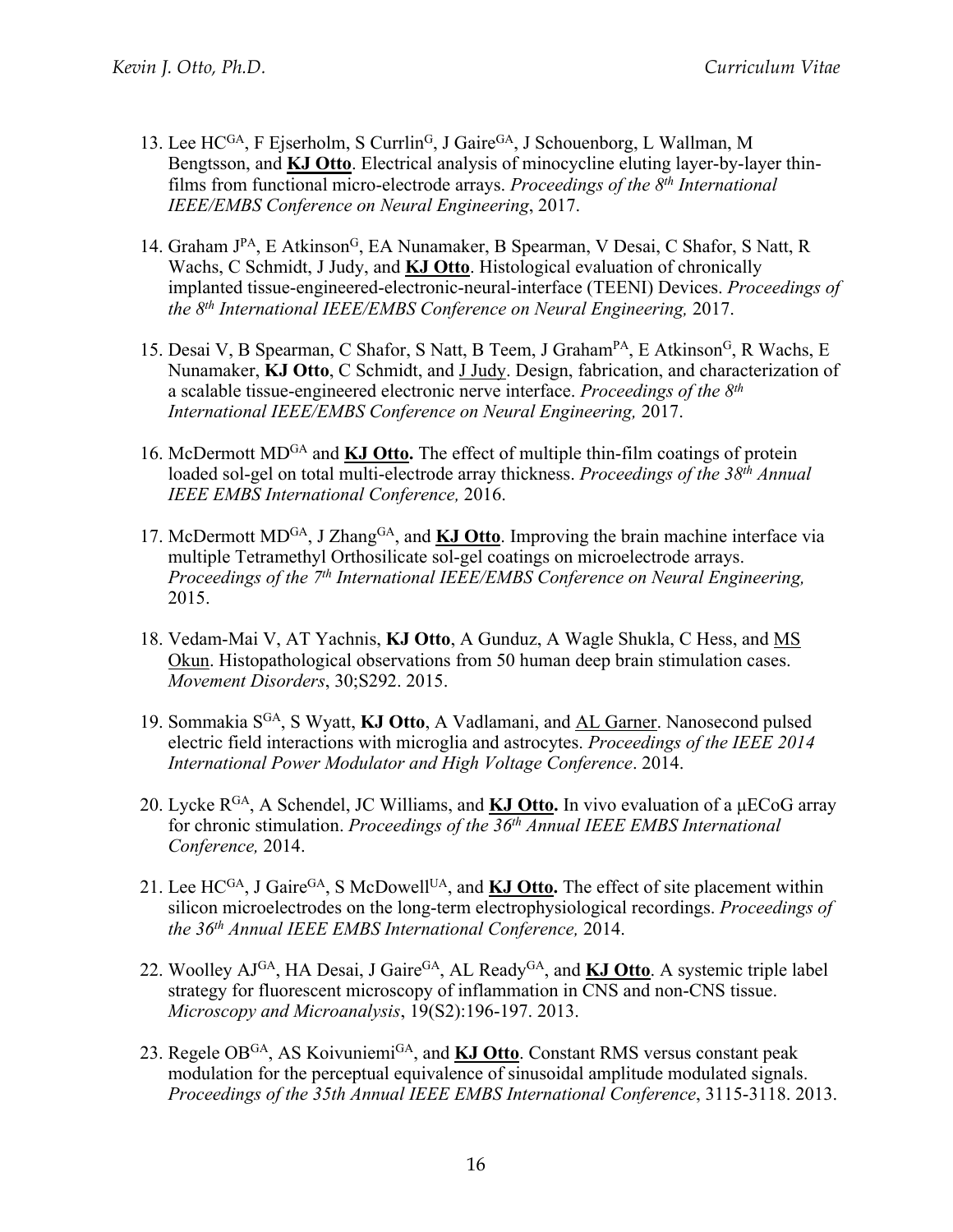- 24. Koivuniemi ASGA and **KJ Otto.** The depth, waveform, and pulse rate for electrical microstimulation of the auditory cortex. *Proceedings of the 34th Annual IEEE EMBS International Conference,* 2489-92. 2012.
- 25. Sundararajan R, F Xiao, **KJ Otto**, and IG Camarillo**.** The dielectric properties of electroporated human breast cancer cells. *2012 IEEE 10th International Conference on the Properties and Applications of Dielectric Materials (ICPADM)*, 1-5. 2012.
- 26. Woolley AJGA, HA Desai, and **KJ Otto**. Imaging the tissue response around brainimplanted microdevices. *Microscopy and Microanalysis*, 17 146-147. 2011.
- 27. Koivuniemi AS<sup>GA</sup>, OB Regele<sup>UA</sup>, JH Brenner<sup>UA</sup>, and **KJ Otto**. Rat behavioral model for high-throughput parametric studies of intracortical microstimulation. *Proceedings of the 33rd Annual IEEE EMBS International Conference*, 7541-4. 2011.
- 28. Wilks SJGA, AJ WoolleyGA, L Ouyang, DC Martin, and **KJ Otto**. In vivo polymerization of poly(3,4-ethylenedioxythiophene) (PEDOT) in rodent cerebral cortex. *Proceedings of the 33rd Annual IEEE EMBS International Conference*, 5412-5. 2011.
- 29. Wilks SJGA, AS KoivuniemiGA, S Thongpang, JC Williams, and **KJ Otto**. Evaluation of micro-electrocorticographic electrodes for electrostimulation. *Proceedings of the 31st Annual IEEE EMBS International Conference,* 5510-3. 2009.
- 30. Sommakia SSGA, Rickus, JL, and **KJ Otto**. Effects of adsorbed proteins and an antifouling agent on the impedance of silicon-based neural microelectrodes. *Proceedings of the 31st Annual IEEE EMBS International Conference,* 7139-42. 2009.
- 31. McCarthy PT, R Madangopal, **KJ Otto**, and MP Rao. Titanium-based multi-channel, micro-electrode arrays for brain machine interface devices. *Proceedings of the 31st Annual IEEE EMBS International Conference,* 2062-5. 2009.
- 32. Xiao F, **Otto**, **KJ,** Camarillo, I, and R Sundararajan. Impedance spectroscopy studies of electroporated breast cancer cells. *Proceedings of IEEE Conference on Electrical Insulation & Dielectrics*, 470-3. 2009.
- 33. Elman AUA, EL Bartlett, N Kong, and **KJ Otto**. Applying data mining techniques to studying complex sensory stimuli in the thalamocortical loop. *Proceedings of the 3rd INFORMS Workshop on Data Mining and Health Informatics,* DM-HI. 2008.
- 34. Sundararajan R, D Campbell, J Harper, F Xiao, R Ma, and **KJ Otto**. Characterization of fruit juices treated with electrical pulses. *Annual Report of the IEEE Conference on Electrical Insulation & Dielectric Phenomena,* 26-29 Oct., 1:536-539. 2008.
- 35. Lempka SF, MD Johnson, DW Barnett, MA Moffitt, **KJ Otto**, DR Kipke and CC McIntyre. Optimization of microelectrode design for cortical recording based on thermal noise considerations. *Proceedings of the 28th Annual IEEE EMBS International Conference,* August, 1:3361-3364. 2006.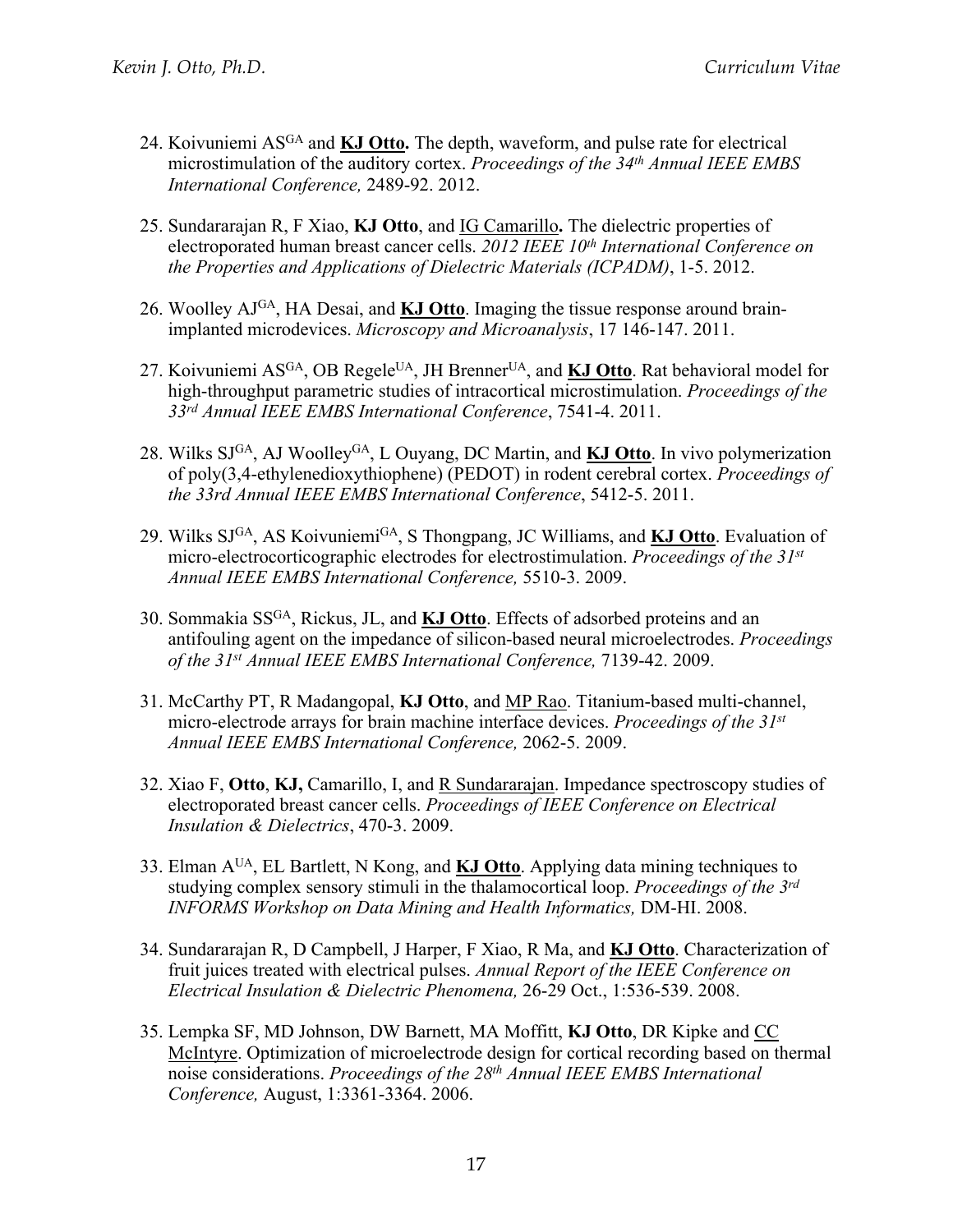- 36. Johnson MD, **KJ Otto**, JC Williams, and DR Kipke. Bias voltages at microelectrodes change neural interface properties in vivo. *Proceedings of the 26th Annual IEEE EMBS International Conference.* 6:4103-4106. 2004.
- 37. Ghovanloo M, **KJ Otto**, DR Kipke, and K Najafi. In vitro and in vivo testing of a wireless multichannel stimulating telemetry microsystem. *Proceedings of the 26th Annual IEEE EMBS International Conference.* 6:4294-4297. 2004.
- 38. Gage GJ, **KJ Otto**, KA Ludwig, and DR Kipke. Co-adaptive Kalman filtering in a naive rat cortical control task. *Proceedings of the 26th Annual IEEE EMBS International Conference*. 6:4367-4370. 2004.
- 39. **Otto KJ**, PJ Rousche, and DR Kipke. The benefits of modular brain-machine interface system design. *Proceedings of the 25th Annual IEEE EMBS International Conference.* 3: 2208-2211. 2003.
- 40. Vetter RJ, **KJ Otto**, TC Marzullo, and DR Kipke. Brain-machine interfaces in rat motor cortex: neuronal operant conditioning to perform a sensory detection task. *Proceedings of the 1st International IEEE EMBS Conference on Neural Engineering.* 1:637-640. 2003.
- 41. **Otto KJ**, RJ Vetter, TC Marzullo, and DR Kipke. Brain-machine interfaces in rat motor cortex: implication of adaptive decoding algorithms. *Proceedings of the 1st International IEEE EMBS Conference on Neural Engineering.* 1:100-103. 2003.

#### *Abstracts*

- 1. Dirr EWGA, **KJ Otto**, CJ Martyniuk, J Zubcevic. Central and systemic effects of subdiaphragmatic vagus nerve stimulation during the development of hypertension in the SHR. *Experimental Biology Abstracts.* Philadelphia, PA. 2022.
- 2. Dewberry, LSG, K Porche, K Allen, **KJ Otto**. Radiculopathy treated with Kilohertz Frequency Alternating Current Stimulation. *Society of Neuroscience Abstracts*. Online. 2021.
- 3. Lim, AS<sup>G</sup>, EW Atkinson<sup>GA</sup>, L Jiracek-Sapieha<sup>A</sup>, M Kasper, V Rivera-Llabres, C Kuliasha, CM Rinaldi-Ramos, CE Schmidt, JW Judy, **KJ Otto**. Magnetically aligned regenerative tissue-engineered electrical nerve interfaces: functional and histological evaluation and future directions. *Society of Neuroscience Abstracts*. Online. 2021.
- 4. Dirr, EWGA, **KJ Otto**, J Zubcevic. Electrical stimulation of subdiaphragmatic vagal trunk slows development of hypertension in the SHR. *Society of Neuroscience Abstracts*. Online. 2021.
- 5. San Antonio EU, K YangUA, SB ThoursonPA, **KJ Otto**. Contact resistance to characterize PEDOT:PSS interface for neural microelectrodes. *Biomedical Engineering Society Abstracts.* Online. 2021.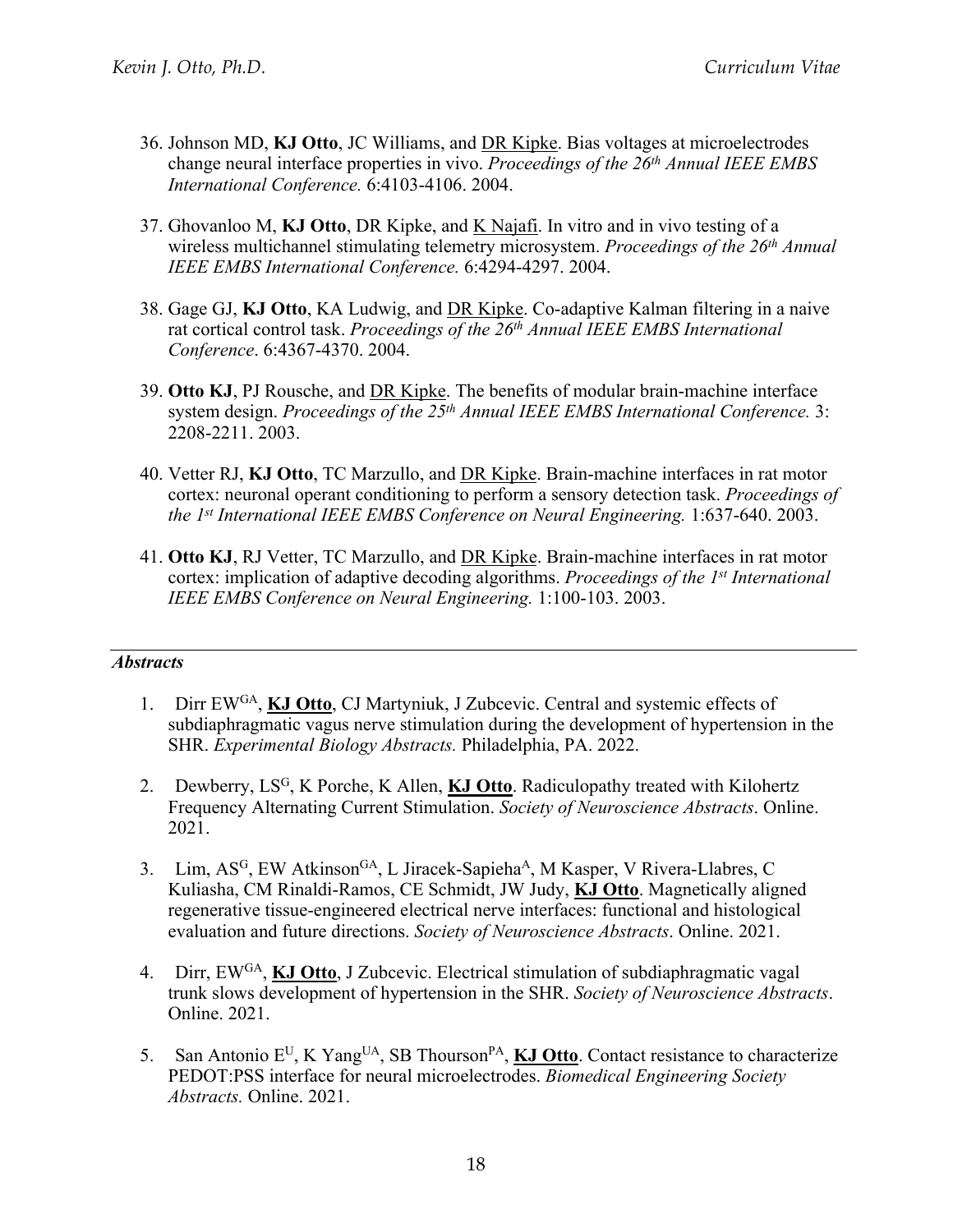- 6. Lim ASG, L Jiracek, **KJ Otto**. Electrochemical characterization of MARTEENI devices integrating sputtered iridium oxide. *Biomedical Engineering Society Abstracts.* Online. 2021.
- 7. Dewberry LSG, K Porche, K Allen, **KJ Otto**. Tactile allodynia in an autologous nucleus pulposus model of radiculopathy with kilohertz frequency alternating current stimulation. *Biomedical Engineering Society Abstracts.* Online. 2021.
- 8. Malone, IG, MS Kelley, RL Nosacka, MA Nash, GS Mitchell, **KJ Otto**, and Erica Dale. Chronic, closed-loop, cervical epidural stimulation elicits diaphragm motor plasticity after spinal cord injury. *Experimental Biology 2021 Abstracts.* Online. 2021.
- 9. Nash, MAU, I MaloneG, RL Nosacka, **KJ Otto**, and Erica Dale. Impedance spectra of epidural microelectrodes implanted in injured cervical spinal cord. *University of Florida Undergraduate Research Symposium*. Online. 2021.
- 10. San Antonio, E<sup>U</sup>, ME Orazem, S Thourson<sup>PA</sup>, **KJ Otto**. Decreasing Counter-ion Molecular Weight to Optimize Conductive Polymer Properties For Neural Electrodes. *Florida Undergraduate Research Conference Abstracts.* Online. 2021.
- 11. Molares, OU, **KJ Otto**. Somatosensory Cortex Surgical Implantation for Micromagnetic Stimulating Device. *Florida Undergraduate Research Conference Abstracts.* Online. 2021.
- 12. Isoba, MU, **KJ Otto**. The Role of Behavioral Conditioning in Micromagnetic Stimulation. *Florida Undergraduate Research Conference Abstracts.* Online. 2021.
- 13. Malone, IG, K OlczakGA, **KJ Otto**, and Erica Dale. Modelling Impedance Spectra of Epidural Electrodes After Cervical Spinal Cord Injury. *Biomedical Engineering Society Abstracts.* Online. 2020.
- 14. N Kunigk<sup>UA</sup>, ME Urdaneta<sup>GA</sup>, JD Peñaloza-Aponte<sup>GA</sup>, **KJ Otto**. The Effect of Interfacing Layer on Chronic Performance of Intracortical Recording Electrodes. *Biomedical Engineering Society Abstracts.* Online. 2020.
- 15. Saldanha, RLUA, ME UrdanetaGA, NC VeitUA, N KunigkUA, **KJ Otto**. The Role of Electrode-Site Placement in the Long-term Stability of Intracortical Microstimulation. *Biomedical Engineering Society Abstracts.* Online. 2020.
- 16. Burke, RG<sup>UA</sup>, ME Urdaneta<sup>GA</sup>, NC Veit<sup>UA</sup>, **KJ Otto**. Optimizing Neuroprosthesis Longevity via Electrode Design: The Role of Electrode-Site Area. *Biomedical Engineering Society Abstracts.* Online. 2020.
- 17. Veit NCUA, ME UrdanetaGA, RG BurkeUA, **KJ Otto**. Implantable Neuroprostheses Exploring the Role of Electrode Site Size in the Long-Term Stability of Intracortical Microstimulation. *Biomedical Engineering Society Abstracts.* Online. 2020.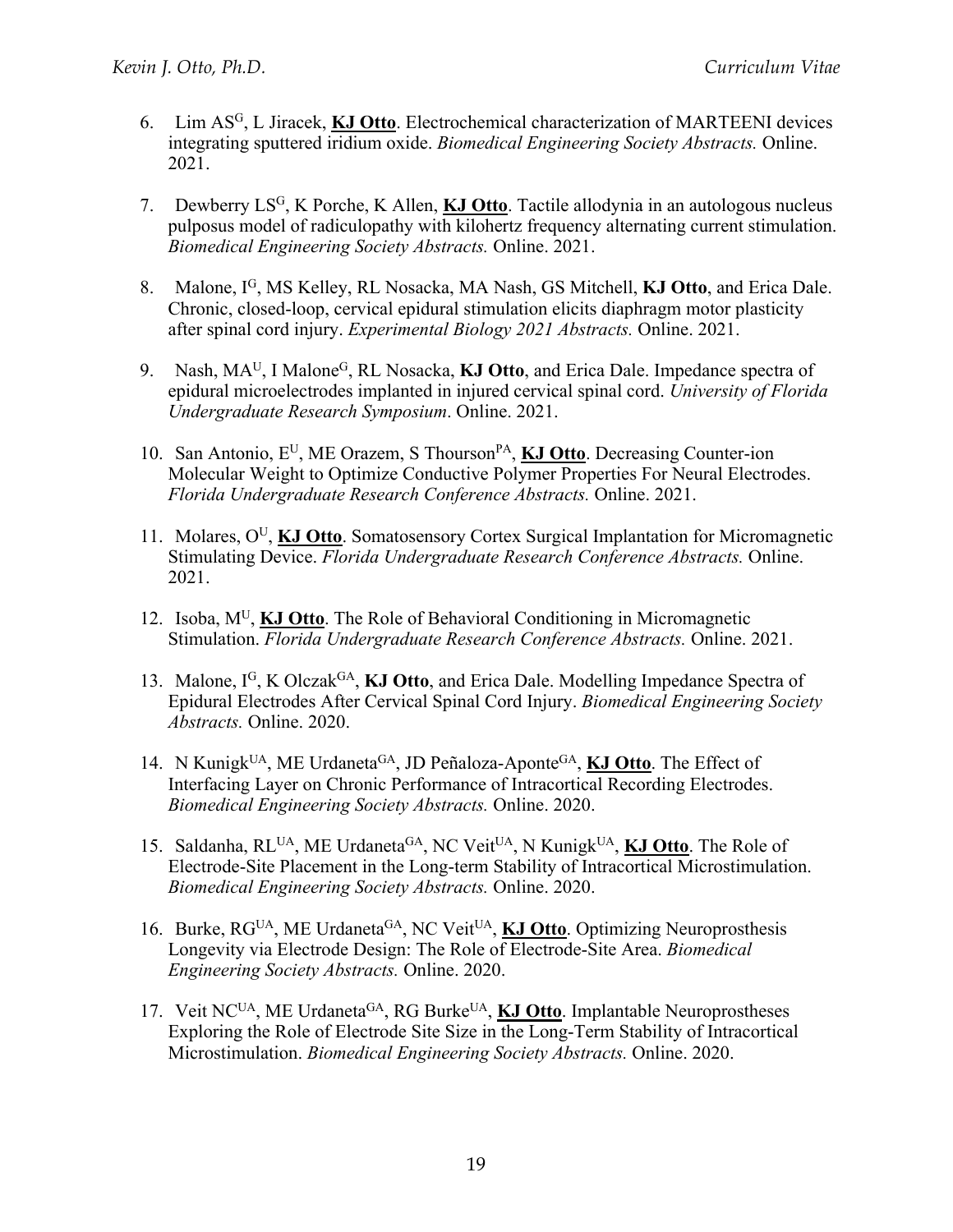- 18. San Antonio, EU, A MassaisU, A ChangU, S ThoursonPA, **KJ Otto**. PSS Molecular Weight Modulates Electrical And Electrochemical Properties of PEDOT:PSS. *Biomedical Engineering Society Abstracts.* Online. 2020.
- 19. Dewberry, LSG, K Allen, **KJ Otto**. Gait in a Chronic Nerve Constriction Model with Kilohertz Frequency Alternating Current Stimulation. *Biomedical Engineering Society Abstracts.* Online. 2020.
- 20. Hall, DG, S Conjeevaram, **KJ Otto**, J Dobson. Optimization of Receptor Targeting for Magnetically Activated Receptor Signaling (MARS). *Biomedical Engineering Society Abstracts.* Online. 2020.
- 21. Urdaneta, MEGA, S CurrlinG, N KunigkUA, S Fried, **KJ Otto**. *DeepHisto:* A Technique to Assess the Foreign Body Response of Chronically Implanted Microelectrodes across Cortical Depth. *Biomedical Engineering Society Abstracts.* Online. 2020.
- 22. Yang, K<sup>U</sup>, S Thourson<sup>PA</sup>, **KJ Otto**. An Invisible Electromechanical Layer of PSS Polymer Surrounds PEDOT:PSS Microwires. *Biomedical Engineering Society Abstracts.* Online. 2020.
- 23. Kuliasha C, E Atkinson<sup>G</sup>, B Spearman, I Singh, M Kasper, C Rinaldi, C Schmidt, KJ **Otto**, and J Judy. Design and In Vivo Assessment of Tissue-Engineered Electronic Neural Interfaces (TEENI). *11th World Biomaterials Congress*. Glasgow, Scotland. 2020.
- 24. Altidor LK-P, MM Bruner, JF Deslauriers, TS Garman, S Ramirez, DG Lamb, MM Bruner, AM Finner, EW Dirr<sup>GA</sup>, KP Olczak<sup>GA</sup>, AP Maurer, KJ Otto, SN Burke, B Setlow, and JL Bizon. Vagus nerve stimulation enhances prefrontal-cortical mediated cognitive flexibility. *Annual Biomedical Research Conference for Minority Students Abstracts*. Anaheim, CA. 2019.
- 25. Ash M, M Melton, KP Olczak<sup>GA</sup>, EW Dirr<sup>GA</sup>, KN Lubke, J Nick, B McLaurin, E AtkinsonG, **KJ Otto**, AP Maurer, DG Lamb, B Setlow, JL Bizon, and SN Burke. Acute vagus nerve stimulation increases Arc expression in the dentate gyrus of the hippocampus. *Society of Neuroscience Abstracts*. Chicago, IL. 2019.
- 26. Brake AUA, E AtkinsonG, C Simmons, M Maden, and **KJ Otto**. Electrophysiological and histological characterization of the foreign body response to implantable neural interfaces in the African spiny mouse brain. *Society of Neuroscience Abstracts*. Chicago, IL. 2019.
- 27. Urdaneta M<sup>GA</sup>, N Kunigk<sup>UA</sup>, SW Currlin<sup>G</sup>, JD Peñaloza-Aponte<sup>GA</sup>, F Delgado<sup>PA</sup>, and **KJ Otto**. Long-term stability of recordings and microstimulation of intracortical microelectrodes is depth-dependent. *Society of Neuroscience Abstracts*. Chicago, IL. 2019.
- 28. Sunshine MD, E Neufeld, AM Cassara, N Grossman, **KJ Otto**, ES Boyden, and DD Fuller. Temporal interference stimulation to activate respiratory motor pools. *Society of Neuroscience Abstracts*. Chicago, IL. 2019.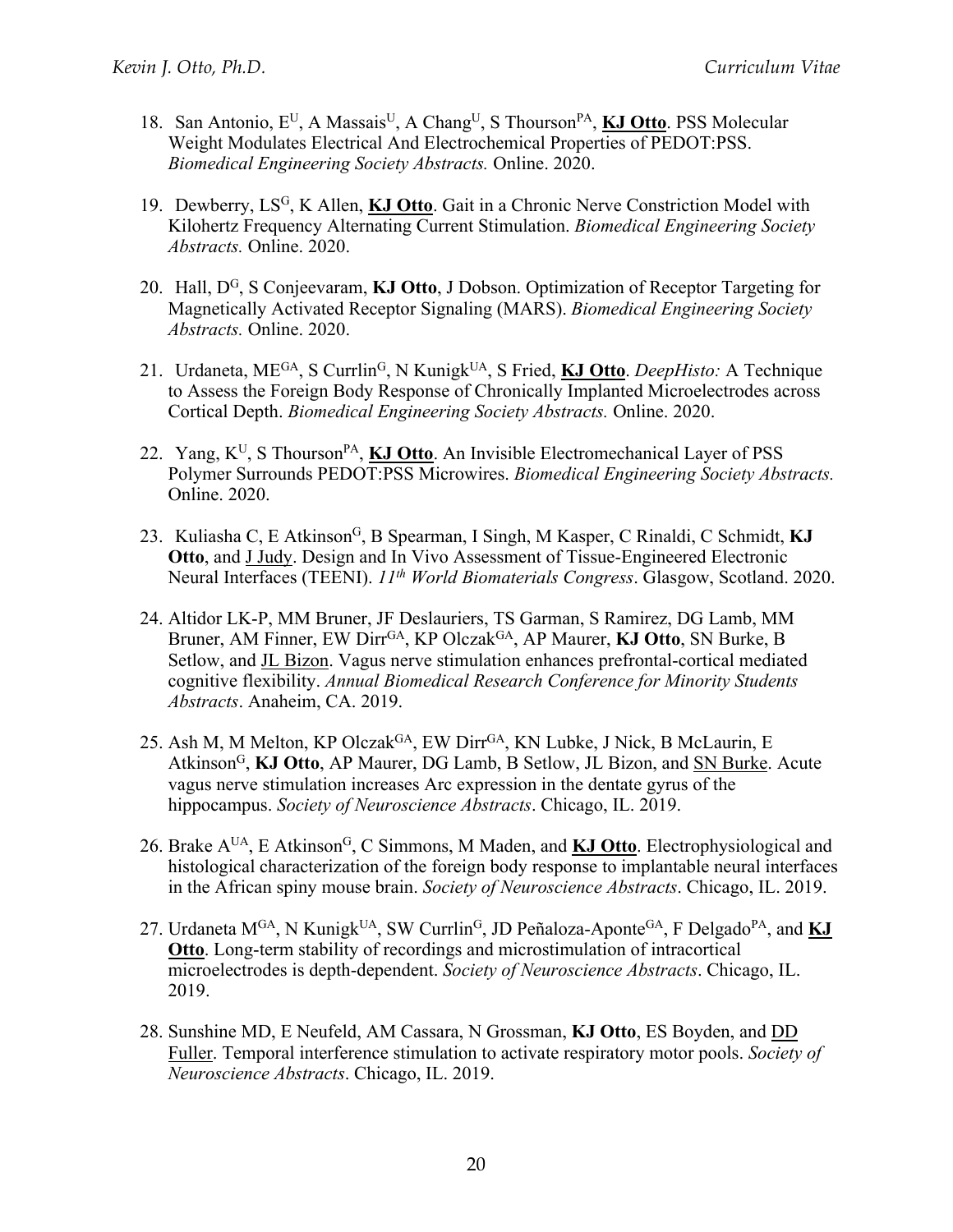- 29. Atkinson E<sup>GA</sup>, EA Nunamaker, A Gormaley<sup>UA</sup>, A Brake<sup>UA</sup>, M Yusufali<sup>GA</sup>, B Spearman, C Kuliasha, A Furniturewala, R Paritosh, S Mobini, C Schmidt, J Judy, and **KJ Otto**. Evaluation of chronically implanted tissue-engineered-electronic-neural-interface (TEENI) for next-generation prosthetics. *Society of Neuroscience Abstracts*. Chicago, IL. 2019.
- 30. Kuliasha C, B Spearman, EW AtkinsonG, **KJ Otto**, C Schmidt, and JW Judy. Tissueengineered electronic nerve interfaces (TEENI): Improved design, fabrication, and packaging using aggressive in vitro reactive-accelerated-aging reliability testing. *Society of Neuroscience Abstracts*. Chicago, IL. 2019.
- 31. Melton M, SN Burke, M Ash, DG Lamb, L Brattain, **KJ Otto**, B Setlow, JL Bizon, AP Maurer, KP Olczak<sup>GA</sup>, and EW Dirr<sup>GA</sup>. A methodology pipeline for CLARITY and Arc imaging following vagus nerve stimulation. *Society of Neuroscience Abstracts*. Chicago, IL. 2019.
- 32. Lamb DG, M Melton, JL Bizon, M Ash, SN Burke, **KJ Otto**, B Setlow, AP Maurer, EW Dirr<sup>GA</sup>, and L Brattain. Automated multichannel centroid detection and coincident analysis of cleared brain tissue following vagus nerve stimulation. *Society of Neuroscience Abstracts*. Chicago, IL. 2019.
- 33. Bruner MM, JF Deslauriers, D Calderon, LK-P Altidor, CM Hernandez, JA McQuail, EW DirrGA, KP OlczakGA, AP Maurer, **KJ Otto**, SN Burke, DG Lamb, B Setlow, and JL Bizon. Peripheral and central effects of repeated vagus nerve stimulation. *Society of Neuroscience Abstracts*. Chicago, IL. 2019.
- 34. Deslauriers JF, MM Bruner, LK-P Altidor, TS Garman, S Ramirez, EW Dirr<sup>GA</sup>, KP OlczakGA, AP Maurer, **KJ Otto**, SN Burke, DG Lamb, B Setlow, and JL Bizon. Vagus nerve stimulation attenuates impulsivity in a 5-choice serial reaction time task. *Society of Neuroscience Abstracts*. Chicago, IL. 2019.
- 35. Altidor LK-P, MM Bruner, JF Deslauriers, TS Garman, S Ramirez, DG Lamb, AM Finner, EW Dirr<sup>GA</sup>, KP Olczak<sup>GA</sup>, AP Maurer, KJ Otto, SN Burke, B Setlow, and JL Bizon. Vagus nerve stimulation enhances prefrontal-cortical mediated cognitive flexibility. *Society of Neuroscience Abstracts*. Chicago, IL. 2019.
- 36. Sedwick F<sup>GA</sup>, A Czeiszperger<sup>UA</sup>, E Atkinson<sup>G</sup>, B Spearman, C Kuliasha, A Furniturewalla, C Schmidt, J Judy, and **KJ Otto**. Analyzing Distal Sciatic Nerve Growth And Structure In An Implanted Peripheral Nerve Interface. *Biomedical Engineering Society Abstracts.* Philadelphia, PA. 2019.
- 37. Dewberry LG, A Dru, J Anderson, D Hoh, K Allen, and **KJ Otto**. Kilohertz Frequency Alternating Current Stimulation for Peripheral Neuropathy Treatment. *Biomedical Engineering Society Abstracts.* Philadelphia, PA. 2019.
- 38. Dirr EGA, L LesterUA, and **KJ Otto**. Chronic Diabetic Pancreatic Neuromodulation. *Biomedical Engineering Society Abstracts.* Philadelphia, PA. 2019.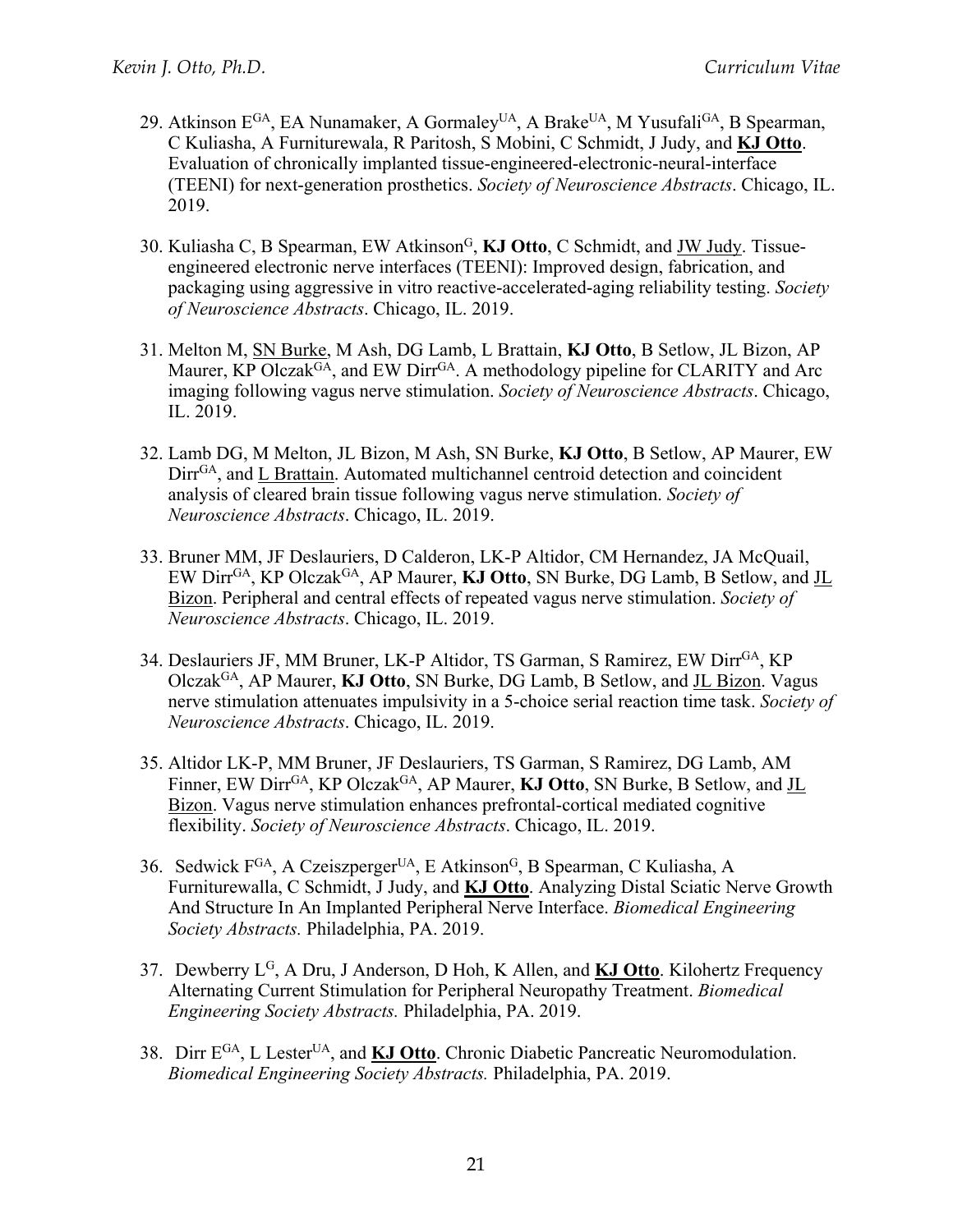- 39. Badamtchian BUA, K OlczakGA, and **KJ Otto**. Characterization of Dexamethasone-Loaded Silicone for Local Drug Delivery. *Biomedical Engineering Society Abstracts.* Philadelphia, PA. 2019.
- 40. Brake A<sup>UA</sup>, E Atkinson<sup>G</sup>, C Simmons, M Maden, and **KJ Otto**. Impact of Glial Scarring on Implantable Neural Interfaces in a Novel Regenerative Mammal Model, the African Spiny Mouse. *Biomedical Engineering Society Abstracts.* Philadelphia, PA. 2019.
- 41. Urdaneta M<sup>GA</sup>, N Kunigk<sup>UA</sup>, and **KJ Otto**. Behavioral Effects of Synchronous Pulses on Multichannel Microstimulation Across Cortical Depth. *Biomedical Engineering Society Abstracts.* Philadelphia, PA. 2019.
- 42. Murbach JGA, S ThoursonPA, P Sitarik, Q Baugh, D Martin, and **KJ Otto**. *In Situ* Electrodeposition of P(EDOT-acid) in Rat Sciatic Nerve for Selective Stimulation. *Biomedical Engineering Society Abstracts.* Philadelphia, PA. 2019.
- 43. Lester L<sup>UA</sup>, **KJ Otto**, and E Dirr<sup>GA</sup>. Subdiaphragmatic Neuromodulation and Heart Rate Variability. *Biomedical Engineering Society Abstracts.* Philadelphia, PA. 2019.
- 44. Massais A<sup>U</sup>, S Thourson<sup>PA</sup>, and **KJ Otto**. Reducing PSS Molecular Weight Improves Conductivity in Electropolymerized PEDOT:PSS Microwires. *Biomedical Engineering Society Abstracts.* Philadelphia, PA. 2019.
- 45. Chang AU, S ThoursonPA, and **KJ Otto**. Larger PSS Molecular Weight Decreases Surface Impedance of PEDOT:PSS Films in Kilohertz Frequency Range. *Biomedical Engineering Society Abstracts.* Philadelphia, PA. 2019.
- 46. San Antonio E<sup>U</sup>, S Thourson<sup>PA</sup>, and **KJ Otto**. Volumetric Charge Storage of PEDOT:PSS Microwires Towards Modeling Neural Electrode Stimulation. *Biomedical Engineering Society Abstracts.* Philadelphia, PA. 2019.
- 47. Kunigk N<sup>UA</sup>, M Urdaneta<sup>GA</sup>, F Delgado<sup>PA</sup>, and **KJ Otto**. Efficacy of Asymmetric Waveforms for Somatosensory Cortex Microstimulation: A Parameterization Study. *Biomedical Engineering Society Abstracts.* Philadelphia, PA. 2019.
- 48. Veit NUA, M UrdanetaGA, and **KJ Otto**. The Role Of Electrode Site Size In The Electrochemistry Of Intracortical Electrodes. *Biomedical Engineering Society Abstracts.* Philadelphia, PA. 2019.
- 49. Khorrami P, K Brady, M Hernandez, L Gjesteby, SN Burke, D Lamb, MA Melton, **KJ Otto**, and LJ Brattain. Deep Learning-Based Nuclei Segmentation of Cleared Brain Tissue. *Institute for Electronics and Electrical Engineers High Performance Extreme Computing Conference*. Waltham, MA, 2019.
- 50. Hoang-Minh LB, F Pohl-Guimarães, A Rivera-Rodriguez, SW CurrlinG, **KJ Otto**, Carlos Rinaldi, and DA Mitchell. Quantitative Biodistribution of Adoptively Transferred T Cells in Brain Tumor-Bearing Mice. *Society for Neuro-Oncology Annual Meeting*. New Orleans, LA. 2019.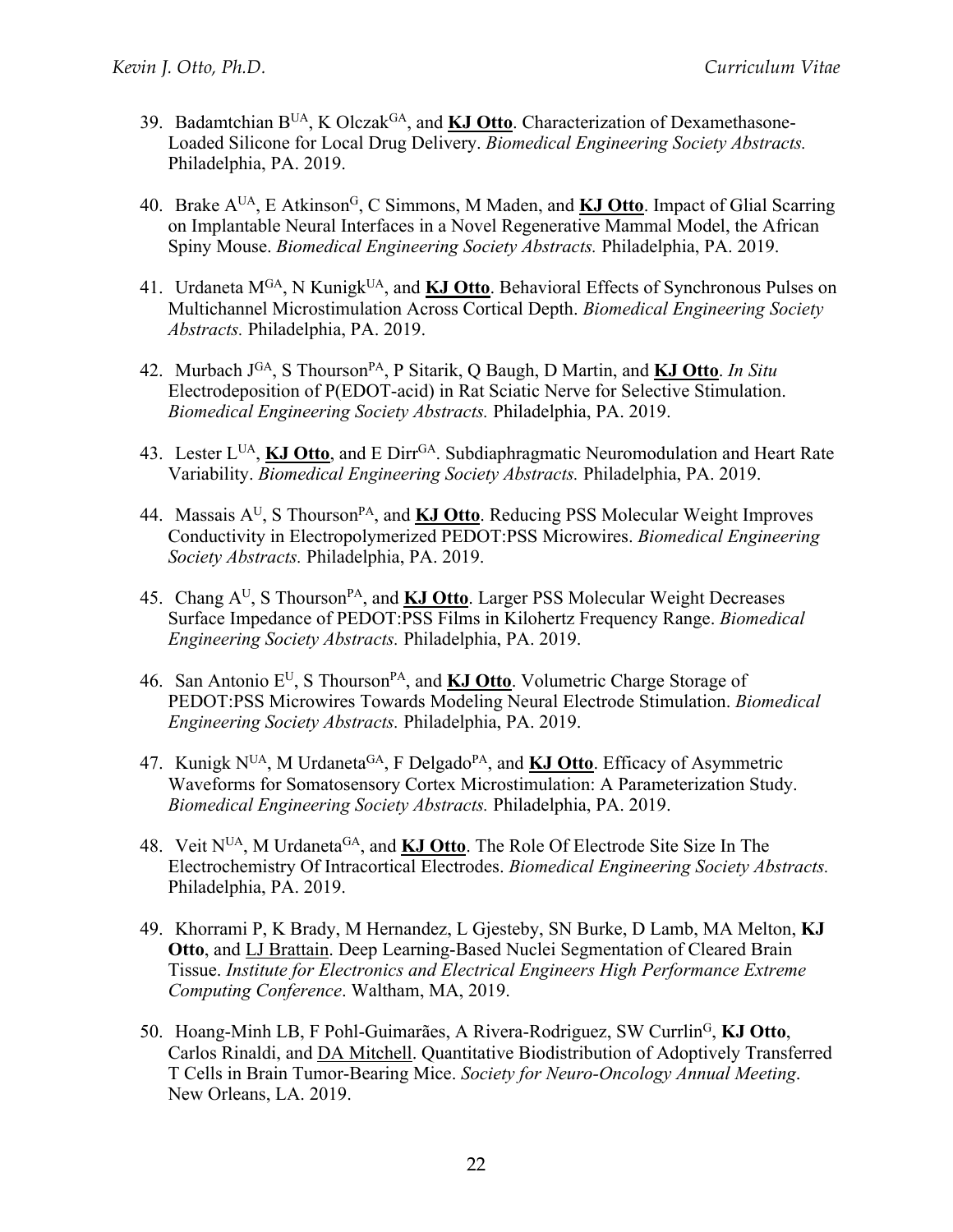- 51. Brake A<sup>UA</sup>, E Atkinson<sup>GA</sup>, C Simmons, M Maden, and **KJ Otto**. Implementation of the African Spiny Mouse model to investigate glial and neuronal responses to implantable neural interfaces. *University of Miami Neural Engineering Day*. Miami, FL. 2019.
- 52. Dewberry LSG, A Dru, J Anderson, D Hoh, **KJ Otto**, and K Allen. Kilohertz Electrical Stimulation For Treatment of Peripheral Neuropathy. *University of Miami Neural Engineering Day*. Miami, FL. 2019.
- 53. Altidor LK-P, TS Garman, S Ramirez, AM Crider, DG Lamb, MM Bruner, AM Finner, EW DirrGA, F DelgadoPA, KP OlczakGA, AP Maurer, **KJ Otto**, SN Burke, B Setlow, and JL Bizon. Targeting GABAergic mechanisms to improve prefrontal-cortical mediated cognitive flexibility in a novel touchscreen-based reversal learning task. *Society of Neuroscience Abstracts*. San Diego, CA. 2018.
- 54. Lamb DG, TS Garman, S Ramirez, A Crider, MM Bruner, EW Dirr<sup>GA</sup>, F Delgado<sup>PA</sup>, KP OlczakGA, AP Maurer, **KJ Otto**, SN Burke, B Setlow, and JL Bizon. Effects of vagus nerve stimulation on selective attention in Brown Norway rats. *Society of Neuroscience Abstracts*. San Diego, CA. 2018.
- 55. Burke SN, A Crider, K Olczak<sup>GA</sup>, E Dirr<sup>GA</sup>, K Lubke, J Nick, B McLaurin, E Atkinson, **KJ Otto**, AP Maurer, D Lamb, B Setlow, and JL Bizon. Acute vagus nerve stimulation attenuates novelty-induced Arc transcription in dorsal CA1. *Society of Neuroscience Abstracts*. San Diego, CA. 2018.
- 56. Brake AUA, E AtkinsonG, C Simmons, M Maden, and **KJ Otto**. Investigating changes in glial and neuronal responses to implantable neural interfaces: how the unique regenerative abilities of the African Spiny Mouse could impact current understanding of the foreign body response in the brain. *Society of Neuroscience Abstracts*. San Diego, CA. 2018.
- 57. Gormaley AK<sup>UA</sup>, EW Atkinson<sup>G</sup>, J Graham, S Mobini, P Rustogi, BS Spearman, EA Nunamaker, CA Kuliasha, JW Judy, CE Schmidt, and **KJ Otto**. Foreign Body Response in the Peripheral Nervous System to Tissue-Engineered Electronic Nerve Interfaces (TEENIs). *Society of Neuroscience Abstracts*. San Diego, CA. 2018.
- 58. Atkinson  $E^G$ , EA Nunamaker, A Gormaley<sup>UA</sup>, A Brake<sup>UA</sup>, M Yusufali<sup>GA</sup>, B Spearman, C Kuliasha, A Furniturewala, P Rustogi, S Mobini, C Schmidt, J Judy, and **KJ Otto**. Functional and histological evaluation of chronically implanted Tissue Engineered Electrical Nerve Interface (TEENI) for next-generation prosthetics. *Society of Neuroscience Abstracts*. San Diego, CA. 2018.
- 59. Olczak KP<sup>GA</sup>, E Dirr<sup>GA</sup>, F Delgado<sup>PA</sup>, A Crider, B McLaurin, DG Lamb, AP Maurer, SN Burke, B Setlow, JL Bizon, and **KJ Otto**. Chronic Electrochemical Evaluation of Shape-Memory Polymer Nerve Cuff Electrodes. *Biomedical Engineering Society Abstracts.* Atlanta, GA. 2018.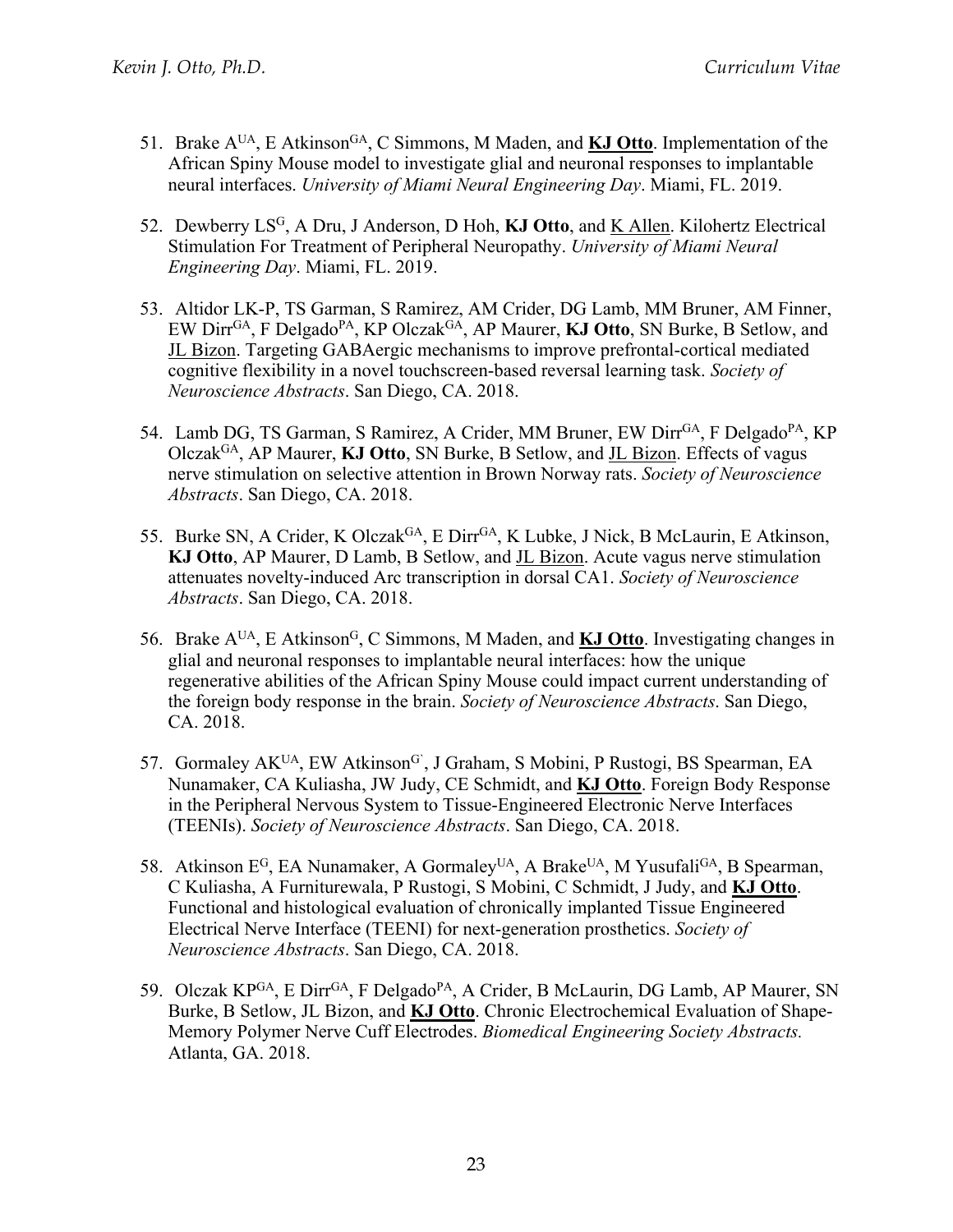- 60. Spearman BS, EW AtkinsonG, S Mobini, CA Kuliasha, EA Nunamaker, **KJ Otto**, C Rinaldi, JW Judy, and CE Schmidt. Templated Extracellular Matrix-Based Hydrogel for Peripheral Nerve Regeneration in a Tissue-Engineered Electronic Nerve Interface (TEENI). *Biomedical Engineering Society Abstracts.* Atlanta, GA. 2018.
- 61. Widener AEUA, JM MurbachGA, and **KJ Otto**. Effect of Dopant Concentration on In Situ Polymerization of Poly(3,4-ethylenedioxythiophene) (PEDOT) in Central Nervous System. *Biomedical Engineering Society Abstracts.* Atlanta, GA. 2018.
- 62. Gormaley AK<sup>UA</sup>, EW Atkinson<sup>G</sup>, J Graham<sup>PA</sup>, S Mobini, P Rustogi, BS Spearman, EA Nunamaker, CA Kuliasha, JW Judy, CE Schmidt, and **KJ Otto**. Foreign Body Response in the Peripheral Nervous System to Tissue-Engineered Electronic Nerve Interfaces (TEENIs). *Biomedical Engineering Society Abstracts.* Atlanta, GA. 2018.
- 63. Valimaki AUA, KP OlczakGA, and **KJ Otto**. Effects of Protein Adsorption on Titanium Nitride Electrodes. *Biomedical Engineering Society Abstracts.* Atlanta, GA. 2018.
- 64. Olczak KP<sup>GA</sup>, E Dirr<sup>GA</sup>, F Delgado<sup>PA</sup>, A Crider, B McLaurin, DG Lamb, AP Maurer, SN Burke, B Setlow, JL Bizon, and **KJ Otto**. Electrical Performance of Shape Memory Polymer Nerve Cuff Electrodes *in vivo*. *Neural Interfaces Conference Abstracts.*  Minneapolis, MN. 2018.
- 65. Gaire JGA, HC LeeGA, N HilbornUA, R WardUA, M ReganUA, and **KJ Otto**. Towards Examining the Role of Inflammation on the Functionality of Intracortical Devices. *Neural Interfaces Conference Abstracts.* Minneapolis, MN. 2018.
- 66. Dirr EGA, F DelgadoPA, and **KJ Otto**. Chronic Pancreatic Neuromodulation Using Shape Memory Polymer Electrodes. *Neural Interfaces Conference Abstracts.* Minneapolis, MN. 2018.
- 67. Johnson BN, DC Martin, **KJ Otto**, J Murbach<sup>GA</sup>, Y Tong, V Subramanian, and S Chhatre. Fiber Type Targeted *In Situ* Polymerized Electrodes for Peripheral Nerve Interface. *Materials Research Society Abstracts.* Phoenix, AZ. 2018.
- 68. Kundu A, EE Patrick, A Fahmy, RA Madler, F Delgado<sup>PA</sup>, S Currlin<sup>G</sup>, J Principe, A Gunduz, N Maghari, M Op d Beeck, **KJ Otto,** D Braeken, and R Bashirulla. Design and assessment of stimulation parameters for a novel peripheral nerve interface. *Society for Neuroscience Abstracts.* Washington DC. 2017.
- 69. Graham JBPA and **KJ Otto**. Cortical implants disrupt perineuronal nets. *Society for Neuroscience Abstracts.* Washington DC. 2017.
- 70. Gaire J<sup>GA</sup>, HC Lee<sup>GA</sup>, E Atkinson<sup>G</sup>, S Currlin<sup>G</sup>, R Ward<sup>UA</sup>, A Woolley<sup>GA</sup>, J Coleman, and **KJ Otto**. Characterization and application of a quadruple labelled mouse line*. Society of Neuroscience Abstracts*. Washington DC. 2017.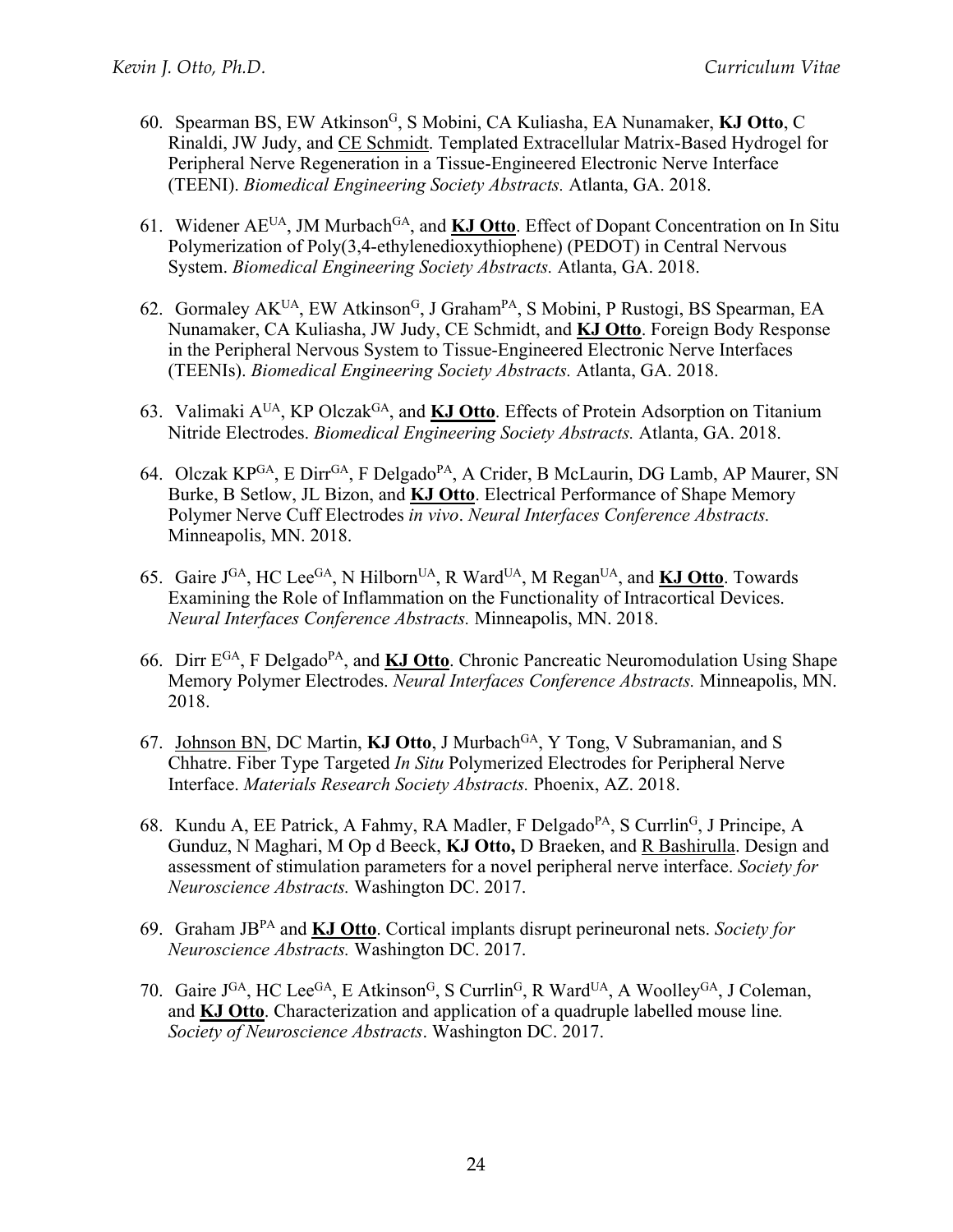- 71. Gaire JGA, HC LeeGA, NL HilbornUA, MK ReganUA, and **KJ Otto**. Investigating the Role of Inflammation in the Functionality of Intracortical Devices. *Biomedical Engineering Society Abstracts.* Phoenix, AZ. 2017.
- 72. Kundu A, EE Patrick, A Fahmy, F DelgadoPA, S CurrlinG, RA Madler, **KJ Otto,** N Maghari, and R Bashirulla. In Vivo Validation of a flexible CMOS-compatible Neural Interface. *Biomedical Engineering Society Abstracts.* Phoenix, AZ. 2017.
- 73. McDermott MGA and **KJ Otto**. The Impact of Protein Loaded Thin-film Sol-Gel on Electrical Impedance Spectroscopy and Charge Carrying Capacity. *Biomedical Engineering Society Abstracts.* Phoenix, AZ. 2017.
- 74. Olczak K<sup>GA</sup>, M McDermott<sup>GA</sup>, and **KJ Otto**. Electrical Evaluation Of Micro-Electrode Arrays Coated With Thin Films For Minocycline Release. *Biomedical Engineering Society Abstracts.* Phoenix, AZ. 2017.
- 75. Patrick E, **KJ Otto**, R Bashirulla, and A Gunduz. Understanding Fiber Recruitment of Peripheral Nerves During Intrafascicular Stimulation via Computational Modeling. *Biomedical Engineering Society Abstracts.* Phoenix, AZ. 2017.
- 76. **Otto KJ.** Quantification and Manipulation of the Microelectrode-Tissue Interface for Neural Prostheses. ECS Meeting, National Harbor, MD. 2017
- 77. Gaire J<sup>GA</sup>, HC Lee<sup>GA</sup>, S Currlin<sup>G</sup>, and **KJ Otto**. Characterization of a transgenic mouse expressing fluorophores in neurons, microglia, astrocytes, and oligodendrocytes. *Society for Neuroscience Abstracts.* San Diego, CA. 2016.
- 78. Gaire JGA, HC LeeGA, and **KJ Otto**. Quadruple labelled mouse to study tissue response to brain implanted devices. *Biomedical Engineering Society Abstracts.* Minneapolis, MI. 2016.
- 79. Lee HCGA, F Ejserholm, S Currlin<sup>G</sup>, J Gaire<sup>GA</sup>, J Schouenborg, L Wallman, M Bengtsson, and **KJ Otto**, Quantitative histological assessment of probe flexibility. *Proceedings of the 38th Annual IEEE EMBS International Conference,* Orlando, FL. 2016.
- 80. Graham J<sup>PA</sup>, EW Atkinson<sup>G</sup>, EA Nunamaker, BS Spearman, RA Wachs, VH Desai, CS Shafor, **KJ Otto**, CE Schmidt, and JW Judy. Histological evaluation of implanted tissueengineered electronic neural interface (TEENI) devices. *Proceedings of the 38th Annual IEEE EMBS International Conference,* Orlando, FL. 2016.
- 81. Spearman B, RA Wachs, VH Desai, CS Shafor, JB Graham<sup>PA</sup>, EW Atkinson<sup>G</sup>, EA Nunamaker, **KJ Otto**, CE Schmidt, and JW Judy. Development of mechanically tunable hydrogel scaffold for a regenerative peripheral nerve interface. *Proceedings of the 38th Annual IEEE EMBS International Conference,* Orlando, FL. 2016.
- 82. Desai V, CS Shafor, BS Spearman, RA Wachs, JB Graham<sup>PA</sup>, EW Atkinson<sup>G</sup>, EA Nunamaker, **KJ Otto**, CE Schmidt, and JW Judy. Design and fabrication of a scalable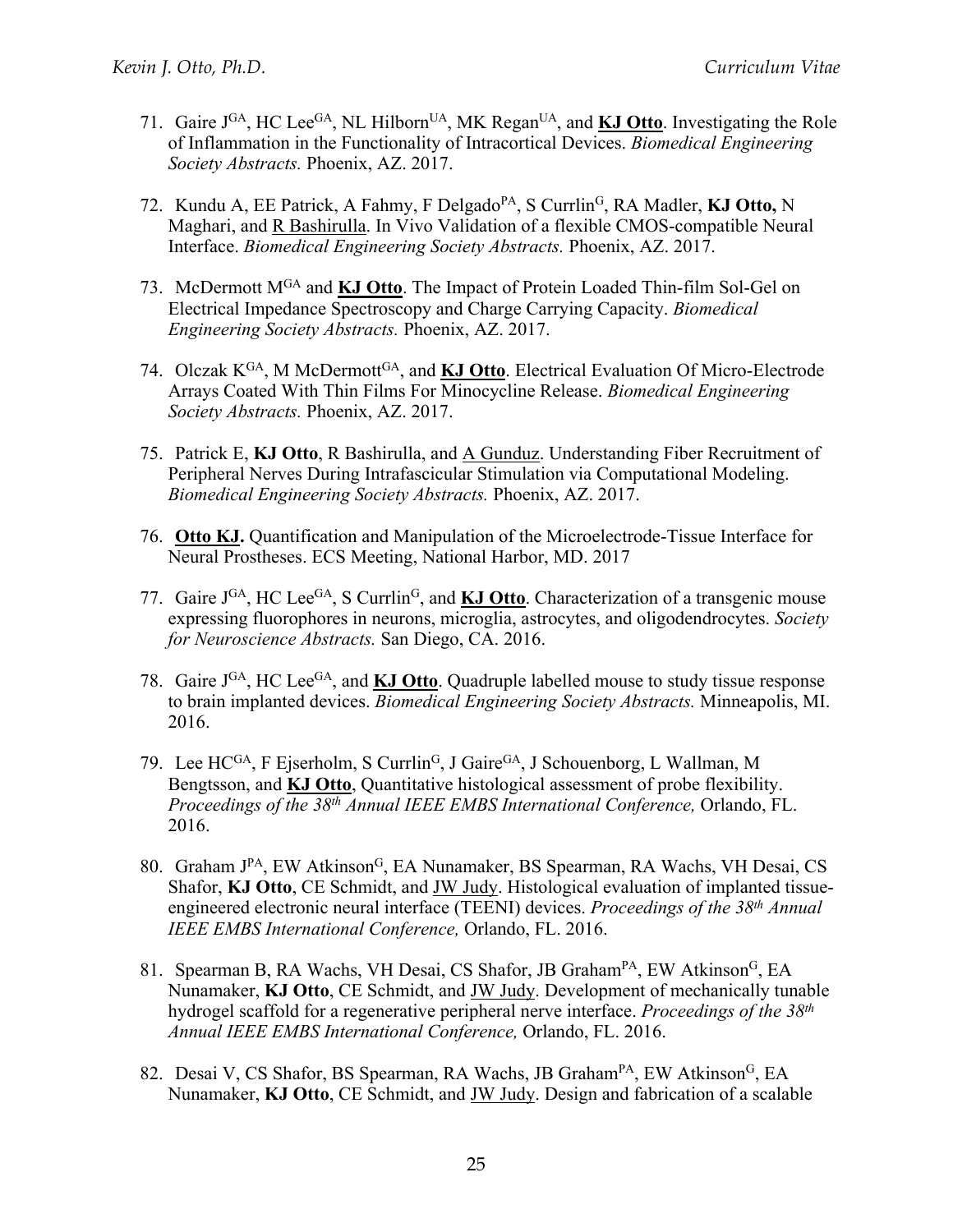tissue-engineered electronic nerve interface (TEENI). *Proceedings of the 38th Annual IEEE EMBS International Conference,* Orlando, FL. 2016.

- 83. Gaire JGA and **KJ Otto**. Evaluation of Systemic and Histological Changes Using Accelerated Failure Studies in Mice Implanted with Intracortical Device. *Society for Neuroscience Abstracts.* Chicago, IL. 2015.
- 84. Gaire JGA and **KJ Otto**. Systemic Assessment of Markers of Inflammation to Intracortical Microelectrodes. *Biomedical Engineering Society Abstracts.* Tampa, FL. 2015.
- 85. Lee HCL<sup>GA</sup>, J Gaire<sup>GA</sup>, and **KJ Otto**. Perspectives on Using Device Capture Histology (DCHist) for in situ Evaluation of Implantable Microelectrodes. *Biomedical Engineering Society Abstracts.* Tampa, FL. 2015.
- 86. McDermott MGA and **KJ Otto**. Adjusting Tetramethyl Orthosilicate Layer Composition and Loading Paradigm to Ameliorate the Acute Phase of Inflammation Associated with Microdevice Implantation. *Biomedical Engineering Society Abstracts.* Tampa, FL. 2015.
- 87. Vedam-Mai V, AT Yachnis, **KJ Otto**, A Gunduz, A Wagle Shukla, C Hess, and MS Okun. Histopathological observations from 50 human deep brain stimulation cases. *Movement Disorders Abstracts.* San Diego, CA. 2015.
- 88. Truong AGA and **KJ Otto**. Impairments in attentional set-shifting in a rat model of Parkinson's disease. *Society for Neuroscience Abstracts*. Washington, DC. 2014.
- 89. Lee HCGA, J GaireGA, M McDermottGA, J ZhangGA, and **KJ Otto**. Improving the performance of intracortical microelectrodes via structural modifications and biochemical intervention strategies. *Biomedical Engineering Society Abstracts*. San Antonio, TX. 2014.
- 90. Dale J<sup>UA</sup>, J Gaire<sup>GA</sup>, and **KJ Otto**. Quantification of LPS Eluate from Coated Microelectrode Devices. *Summer Undergraduate Research Fellows Symposium Abstracts*. West Lafayette, IN. 2014.
- 91. Harden MA<sup>UA</sup>, MD McDermott<sup>GA</sup>, and **KJ Otto**. Thin-Film Sol-Gel as Controlled Delivery Platform for Neural Microelectrodes. *Summer Undergraduate Research Fellows Symposium Abstracts*. West Lafayette, IN. 2014.
- 92. Youngs M<sup>UA</sup>, R Verner<sup>GA</sup>, and **KJ Otto**. Exploring experimental methods to measure the efficacy of voltage biasing in the rat auditory cortex. *DiscoverU Poster Symposium,*  Purdue University. West Lafayette, IN. 2014.
- 93. Filley A<sup>UA</sup>, N DiCola<sup>UA</sup>, M McDermott<sup>GA</sup>, and **KJ Otto**. Can controlled release minimize the foreign body response of neural tissue to electrode implantation? An exploration of multiple neat coats. *DiscoverU Poster Symposium,* Purdue University. West Lafayette, IN. 2014.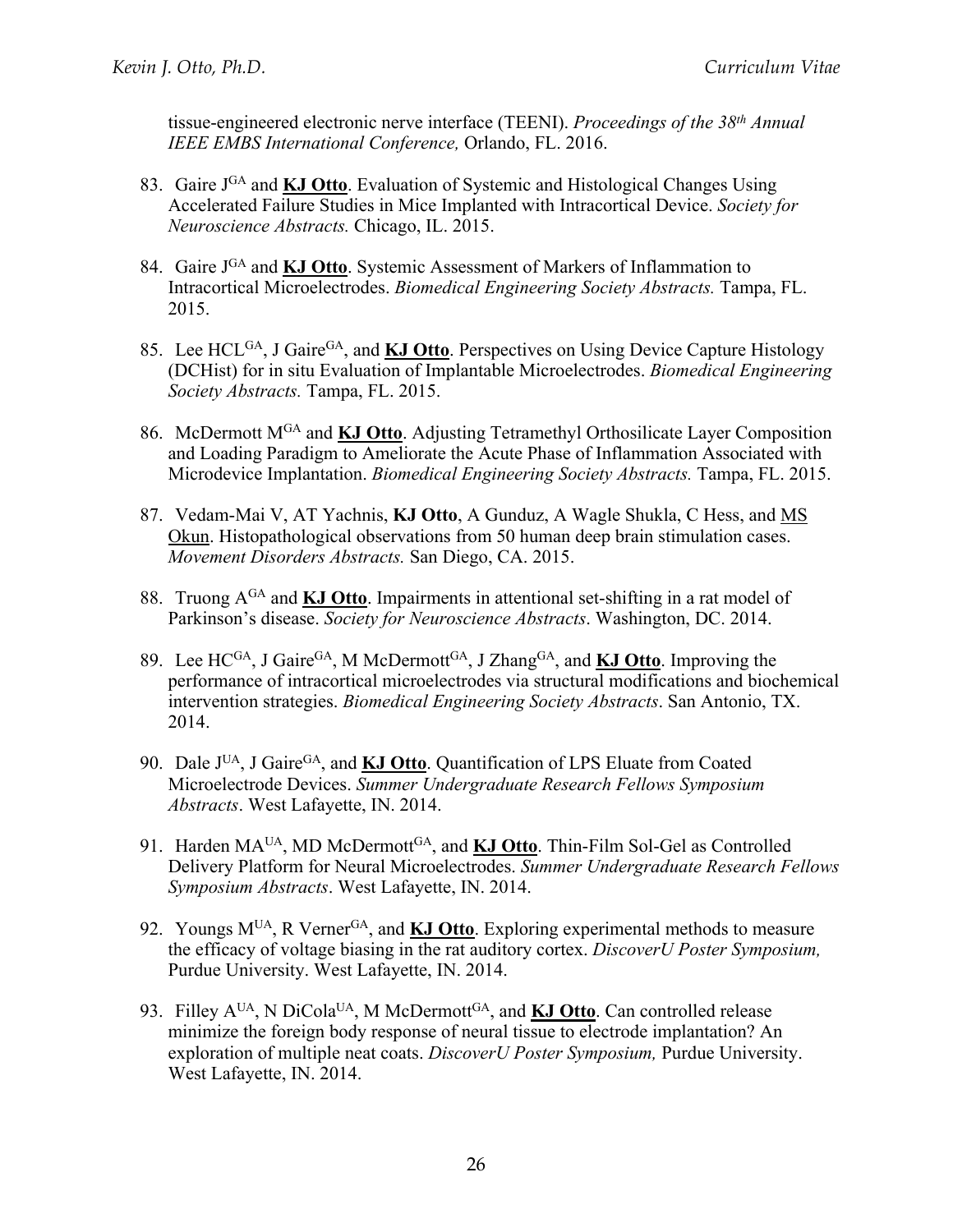- 94. Schendel A, R Lycke<sup>GA</sup>, TJ Richner, SK Brodnick, KJ Otto, and JC Williams. Electrical stimulation via micro-ECoG devices for therapeutic and rejuvenation purposes. *Society for Neuroscience Abstracts*. San Diego, CA. 2013.
- 95. Truong AGA and **KJ Otto**. A novel rat model of pre-diagnosis cognitive symptoms in Parkinson's disease. *Society for Neuroscience Abstracts*. San Diego, CA. 2013.
- 96. Wheeler JJ, P Karande, **KJ Otto**, and DW Moran. An ECoG-based synchronous bidirectional brain-computer interface. *Society for Neuroscience Abstracts*. San Diego, CA. 2013.
- 97. Koivuniemi AS<sup>GA</sup>, O Regele<sup>GA</sup>, R Verner<sup>GA</sup>, R Lycke<sup>GA</sup>, M Youngs<sup>UA</sup>, and **KJ Otto**. Development of Cortical Sensory Prostheses. *Biomedical Engineering Society Abstracts*. Seattle, WA. 2013.
- 98. Woolley AJ<sup>PA</sup>, H Desai<sup>UA</sup>, J Gaire<sup>GA</sup>, A Ready<sup>GA</sup>, and **KJ Otto.** A Systemic Triple Label Strategy for Fluorescent Microscopy of Inflammation in CNS and Non-CNS Tissue. *Microscopy and Microanalysis*. Indianapolis, IN. 2013.
- 99. Youngs MUA, R LyckeGA, AS KoivuniemiGA, A Schendel, JC Williams, and **KJ Otto**. Developing micro-electrocorticographic stimulation of the rat auditory cortex. *Undergraduate Research Poster Symposium,* Purdue University. West Lafayette, IN. 2013.
- 100.Zhang JUA, M McDermottGA, and **KJ Otto**. The Effect of Multiple TMOS Coatings upon Impedance and Charge Carrying Capacity. *Undergraduate Research Poster Symposium,* Purdue University. West Lafayette, IN. 2013.
- 101. Filley A<sup>UA</sup>, M McDermott<sup>GA</sup>, and **KJ Otto**. Controlled Release to Attenuate Foreign Body Response of Neural Tissue to Electrode Implantation. *Undergraduate Research Poster Symposium,* Purdue University. West Lafayette, IN. 2013.
- 102.Ward MP, G. Albors, **KJ Otto**, RM Worth, and PP Irazoqui. Vagal nerve activation control: a new approach to electrical stimulation-based therapy for treatment-resistant temporal lobe epilepsy. *American Epilepsy Society Abstracts*. Las Vegas, NV. 2012.
- 103. Woolley AJ<sup>PA</sup>, HA Desai<sup>UA</sup>, TJ Richner, SK Brodnick, KW Eliceiri, JC Williams, and **KJ Otto**. *In vivo* microscopy of neural tissue dynamics surrounding intracortical microelectrode arrays. *Society for Neuroscience Abstracts*. New Orleans, LA. 2012.
- 104.Sommakia SGA, JL Rickus, and **KJ Otto**. Quantitative evaluation of polyethylene glycol (PEG) as a therapeutic for the reactive response of brain cells in primary mixed cortical cultures. *Society for Neuroscience Abstracts*. New Orleans, LA. 2012.
- 105. Woolley AJPA, HA Desai<sup>UA</sup>, TJ Richner, SK Brodnick, KW Eliceiri, JC Williams, and **KJ Otto**. *In vivo* imaging of the intracortical microelectrode interface through a thinnedskull window. *Biomedical Engineering Society Abstracts*. Atlanta, GA. 2012.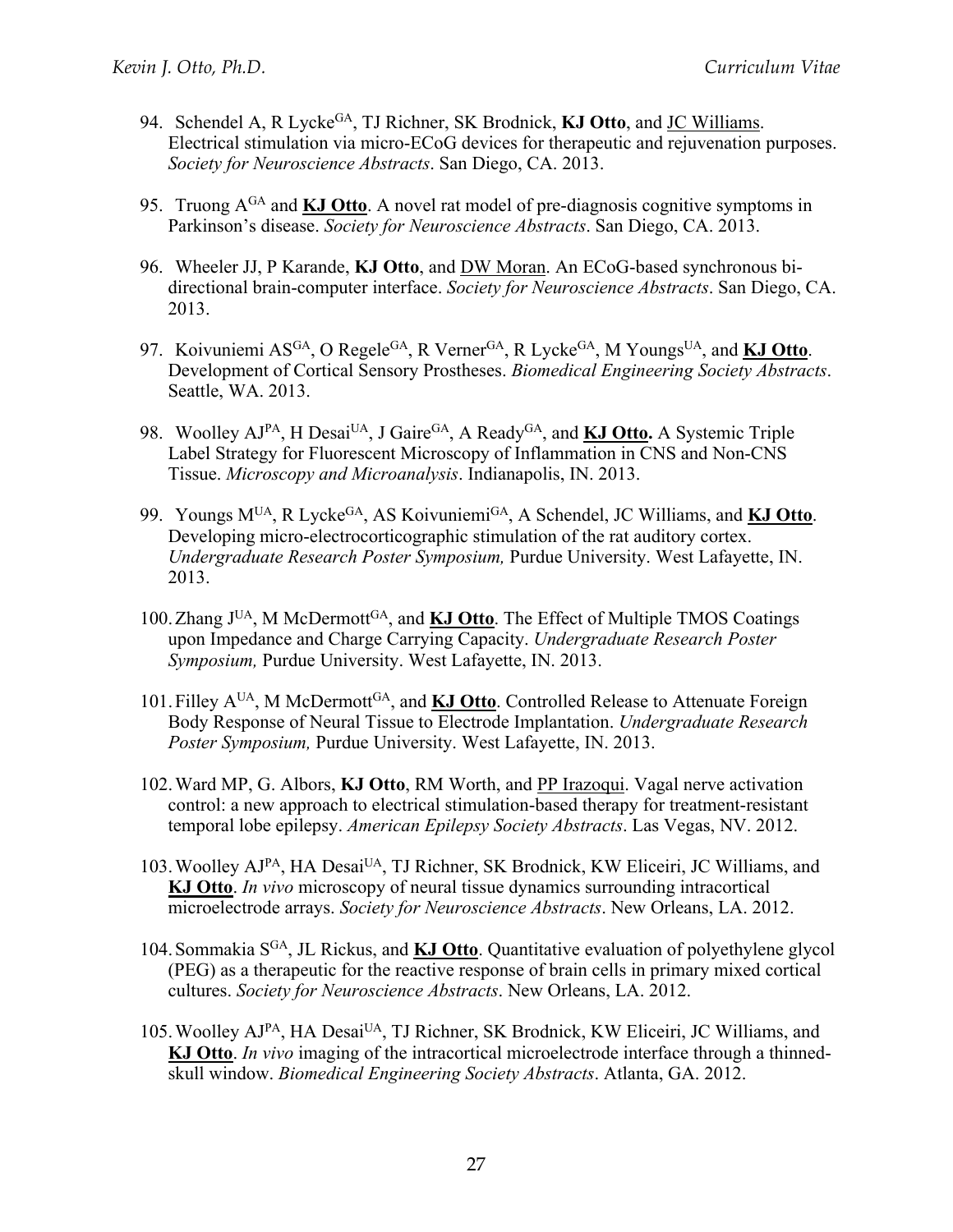- 106.Koivuniemi ASGA and **KJ Otto**. Auditory cortical microstimulation' s optimal electrode depth, waveform, and pulse rate. *Neural Interfaces Conference Abstracts*. Salt Lake City, UT. 2012.
- 107. Woolley AJPA, HA Desai<sup>UA</sup>, TJ Richner, SK Brodnick, KW Eliceiri, JC Williams, and **KJ Otto**. Imaging of the intracortical microelectrode interface through a thinned-skull window. *Neural Interfaces Conference Abstracts*. Salt Lake City, UT. 2012.
- 108.Filley AUA, AJ WoolleyPA, H DesaiUA, A ShandsUA, and **KJ Otto**. Clearing Solution Comparison to Improve Deep Tissue Imaging. *Undergraduate Research Poster Symposium,* Purdue University. West Lafayette, IN. 2012.
- 109.Shands AUA, AJ WoolleyPA, H DesaiUA, A FilleyUA, and **KJ Otto**. Minimizing Tissue Movement While Imaging With a Laser Confocal Microscope. *Undergraduate Research Poster Symposium,* Purdue University. West Lafayette, IN. 2012.
- 110.Haley BUA, JE Huber, A TruongGA, and **KJ Otto.** An evaluation of a rat model of Parkinson's disease: Examining the effects on vocalizations. *Undergraduate Research Poster Symposium,* Purdue University. West Lafayette, IN. 2012.
- 111.McGee JUA, A TruongGA, and **KJ Otto**. Analysis of Injection of 6-Hydroxy Dopamine for Induced Parkinsonian Symptoms in Rats. *Undergraduate Research Poster Symposium,* Purdue University. West Lafayette, IN. 2012.
- 112. Slabaugh  $R^{UA}$ , A Truong<sup>GA</sup>, H Desai<sup>UA</sup>, AJ Woolley<sup>PA</sup>, JE Huber, and **KJ Otto**. Assessing the Autonomic Nervous System in the 6-OHDA Rat Model of Parkinson's Disease. *Undergraduate Research Poster Symposium,* Purdue University. West Lafayette, IN. 2012.
- 113.Regele OUA, JH BrennerUA, AS KoivuniemiGA, and **KJ Otto**. The role of Pulse Rate and Stimulation Depth in Lowering Detection Thresholds for Auditory Cortex Prostheses. *Undergraduate Research Poster Symposium,* Purdue University. West Lafayette, IN. 2012.
- 114.Brenner JUA, AS KoivuniemiGA, and **KJ Otto**. The Role of Interphase Delay in Detection of Brain Microstimulation. *Undergraduate Research Poster Symposium,*  Purdue University. West Lafayette, IN. 2012.
- 115. Desai  $H<sup>UA</sup>$ , AJ Woolley<sup>PA</sup>, MA Steckbeck<sup>UA</sup>, N Patel<sup>UA</sup>, and **KJ Otto**. Investigating the oligodendrocyte response to implanted microelectrode arrays. *Society for Neuroscience Abstracts*. Washington DC. 2011.
- 116.Woolley AJPA, Desai HUA, and **KJ Otto**. *In vivo* assessment of tissue surrounding brainimplanted microelectrodes using a cranial window. *Society for Neuroscience Abstracts*. Washington DC. 2011.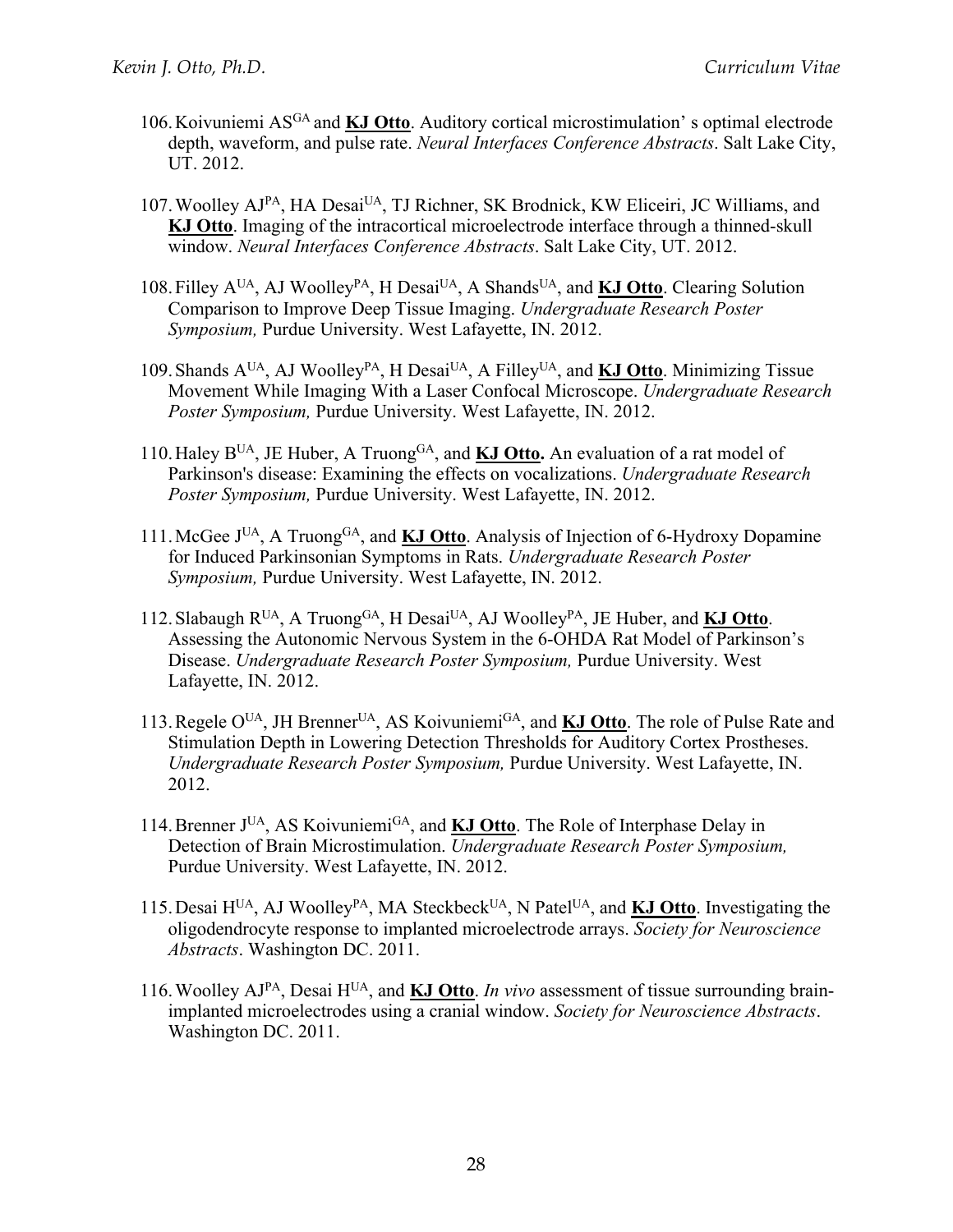- 117.Koivuniemi ASGA and **KJ Otto**. Effects of stimulus waveform and electrode depth on detection of cortical microstimulation. *Society for Neuroscience Abstracts*. Washington DC. 2011.
- 118.Regele OBGA**,** AS KoivuniemiGA, and **KJ Otto**. The role of pulse rate and waveform shape in lowering detection thresholds for auditory cortex prostheses. *Proceedings of the 22nd annual Biomedical Engineering Society*. Hartford, CT. 2011.
- 119.Woolley AJPA, H DesaiUA, and **KJ Otto**. Recent insights gathered through imaging the intact neural electrode-tissue interface. *Proceedings of the 22nd annual Biomedical Engineering Society*. Hartford, CT. 2011.
- 120. Woolley AJ<sup>GA</sup>, H Desai<sup>UA</sup>, and **KJ Otto.** Imaging the tissue response around brainimplanted microdevices. *Microscopy and Microanalysis*. Nashville, TN. 2011.
- 121.Koivuniemi ASGA, JH BrennerUA, OB RegeleUA, and **KJ Otto**. Effects of stimulus waveform and electrode depth on detection of cortical microstimulation. *Joint meeting of the American Society for Clinical Investigators and Association of American Physicians*. Chicago, IL. 2011.
- 122. Brenner JH<sup>UA</sup>, AS Koivuniemi<sup>GA</sup>, and **KJ Otto**. The role of interphase delay in detection of brain microstimulation. *Undergraduate Research Poster Symposium,* Purdue University. West Lafayette, IN. 2011.
- 123.Clark JVUA, AS KoivuniemiGA, and **KJ Otto**. Modeling of cortical pyramidal cells for behavior prediction. *Undergraduate Research Poster Symposium,* Purdue University. West Lafayette, IN. 2011.
- 124. Desai HA<sup>UA</sup>, AJ Woolley<sup>GA</sup>, MA Steckbeck<sup>UA</sup>, NK Patel<sup>UA</sup>, and **KJ Otto**. Characterizing the brain tissue response to implanted microelectrodes using a novel technique. *Undergraduate Research Poster Symposium,* Purdue University. West Lafayette, IN. 2011.
- 125. Grey CA, A Truong<sup>GA</sup>, CM Rodda, AM Einterz, K Crosby, B Haley, JE Huber, JP Garner, and **KJ Otto**. Another test? A look at a rat model of pre-diagnosis cognitive symptoms of Parkinson's disease. *Undergraduate Research Poster Symposium,* Purdue University. West Lafayette, IN. 2011.
- 126. Lincoln LM<sup>UA</sup>, NI Onunkwo<sup>GA</sup>, and **KJ Otto**. Understanding the astrocyte response to electrical stimulation by implanted microelectrodes. *Undergraduate Research Poster Symposium,* Purdue University. West Lafayette, IN. 2011.
- 127.Steckbeck MAUA, AJ WoolleyGA, S SommakiaGA, HA DesaiUA, and **KJ Otto**. Evaluating microglia motility using *in vitro* time-lapse microscopy. *Undergraduate Research Poster Symposium,* Purdue University. West Lafayette, IN. 2011.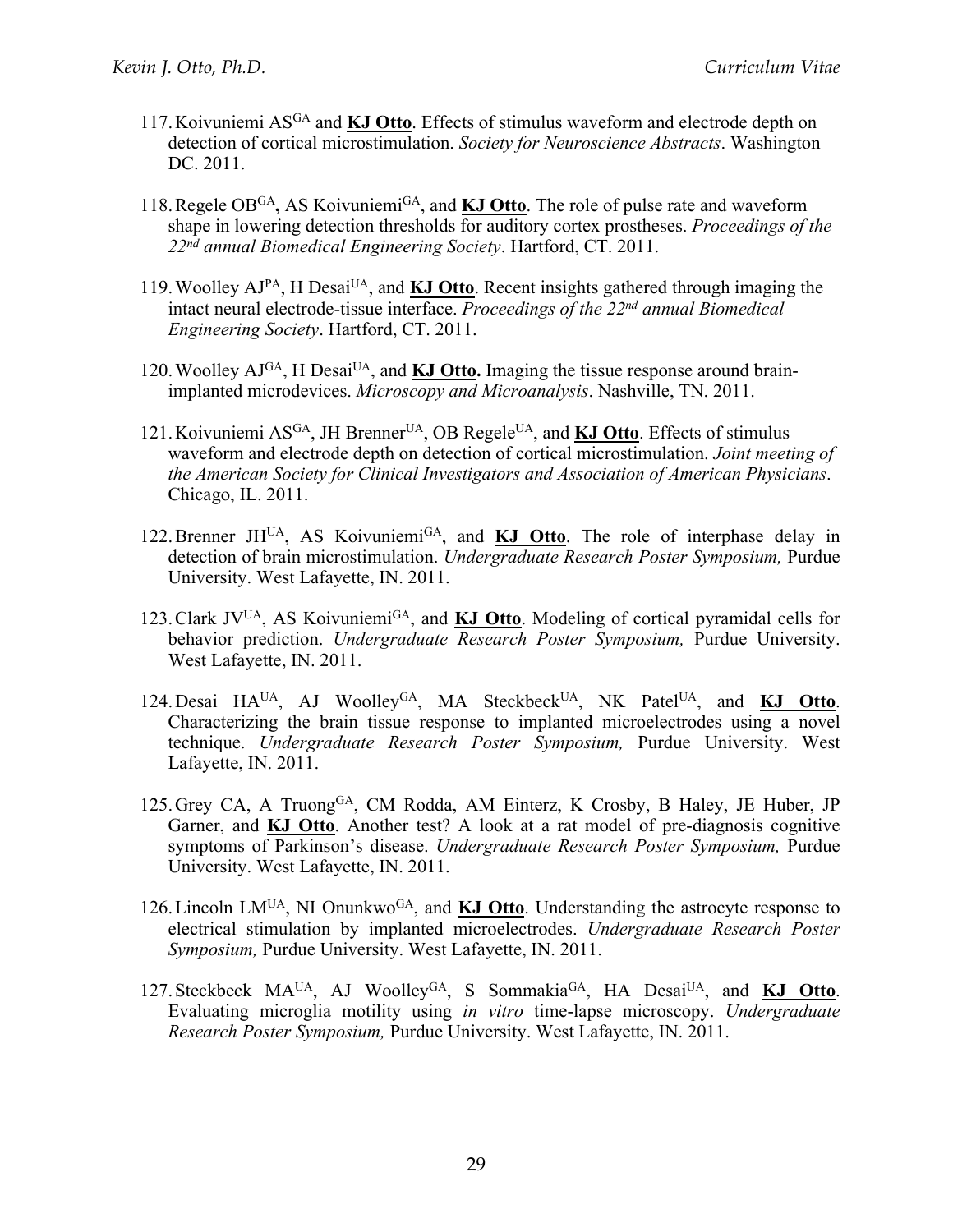- 128. Hinton TJUA, NK Patel<sup>UA</sup>, AJ Woolley<sup>GA</sup>, SJ Wilks<sup>GA</sup>, and **KJ Otto**. Modeling lubrication of intracortical microelectrodes. *Undergraduate Research Poster Symposium,*  Purdue University. West Lafayette, IN. 2011.
- 129.Regele OBUA, AS KoivuniemiGA, and **KJ Otto**. The role of frequency in lowering detection thresholds for auditory cortex prostheses. *Undergraduate Research Poster Symposium,* Purdue University. West Lafayette, IN. 2011.
- 130. Xavier M<sup>UA</sup>, M McDermott<sup>GA</sup>, and **KJ Otto**. Method for releasing BSA as a model of drug release. *Undergraduate Research Poster Symposium,* Purdue University. West Lafayette, IN. 2011.
- 131. Koivuniemi AS<sup>GA</sup>, SJ Wilks<sup>GA</sup>, and **KJ Otto**. Evaluation of auditory cortical microstimulation in behaving rats. *Society for Neuroscience Abstracts.* San Diego, CA. 2010.
- 132. Sommakia S<sup>GA</sup>, AJ Woolley<sup>GA</sup>, JL Rickus, and **KJ Otto**. Cellular response of mixed cortical primary cultures to PEG, sol-gel silica coated microwire. *Society for Neuroscience Abstracts*. San Diego, CA. 2010.
- 133.Wilks SJGA**,** AS KoivuniemiGA, and **KJ Otto**. *In vitro* stability and *in vivo* performance of PEDOT coatings for neural microstimulation. *Proceedings of the 21st annual Biomedical Engineering Society*. Austin, TX. 2010.
- 134. Woolley  $AJ<sup>GA</sup>$ , H Desai<sup>UA</sup>, MA Steckbeck<sup>UA</sup>, NI Onunkwo<sup>GA</sup>, N Patel<sup>UA</sup>, S SommakiaGA, and **KJ Otto**. Characterization of tissue at intracortical microelectrode interfaces using *in vitro*, *in situ* and *in vivo* imaging strategies. *Proceedings of the 21st annual Biomedical Engineering Society*. Austin, TX. 2010.
- 135.Vaidyanathan SUA, S SommakiaGA, JL Rickus, **KJ Otto**. Controlled release of biomolecules from silica sol-gel thin films. *Proceedings of the 21st annual Biomedical Engineering Society*. Austin, TX. 2010.
- 136. Wilks SJ<sup>GA</sup>, AS Koivuniemi<sup>GA</sup>, and **KJ Otto**. Microelectrode coating performance of PEDOT versus IrOx for chronic neural stimulation. *Neural Interfaces Conference.* Long Beach, CA. 2010.
- 137. Desai H<sup>UA</sup>, AJ Woolley<sup>GA</sup>, MA Steckbeck<sup>UA</sup>, N Patel<sup>UA</sup>, and **KJ Otto**. Investigating the glial cell response around microelectrodes in brain tissue. *Undergraduate Research Symposium, Butler University*. Indianapolis, IN. 2010.
- 138.Desai HUA, AJ WoolleyGA, MA SteckbeckUA, N PatelUA, and **KJ Otto**. Investigating the glial cell response around microelectrodes in brain tissue. *Undergraduate Research Poster Symposium, Purdue University*. West Lafayette, IN. 2010.
- 139.Koivuniemi AGA and **KJ Otto**. Optimizing brain microstimulation with a conditioned avoidance task. *Sigma Xi Graduate Student Research Awards Competition*. West Lafayette, IN. 2010.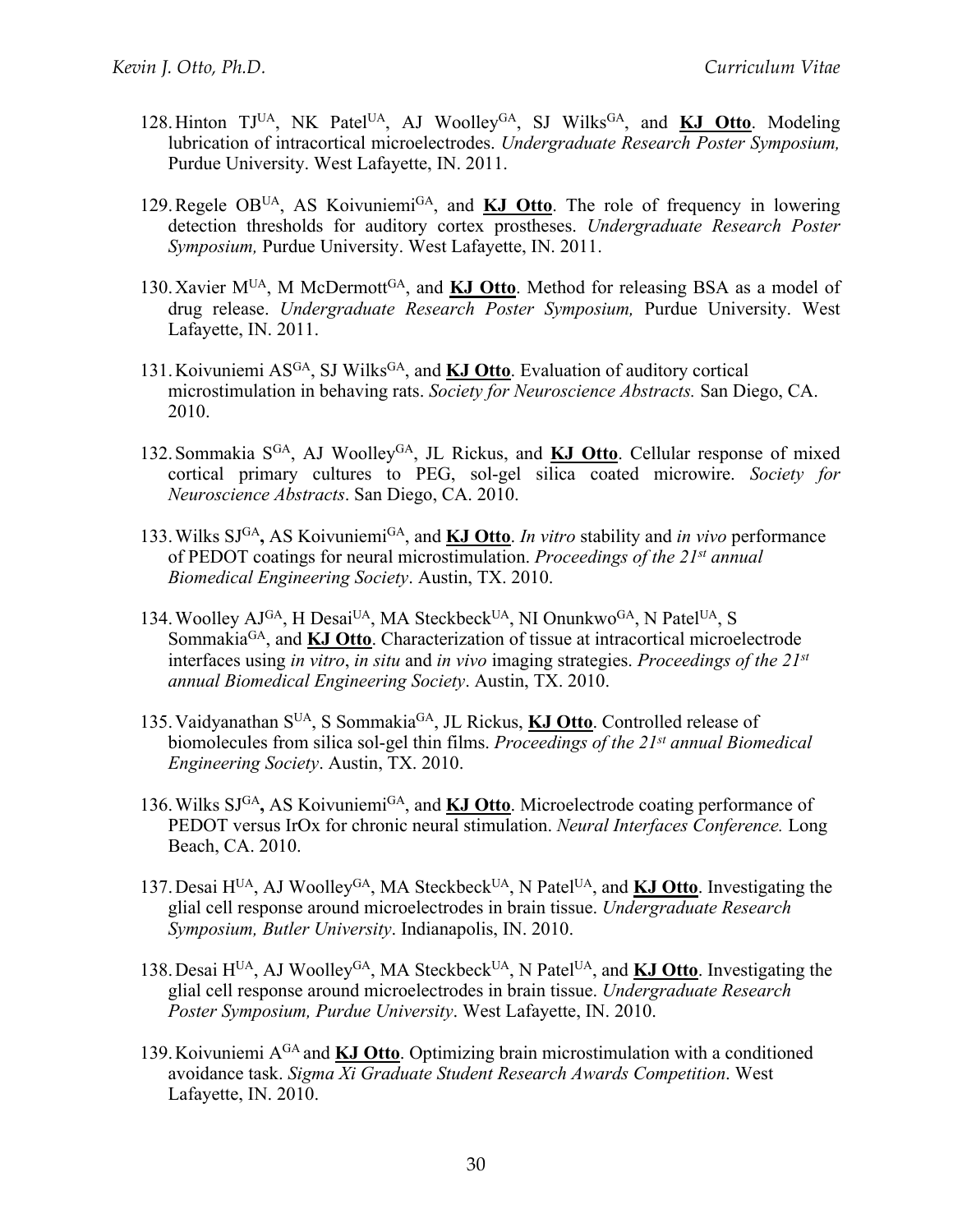- 140. Woolley  $AJ<sup>GA</sup>$ , H Desai<sup>UA</sup>, MA Steckbeck<sup>UA</sup>, N Patel<sup>UA</sup>, and **KJ Otto**. Imaging tissue changes around implanted microelectrodes in rat cortex. *Sigma Xi Graduate Student Research Awards Competition*. West Lafayette, IN. 2010.
- 141.Sommakia SSGA, JL Rickus, and **KJ Otto**. Potential strategy for the modulation of protein adsorption onto neural microelectrodes. *Society for Neuroscience Abstracts*. Chicago, IL. 2009.
- 142.Onunkwo NIGA, A Panitch, and **KJ Otto**. New approaches to counteracting the reactive tissue response to intracortical microelectrodes. *Society for Neuroscience Abstracts*. Chicago, IL. 2009.
- 143. Woolley AJ<sup>GA</sup>, BL Garman<sup>UA</sup>, and **KJ Otto**. Imaging biological changes around implanted microelectrodes in intact rat cortex. *Society for Neuroscience Abstracts*. Chicago, IL. 2009.
- 144.Langhals NB, RM Miriani, Patel, PR, KJ Coulter, KL Smith, **KJ Otto**, W Shain, DR Kipke. Center for neural communication technology training course on neuroprosthetics: technologies & techniques. *Society for Neuroscience Abstracts*. Chicago, IL. 2009.
- 145. Otto KJ, RD Muir<sup>GA</sup>, and SS Sommakia<sup>GA</sup>. The application of bias potentials for manipulation of the neural electrode-tissue interface. *Proceedings of the 20th annual Biomedical Engineering Society.* Pittsburgh, PA. 2009.
- 146.Wilks SJGA, AS KoivuniemiGA, S Thongpang, JC Williams, and **KJ Otto**. Microelectrocorticographic electrodes for stimulation neuroprostheses. *Proceedings of the 20th annual Biomedical Engineering Society.* Pittsburgh, PA. 2009.
- 147.Langhals NB, KJ Coulter, KL Smith, **KJ Otto**, S Madewell, CS Bjornsson, W Shain, DR Kipke. CNCT training course on implantable neuroprosthetics. *Society for Neuroscience Abstracts*. Washington, DC. 2008.
- 148.Onunkwo NIGA, AJ WoolleyGA, and **KJ Otto**. The use of DC electric fields to induce directional growth of cortical neurons *in vitro*. *Society for Neuroscience Abstracts*. Washington, DC. 2008.
- 149. Pierce AL<sup>GA</sup>, D Woehrle<sup>UA</sup>, S Vaidyanathan<sup>UA</sup>, SS Sommakia<sup>GA</sup>, JL Rickus, and KJ **Otto**. Sol-gel derived ultra-porous silica coatings for neural microelectrodes. *Society for Neuroscience Abstracts*. Washington, DC. 2008.
- 150.Wilks SJGA and **KJ Otto.** Improving stability of activated iridium oxide stimulating microelectrodes for neural prostheses. *Proceedings of the 19th annual Biomedical Engineering Society.* St. Louis, MO. 2008.
- 151. Pierce AL<sup>GA</sup>, D Woehrle<sup>UA</sup>, S Vaidyanathan<sup>UA</sup>, SS Sommakia<sup>GA</sup>, JL Rickus, and **KJ Otto**. Thin film silica sol-gel coatings for chronically implanted neural recording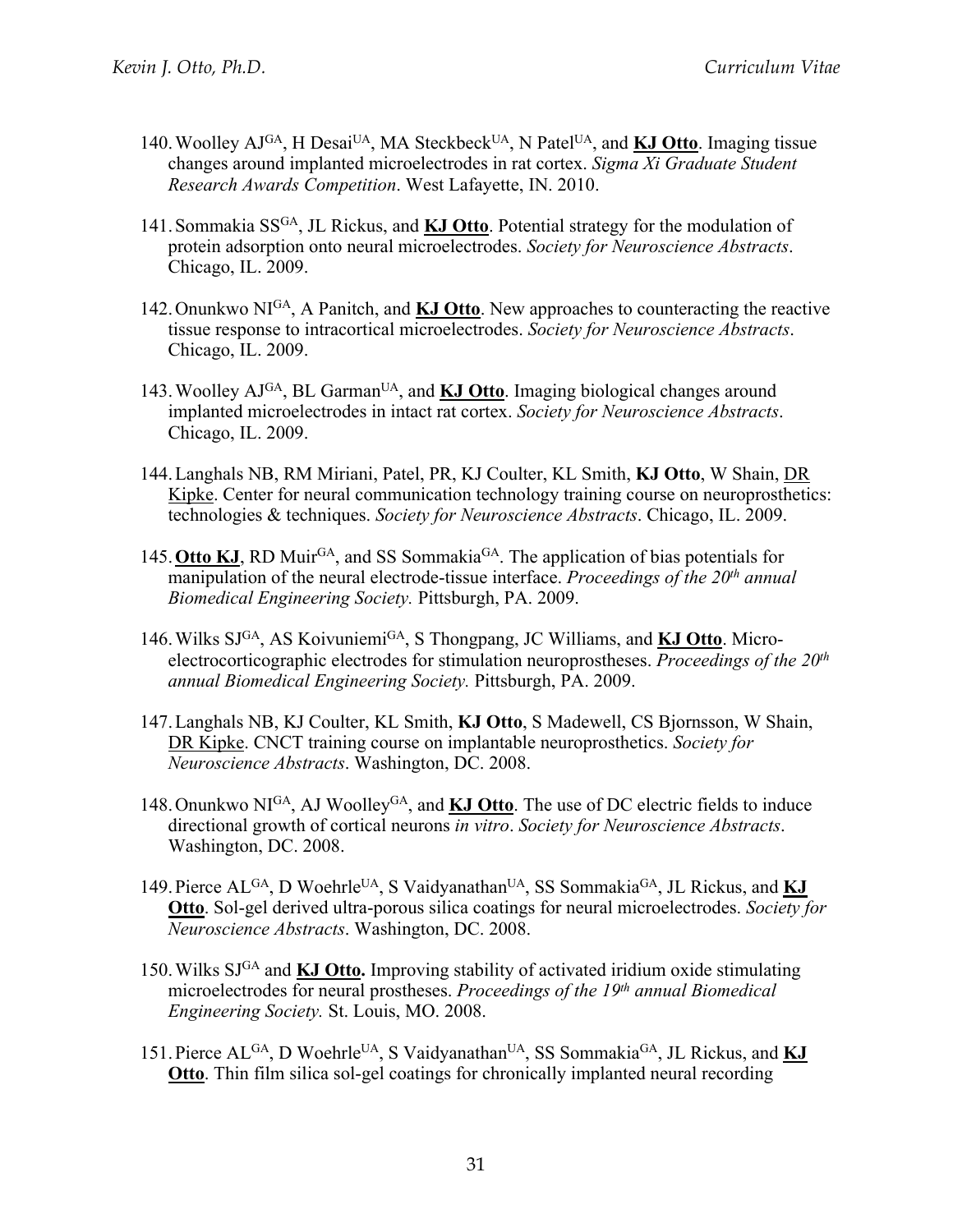microelectrodes. *Proceedings of the 19th annual Biomedical Engineering Society.* St. Louis, MO. 2008.

- 152.Sommakia SSGA, **KJ Otto**, JL Rickus, and SL Voyitk-Harbin**.** An *in vitro* brain injury model for implantable neural prostheses. *Proceedings of the 19th annual Biomedical Engineering Society.* St. Louis, MO. 2008.
- 153.**Otto KJ**. Cortical prosthesis microelectrode-tissue interface estimation and manipulation. *Gordon Research Conference: Biointerface Science.* Aussios, France. 2008.
- 154. Otto KJ, RD Muir<sup>GA</sup>, NI Onunkwo<sup>GA</sup>, SJ Wilks<sup>GA</sup>, and JM Colby<sup>&A</sup>. Electrode-tissue interface estimation and manipulation for a cortical prosthesis. *Society for Neuroscience Abstracts*. San Diego, CA. 2007.
- 155.Woolley AJGA and **KJ Otto**. Neural plasticity and auditory cortical prostheses. *Society for Neuroscience Abstracts*. San Diego, CA. 2007.
- 156.Muir RDGA and **KJ Otto**. An investigation of charge-balanced waveforms for manipulation of chronic neural implant interfaces. *Proceedings of the 18th annual Biomedical Engineering Society.* Los Angeles, CA. 2007.
- 157.Onunkwo NIGA and **KJ Otto**. The use of DC electric fields to improve long-term functionality of chronically implanted cortical microelectrodes. *Proceedings of the 18th annual Biomedical Engineering Society.* Los Angeles, CA. 2007.
- 158.Pierce ALGA and **KJ Otto**. Silica sol-gel coatings for chronically implanted neural electrodes. *Proceedings of the 18th annual Biomedical Engineering Society.* Los Angeles, CA. 2007.
- 159.Woolley AJGA and **KJ Otto**. Cortical prostheses: exploring the role of neural plasticity. *Indiana Health Industry Forum Conference - Innovention 2007.* Indianapolis, IN. 2007.
- 160.Wilks SJGA and **KJ Otto**. *In vitro* characterization of activation and deactivation of iridium oxide stimulating microelectrodes for cortical prostheses. *Indiana Health Industry Forum Conference - Innovention 2007.* Indianapolis, IN. 2007.
- 161. Otto KJ, AJ Woolley<sup>GA</sup>, NI Onunkwo<sup>GA</sup>, RD Muir<sup>GA</sup>, JM Colby<sup>&A</sup>. Research and development of an auditory cortical prosthesis. *National Academies Keck Futures Initiative Conference on Smart Prostheses.* Irvine, CA. 2006.
- 162.Lempka SF, MD Johnson, DW Barnett, MA Moffitt, **KJ Otto**, DR Kipke, and CC McIntyre. Theoretical optimization of silicon microelectrode contact surface area. *Neural Interfaces Workshop*. Washington, DC. 2006.
- 163.**Otto KJ**. The role of neural interface improvement via rejuvenation in bidirectional neural prostheses. *International Workshop on Neural Interface Technologies and Applications.* Kunming, China. 2006.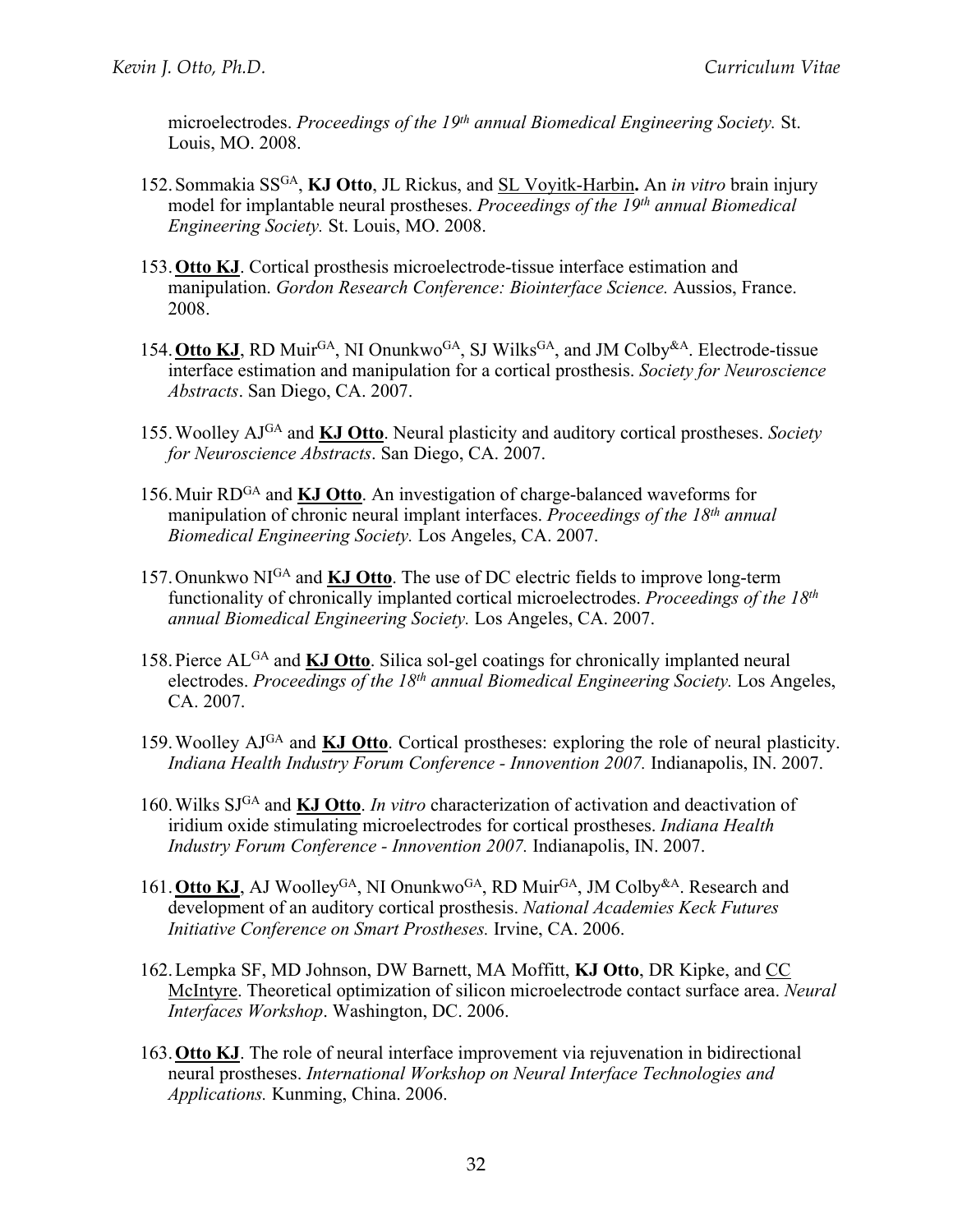- 164.**Otto KJ**, JC Middlebrooks. Rejuvenation of chronically implanted microelectrodes in the primary auditory cortex of guinea pigs. *Neural Interfaces Workshop.* Washington D.C. 2005.
- 165.**Otto KJ**, MD Johnson, W Shain, and DR Kipke. Rejuvenation of chronically implanted neural probes. *Society for Neuroscience Abstracts*. San Diego, CA. 2004.
- 166.**Otto KJ**, and DR Kipke. A closed-loop brain machine interface in the rat utilizing cortical microstimulation and ensemble neuronal recordings. *Society for Neuroscience Abstracts.* New Orleans, LA. 2003.
- 167.Vetter RJ, **KJ Otto**, and DR Kipke. Brain machine interface systems utilizing local field potentials recorded on silicon microelectrodes at multiple depths in rat motor cortex. *Society for Neuroscience Abstracts.* New Orleans, LA. 2003.
- 168.**Otto KJ**, and DR Kipke. The perceptual effects of multi-electrode spatiotemporal micro-stimulation in rat auditory cortex. *Society for Neuroscience Abstracts.* Orlando, FL. 2002.
- 169.**Otto KJ**, PJ Rousche, and DR Kipke. Examination of perceptual generalizations elicited by intracortical microstimulation of adult rat auditory cortex. *Computational Neuroscience Annual Meeting Abstracts.* Chicago, IL. 2002.
- 170.**Otto KJ**, PJ Rousche, and DR Kipke. Intracortical microstimulation and perceptual generalization in rat auditory cortex. *Proceedings of the 12th annual Biomedical Engineering Society.* Raleigh-Durham, N.C. 2001.
- 171.Rousche PJ, **KJ Otto**, and DR Kipke. Cortical neuroprosthesis development: dynamic Range and threshold for intracortical microstimulation (ICMS) of auditory cortex. *Proceedings of the 12th annual Biomedical Engineering Society.* Raleigh-Durham, N.C. 2001.
- 172.**Otto KJ**, PJ Rousche, and DR Kipke. Intracortical microstimulation (ICMS) in rat auditory cortex: examination of relationship between perceptual generalization and stimulus location. *Society for Neuroscience Abstracts.* San Diego, CA. 2001.
- 173.Rousche PJ, **KJ Otto**, and DR Kipke. Intracortical microstimulation (ICMS) in rat auditory cortex: examination of relationship between pure tone and ICMS-evoked generalization gradient curves. *Society for Neuroscience Abstracts.* San Diego, CA. 2001.
- 174.**Otto KJ**, PJ Rousche, and DR Kipke. Investigating neural coding and plasticity in auditory cortex using real-time feedback from ensemble neural recordings. *Computational Neuroscience Annual Meeting Abstracts.* Pittsburg, PA. 1999.
- 175.**Otto KJ**, PJ Rousche, and DR Kipke. Aversive fear conditioning utilizing feedback control based on neural signals from auditory cortex: a novel method to study neuronal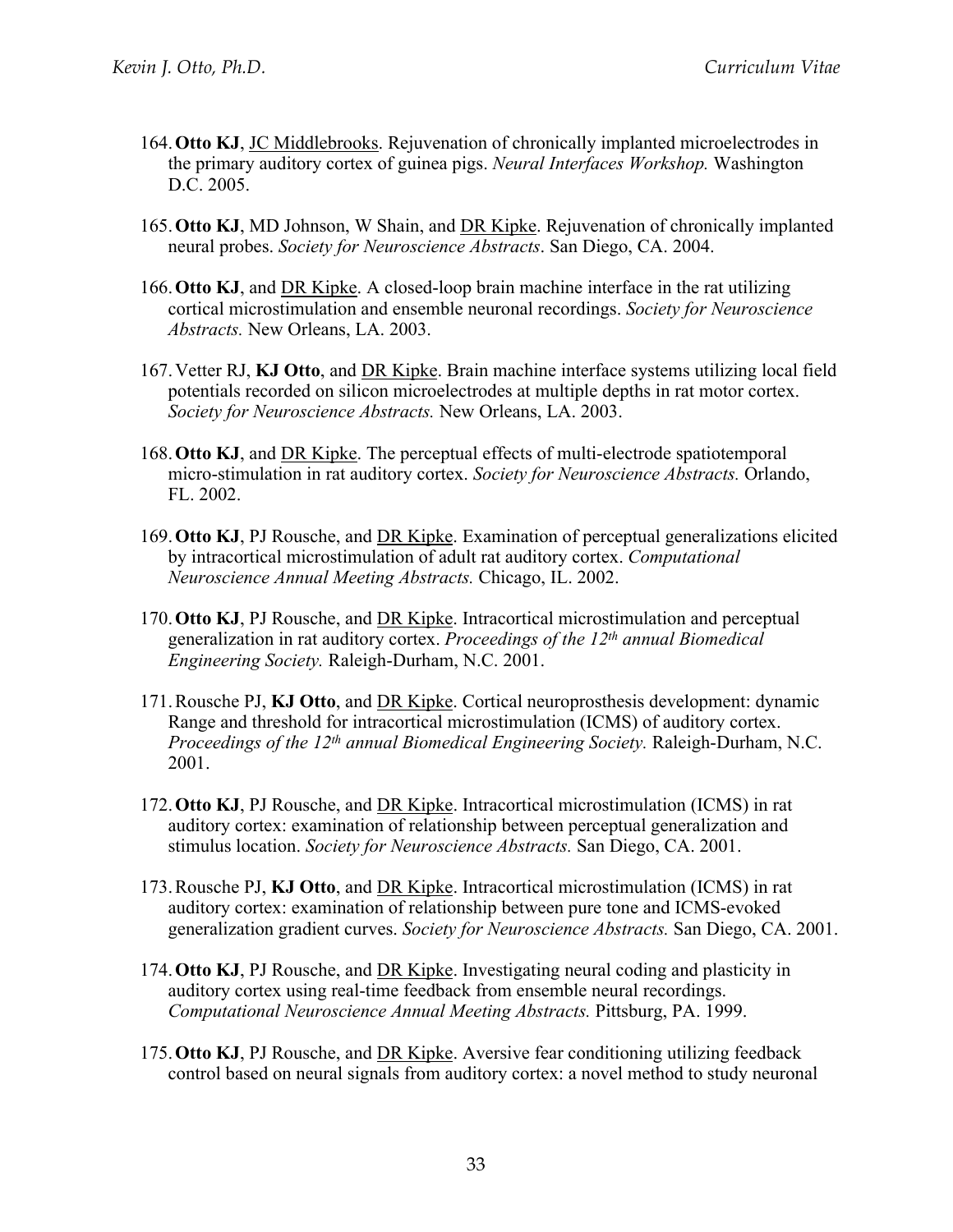plasticity. *Association for Research in Otolaryngology Abstracts.* St. Petersburg, FL. 1999.

- 176.Kipke DR, PJ Rousche, JC Williams, RS Clement, RS Witte, **KJ Otto**, RL Rennaker, and DS Pellinen. Individual unit responses to simple stimuli can change within large neural ensembles in auditory cortex. Evidence for dynamic neural assemblies? *Beyond Neurons and Synchrony, Dynamical Neuroscience Satellite Symposium Abstracts.* Los Angeles, CA. 1998.
- 177.Witte RS, **KJ Otto**, JC Williams, and DR Kipke. Pursuing dynamic reorganization in auditory cortex using chronic, multichannel microelectrodes in awake, behaving animals. *Computational Neuroscience Annual Meeting Abstracts.* Santa Barbara, CA. 1998.

# *Publications: Ph.D. Dissertation (Daryl R. Kipke, advisor)*

1. Intracortical microstimulation for sensory inputs in brain-machine interfaces: Arizona State University Department of Bioengineering. 2003

### *Publications: books and chapters in books*

- 1. Olczak KP GA and **KJ Otto** (2020). Coatings for Microneural Implants: Electrical Considerations. In N. v Thakor (Ed.), *Handbook of Neuroengineering* (pp. 1–34). Springer Singapore. https://doi.org/10.1007/978-981-15-2848-4\_7-1
- 2. Olczak KP GA and **KJ Otto** (2020) Coatings for Microneural Implants: Biological and Mechanical Considerations. In N. v Thakor (Ed.), *Handbook of Neuroengineering* (pp. 1– 38). Springer, Singapore. https://doi.org/10.1007/978-981-15-2848-4\_132-1
- 3. Koivuniemi ASGA, **KJ Otto**. (2017). Central nervous system stimulation. In K. Horch and D.R. Kipke (Eds.), *Neuroprosthetics: Theory and Practice* (pp. 348-376). ISBN: 978- 9813207141. World Scientific Publishing Company; 2 edition, USA.
- 4. Camarillo IG, F Xiao, S Madhivanan, T Salameh, M Nichols, LM Resse, JF Leary**, K Otto**, A Natarajan, A Ramesh, and R Sundararajan. (2014). Low and high voltage electrochemotherapy for breast cancer: an *in vitro* model study. In R Sundararajan (Ed*.), Electroporation-based therapies for cancer: From basics to clinical applications (pp. 55-*99). ISBN: 978-1-907568-15-2. Woodhead Publishing, USA.
- 5. **Otto KJ**, KA Ludwig, and DR Kipke. (2011). Intracortical neural interfaces for BCI Systems In J Wolpaw and EW Wolpaw (Eds*.*)*, Brain-Computer Interfaces: Principles and Practice* (pp. 81-105). ISBN-13: 978-0195388855. Oxford University Press, USA.

#### *Publications: books reviews/editorials*

1. **Otto KJ** and CE Schmidt. Neuron-targeted electrical modulation. *Science*, 367 (6484), 1303-1304. 2020.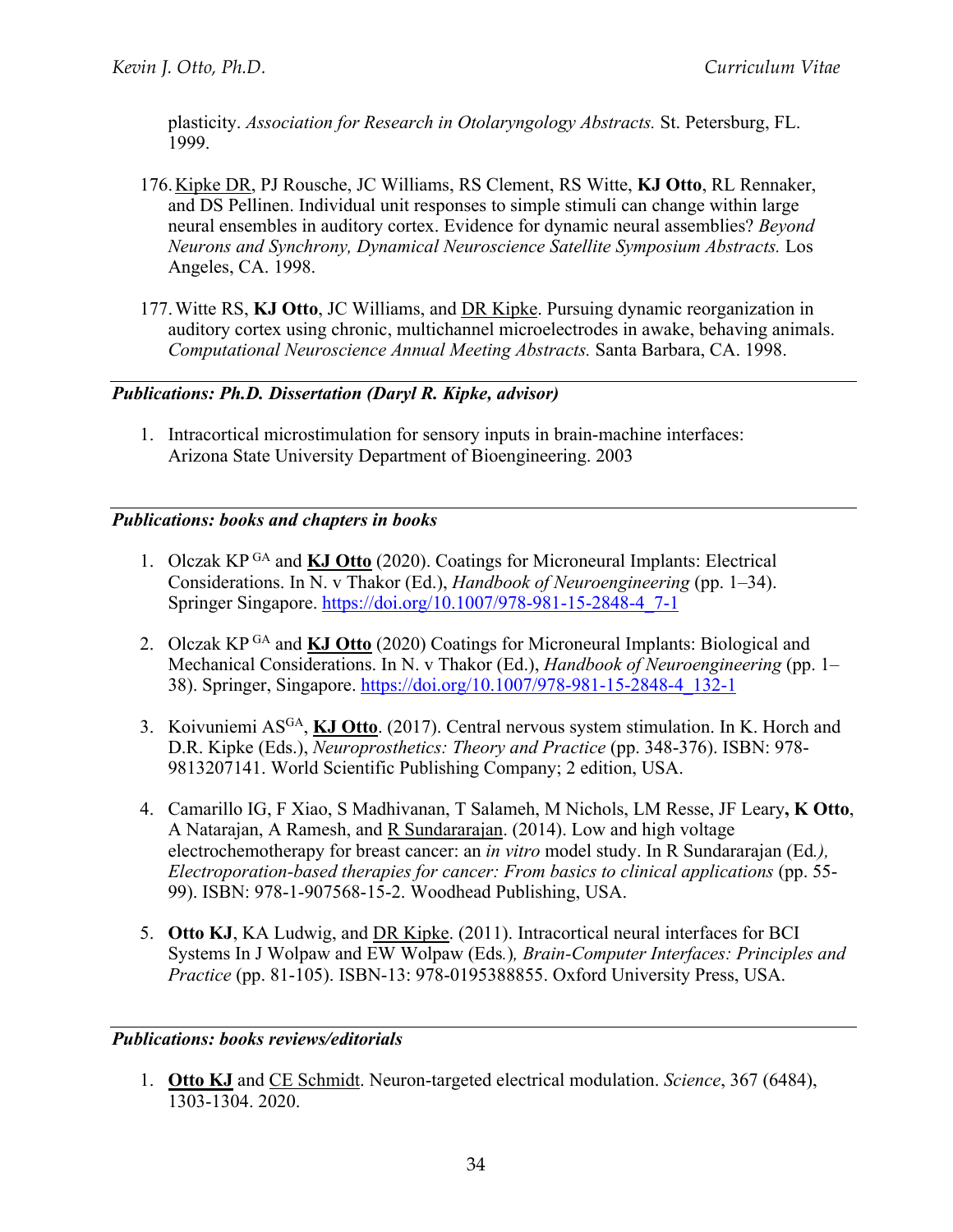2. **Otto KJ** and JC Williams. Normal and accelerated failure assessment of novel in vitro and in vivo neural interfaces. *IEEE Pulse*, 3 (1), 27. 2012.

#### *Technology Transfer*  **Patent Granted**

MK2 Inhibitor Compositions and Methods to Enhance Neurite Outgrowth, Neuroprotection, and Nerve Regeneration, A Panitch, **KJ Otto**, N OnunkwoGA, AJ Woolley<sup>GA</sup>, 02/13/2018.

### **Patent Pending**

- Peripheral Never Modulator and Methods Relating to Peripheral Nerve Modulation. A Dru, KD Allen, K Otto, LS Dewberry, 09/06/2019.
- Stimulating Spinal Cord Motor Neurons Using Electrical Signals, DD Fuller, **KJ Otto**, MD Sunshine, 09/05/2018.

Tissue-Engineered Electronic Peripheral Nerve Interface, J Judy, CE Schmidt, **KJ Otto**, C Rinaldi, CA Kuliasha, 05/23/2018.

### *Invited presentations – 102 total*

- 1. "Engineering the neuronal response to electrical microstimulation." University of Florida Local Chapter of the Biomedical Engineering Society General Body Meeting, Virtual, 2022.
- 2. "Electrochemical Characterization of MARTEENI Devices Integrating Sputtered Iridium Oxide." Biomedical Engineering Society Annual Meeting, Virtual, 2021. Presented by AS Lim<sup>G</sup>.
- 3. "Contact resistance to characterize PEDOT:PSS interface for neural microelectrodes." Biomedical Engineering Society Annual Meeting, Virtual, 2021. Presented by E San Antonio<sup>U</sup>.
- 4. "Neuroprosthetic Device Design, Assessment, and Manipulation." Department of Biomedical Engineering Graduate Seminar Series, New Jersey Institute of Technology, Virtual, 2021.
- 5. "Implantable Neuroprostheses: Upgrade your Brain!" Academy for Mathematics, Science, and Engineering, Morris Hills High School, Rockaway NJ, Virtual, 2021.
- 6. "Engineering the neuronal response to electrical microstimulation." Department of Biomedical Engineering Graduate Seminar Series, University of Arizona, Virtual, 2021.
- 7. "UF-GAINS Gainesville Academic Integration through Science." Leaders in Action, Disrupting Inequity, University of Florida Leadership Network, Virtual 2020.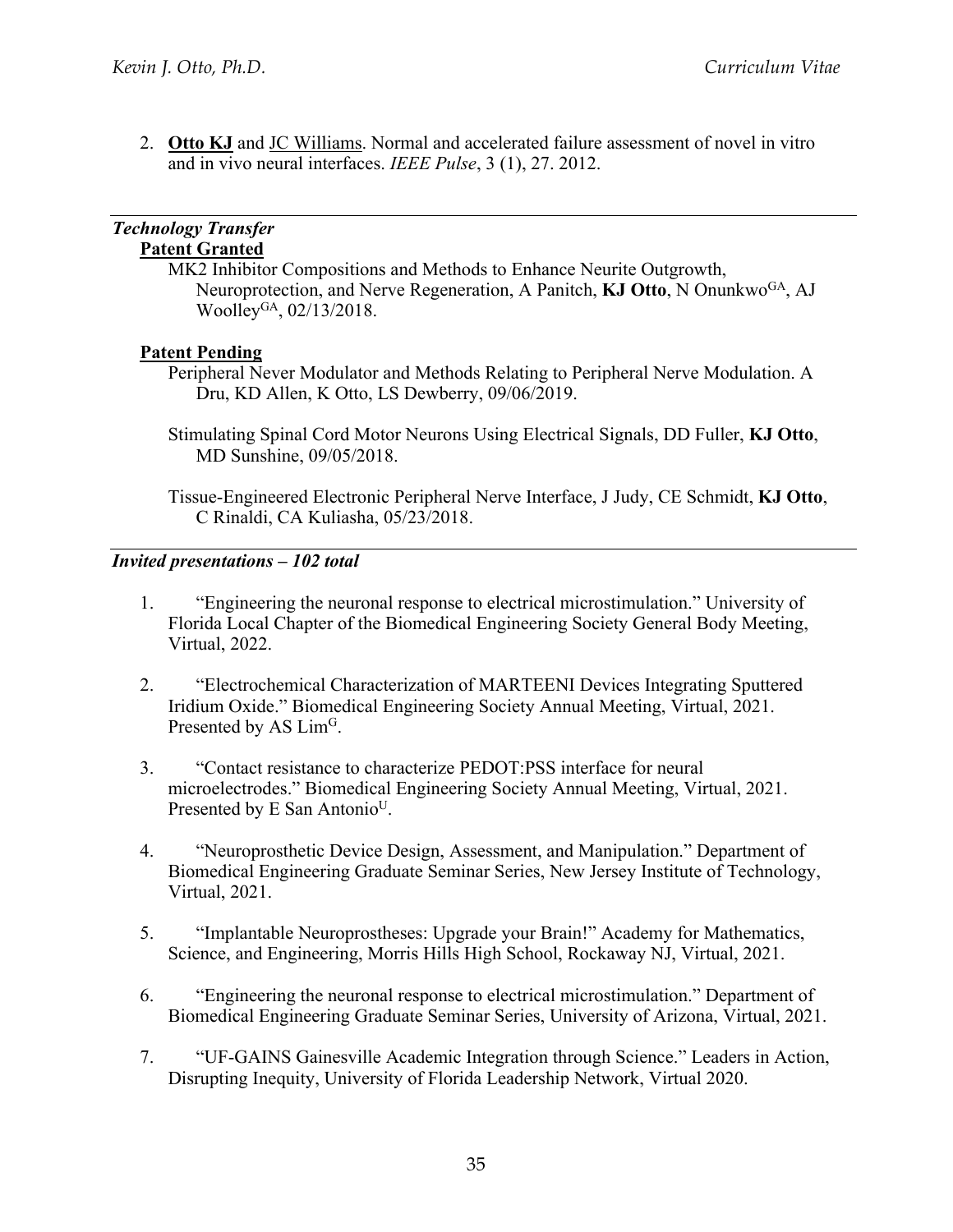- 8. "Electrical microstimulation via micro- and ultra-microelectrodes." NeuroNexus Technologies Symposium for Neurotechnologies, Virtual, 2020.
- 9. "Is neural microstimulation via ultra-microelectrode arrays possible?" University of Miami 4th Annual Neural Engineering Symposium, Virtual, 2020.
- 10. "Engineering the neuronal response to electrical microstimulation." DBS "Virtual" Think Tank VIII, Virtual, 2020.
- 11. *"DeepHisto:* A Technique to Assess the Foreign Body Response of Chronically Implanted Microelectrodes across Cortical Depth." Biomedical Engineering Society Annual Meeting, Virtual, 2020. Presented by ME Urdaneta<sup>GA</sup>.
- 12. "An Invisible Electromechanical Layer of PSS Polymer Surrounds PEDOT:PSS Microwires." Biomedical Engineering Society Annual Meeting, Virtual, 2020. Presented by K Yang<sup>U</sup>.
- 13. "Neuroprosthesis Development for Injuries, Diseases, and Bioelectronic Medicine." Center for Respiratory Research and Rehabilitation, University of Florida, Gainesville, FL, 2020.
- 14. "The Design, Assessment, and Manipulation of Microscale Neuroprosthetic Devices." Biomedical Engineering Seminar Series, University of Florida, Gainesville, FL, 2019.
- 15. "*In situ*" Electrodeposition of P(EDOT-acid) in Rat Sciatic Nerve for Selective Stimulation. Biomedical Engineering Society Annual Meeting, Philadelphia, PA. 2019. Presented by J Murbach<sup>GA</sup>.
- 16. "Neuroprosthetic Interface Design, Assessment, and Manipulation." Dept. of Physiology of Cognitive Processes Seminar Series, Max Planck Institute for Biological Cybernetics, Tuebingen, Germany. 2019.
- 17. "Targeted Vagus Nerve Stimulation Does Not Disrupt Cardiac Function in the Diabetic Rat." 41st Annual IEEE EMBS International Conference, Berlin, Germany. 2019. Presented by E Dirr<sup>GA</sup>.
- 18. "Somatosensory Cortex Microstimulation: Behavioral Effects of Phase Duration and Asymmetric Waveforms." 41st Annual IEEE EMBS International Conference. Berlin, Germany, 2019. Presented by M Urdaneta<sup>GA</sup>.
- 19. "Engineering an End to Type 1 Diabetes." Herbert Wertheim College of Engineering Birthday Celebration. Gainesville, FL. 2019.
- 20. "Novel Kilohertz Frequency Neuromodulation for Fiber Selective Blockade of Sciatic Pain in a Rat Model." American Association of Neurological Surgeons Annual Meeting. San Diego, CA, 2019. Presented by A Dru.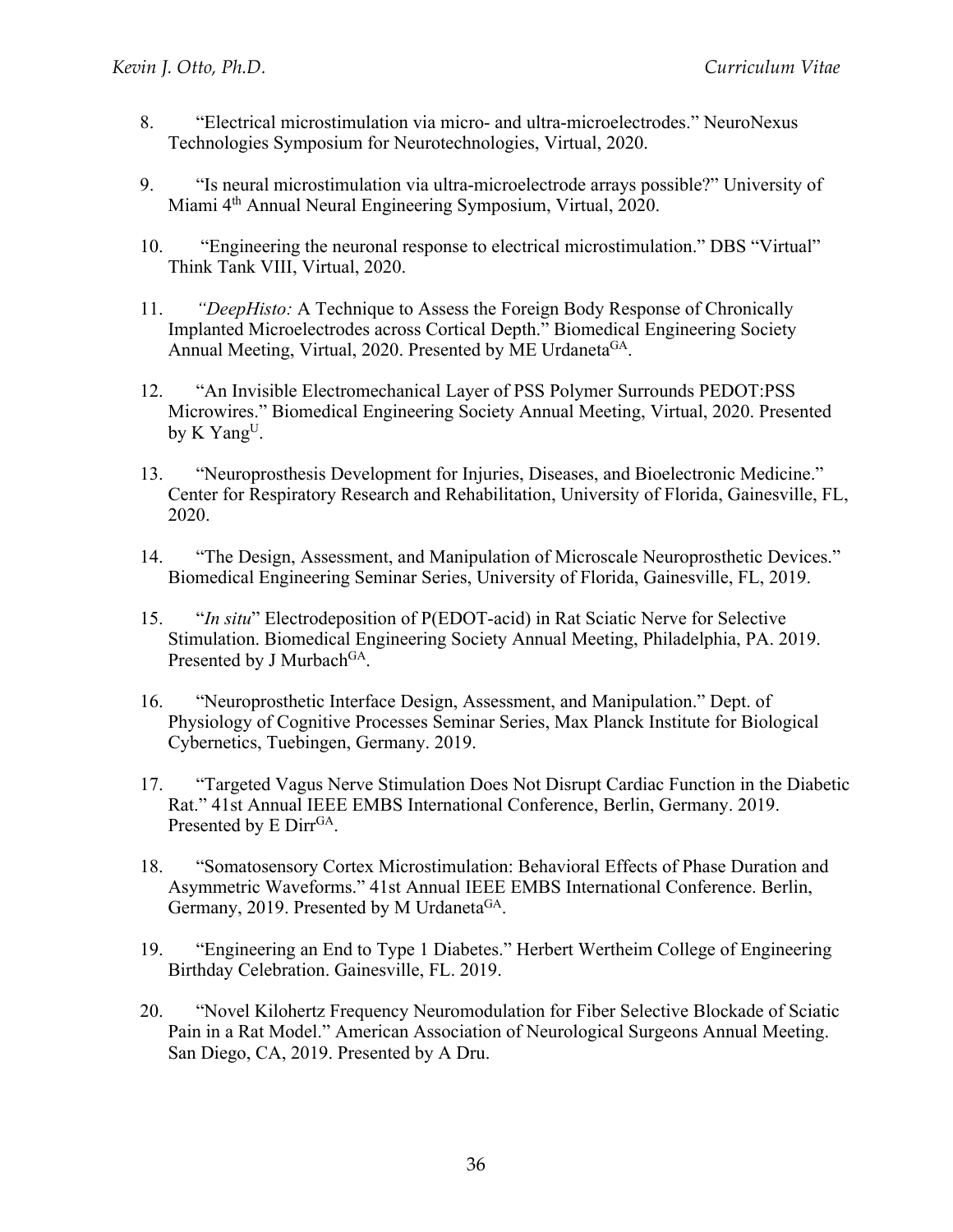- 21. "Explore the effect of Sharklet® and Channels Microtopographies to Control Cellular Responses on Peripheral Nerve Interface." Tissue Engineering & Regenerative Medicine International Society, Rhodes, Greece, 2019. Presented by S Mobini.
- 22. "Neuroprosthetic Devices: Design, Assessment, and Manipulation." NeuroNexus Research Presentation, Society for Neuroscience Annual Meeting, San Diego, CA. 2019
- 23. "Design, Assessment, and Manipulation of Neuroprosthetic Devices." Translational Tissue Engineering and Regenerative Medicine Lecture Series. University of Pennsylvania, Philadelphia, PA. 2019.
- 24. "Chronic Pancreatic Neuromodulation for the Control of Blood Glucose." Biomedical Engineering Society Annual Meeting, Atlanta, GA. 2018. Presented by E Dirr<sup>GA</sup>.
- 25. "Design and assessment of stimulation parameters for a novel peripheral nerve interface." 40th Annual IEEE EMBS International Conference, Honolulu, HI. 2018.
- 26. "Effect of Asymmetric, Charge Balanced Stimuli on Elicited Compound Neural Action Potentials." 40th Annual IEEE EMBS International Conference, Honolulu, HI. 2018.
- 27. "The need for subcellular neural interfaces for neuromodulation and recording." 40th Annual IEEE EMBS International Conference, Honolulu, HI. 2018.
- 28. "Pancreatic Neuromodulation in a Diabetic Rat Model." 40th Annual IEEE EMBS International Conference, Honolulu, HI. 2018.
- 29. "Neuroprosthetic Devices: Design, Assessment, and Manipulation." Biomedical Engineering Seminar Series. University of Miami, Miami, FL, 2018.
- 30. "Electrical Evaluation Of Micro-Electrode Arrays Coated With Thin Films For Minocycline Release." Biomedical Engineering Society Annual Meeting. Phoenix, AZ. 2017. Presented by KP Olczak<sup>GA</sup>.
- 31. "Investigating the Role of Inflammation in the Functionality of Intracortical Devices." Biomedical Engineering Society Annual Meeting. Phoenix, AZ. 2017. Presented by J Gaire<sup>GA</sup>.
- 32. "In Vivo Validation of a flexible CMOS-compatible Neural Interface." Biomedical Engineering Society Annual Meeting. Phoenix, AZ. 2017. Presented by A Kundu.
- 33. "Understanding Fiber Recruitment of Peripheral Nerves During Intrafascicular Stimulation via Computational Modeling." Biomedical Engineering Society Annual Meeting. Phoenix, AZ. 2017. Presented by E Patrick.
- 34. "Neural Engineering." Student Science Training Program, University of Florida, Gainesville, FL, 2017.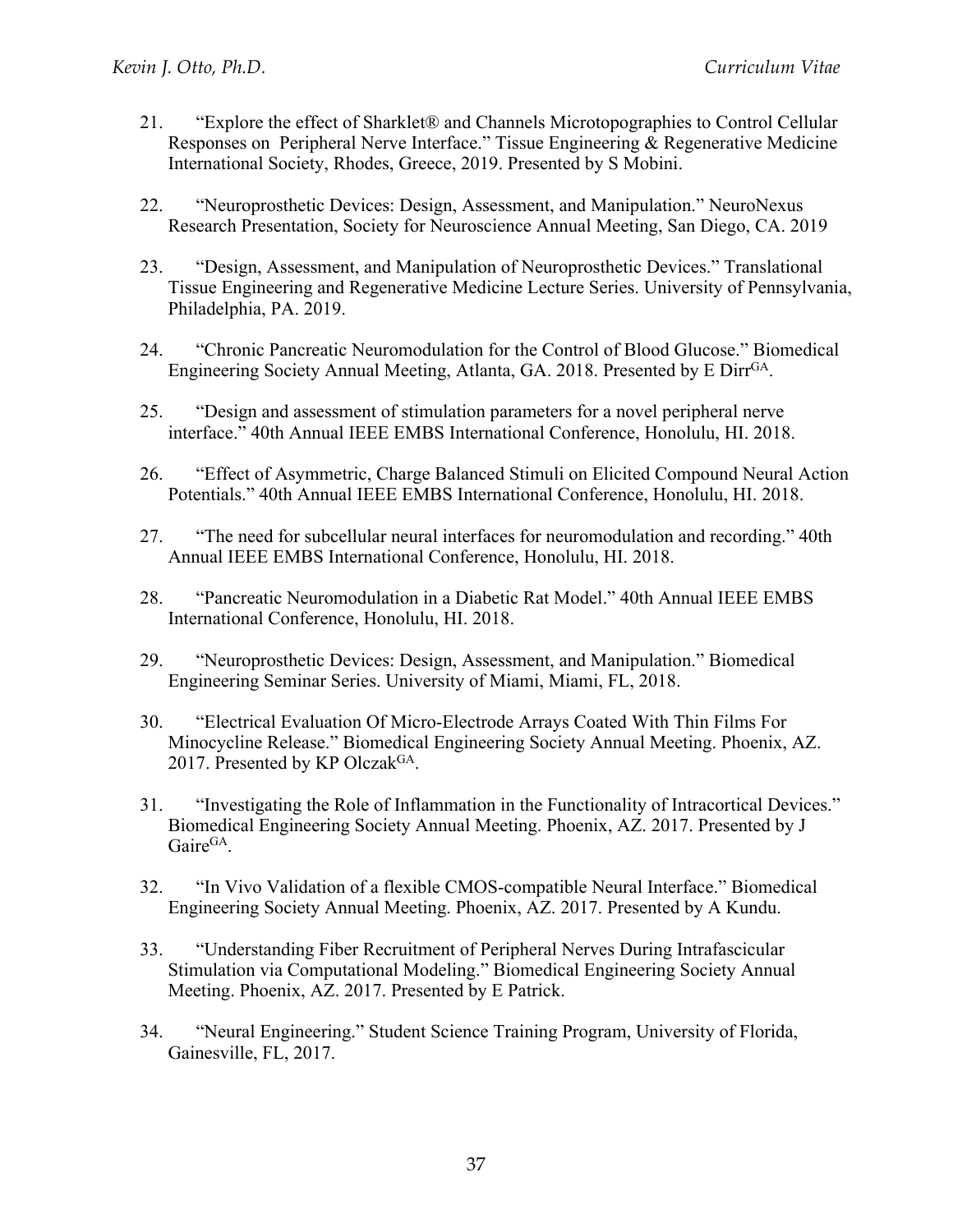- 35. "Neural Prostheses and You!" Engineering Week, University of Florida, Gainesville, FL. 2017.
- 36. "Quadruple labelled mouse to study tissue response to brain implanted devices." Biomedical Engineering Society Annual Meeting. Minneapolis, MN. 2016. Presented by J GaireGA.
- 37. "What's Right and What's Wrong with Micro-neural Interfaces?" School of Biological & Physical Sciences Seminar Series, Daytona State College, Daytona Beach, FL. 2016.
- 38. "Towards Reliable Neural-Interface Technology Using Penetrating Micro-devices." 13<sup>th</sup> Annual World Congress of the Society for Brain Mapping & Therapeutics. Miami, FL. 2016.
- 39. "Neuroengineering the interface of micro-devices with the brain." Invited Keynote Presentation, International Biomedical Engineering Conference. Gyeongju, Korea, 2015.
- 40. "Inflammation and Neural Implants." Neurotech Dinners, University of Florida. Gainesville, FL, 2015.
- 41. "Systemic assessment of markers of inflammation to intracortical microelectrodes." Biomedical Engineering Society Annual Meeting. Tampa, FL. 2015. Presented by J Gaire<sup>GA</sup>.
- 42. "The cellular role of cortical neuroprosthetic failure." Department of Neuroscience Seminar Series, University of Florida. Gainesville, FL, 2014.
- 43. "NeuroProstheses in Biomedical Engineering and Regenerative Medicine." First International Congress on Biomedical Engineering & Mathematical Modeling in Biosciences, Quito, Ecuador, 2014.
- 44. "*In Vitro* and *In Vivo* Evaluation of Neural Interfaces." Tissue Response to Active Medical Devices Conference, Herndon, VA, 2014.
- 45. "Controlled Protein Release via Thin Film Tetramethyl Orthosilicate Sol-Gel for Mitigation of the Reactive Tissue Response to Chronically Implanted Central Nervous System Devices." The 7<sup>th</sup> International Symposium on Intelligent Drug Delivery Systems, Seoul, South Korea, 2014.
- 46. "Micro-neural Interfaces." Biomedical Engineering Seminar Series, University of Texas at Dallas, Richardson, TX, 2014.
- 47. "On the Performance Dependence of the Neural Microdevice-Tissue Interface" Center of Neural Engineering and Computation Research Seminar Series, Columbia University, New York City, NY, 2014.
- 48. "Neuroengineering the Interface of Micro-devices with the Brain." Biomedical Engineering Seminar Series, University of Florida, Gainesville, FL, 2014.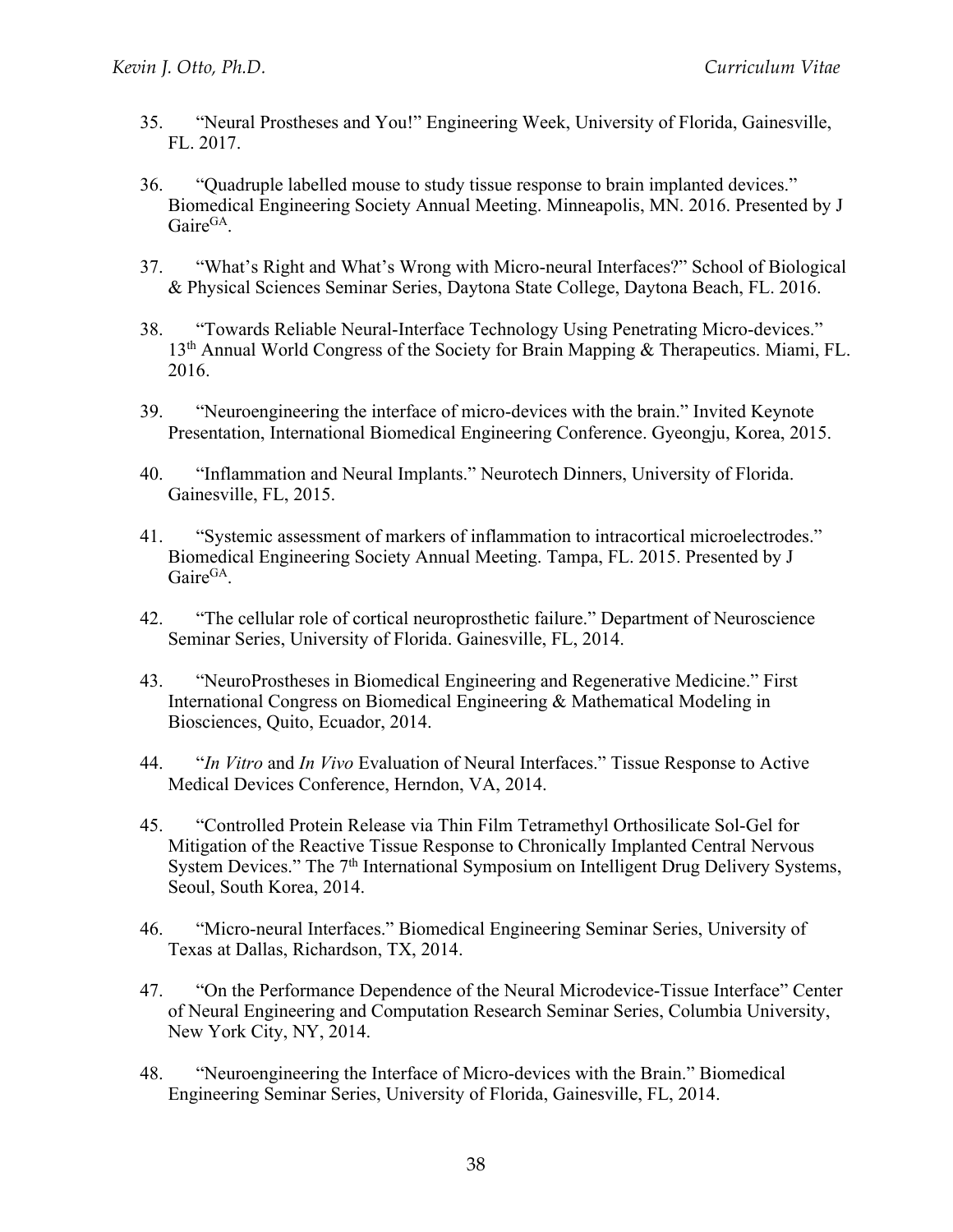- 49. "Normal and Accelerated Failure Assessment of New Quantitative *In Vitro* and *In Vivo* Neural Interfaces." DARPA RE-NET PI Review Meeting, Phoenix, AZ 2014.
- 50. "Microstimulation of Sensory Cortices and Mitigation of Degradation in Neural-Tissue Interfacial Quality." Affinity Research Collaborative Seminar Series, Beth Israel Deaconess Medical Center, Harvard Medical School, 2013.
- 51. "Chronic Microstimulation and Neural-Tissue Interfacial Quality." JAX-Purdue Engineers Symposium, The Jackson Laboratory, Bar Harbor, Maine, 2013.
- 52. "Chronic Microstimulation and Neural-Tissue Interfacial Quality." Biomedical Engineering Seminar Series, University of Delaware, 2013.
- 53. "On the Relationship of Chronic Microstimulation and Neural-Tissue Interfacial Quality." Seminars in Hearing Research, Purdue University. West Lafayette, IN, 2013.
- 54. "Electrical Waveform Parameters for ICMS of the Brain." Center for Sensorimotor Neural Engineering Technical Workshop: Microelectrode Technology. Seattle, WA, 2013.
- 55. "Multiscale bidirectional neural interfaces for comprehensive central nervous system interface reliability improvement." DARPA RE-NET PI Review Meeting, New Orleans, LA, 2012.
- 56. "Normal and Accelerated Failure Assessment of New Quantitative *In Vitro* and *In Vivo* Neural Interfaces." DARPA RE-NET PI Review Meeting, New Orleans, LA, 2012.
- 57. "Optimal Depth, Waveform, and Rate for Electrical Stimulation of Auditory Cortex." The 23rd Annual Meeting of the Biomedical Engineering Society. Atlanta, GA, 2012.
- 58. "Towards Optimal Parametric Identification for Electrical Microstimulation of the Auditory Cortex." The Annual Conference of the International Functional Electrical Stimulation Society. Banff, Canada, 2012.
- 59. "The Depth, Waveform and Pulse Rate for Electrical Microstimulation of the Auditory Cortex." IEEE International Conference of the Engineering in Medicine & Biological Science. San Diego, CA, 2012.
- 60. "*In vivo* Imaging of Microelectrode Arrays Implanted in the Cortex: A Novel Preparation to Investigate Longitudinal Reliability." IEEE International Conference of the Engineering in Medicine & Biological Science. San Diego, CA, 2012.
- 61. "Normal and Accelerated Failure Assessment of New Quantitative *In Vitro* and *In Vivo* Neural Interfaces."  $40<sup>th</sup>$  Neural Interfaces Conference. Salt Lake City, Utah, 2012.
- 62. "Parameters of Cortical Microstimulation for Brain-Machine Interface Feedback." The 22<sup>nd</sup> Annual Conference of the Society for the Neural Control of Movement. Venice, Italy, 2012.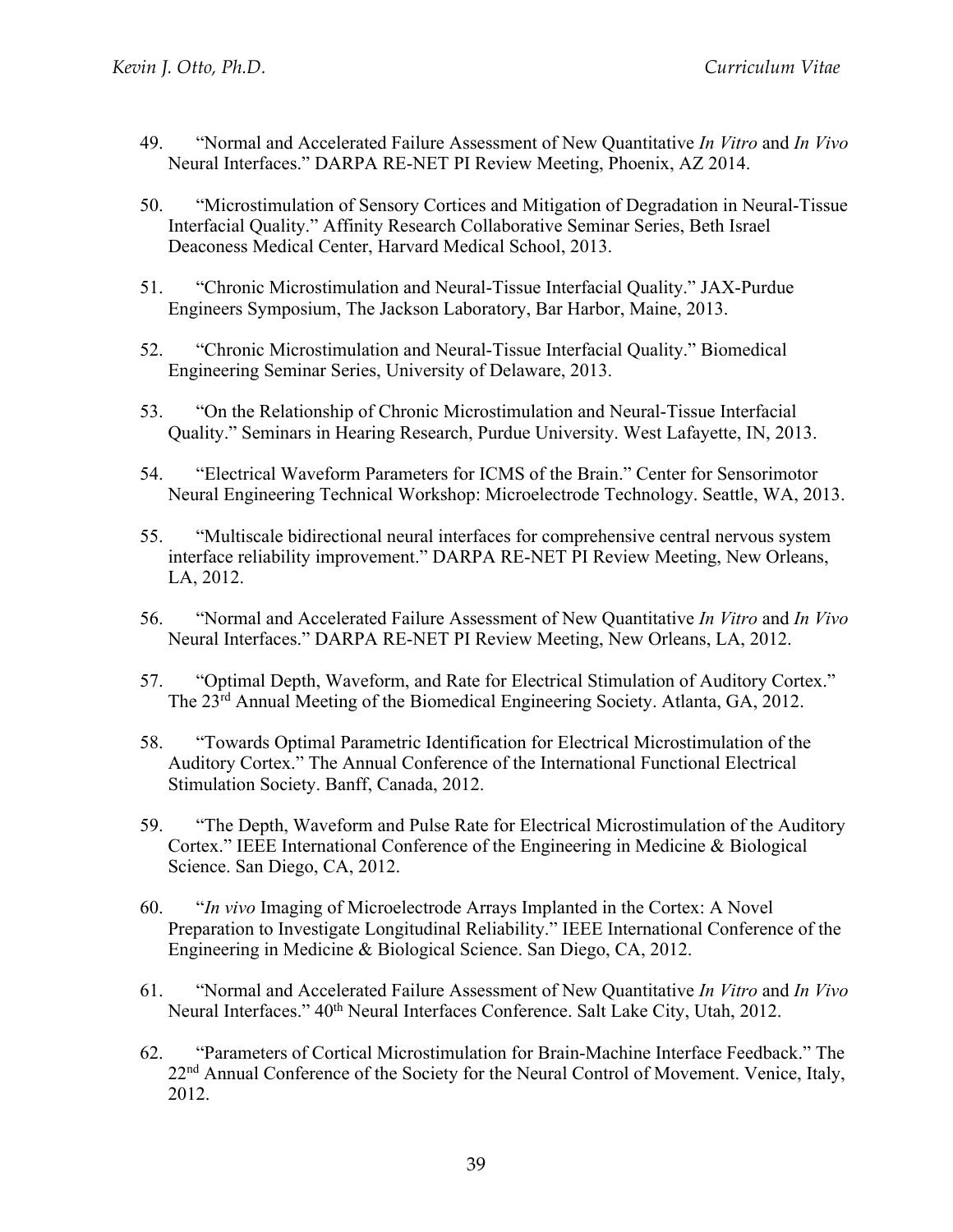- 63. "Reliable Neural Interfacing with Micro-Devices." The 6<sup>th</sup> International Symposium on Intelligent Drug Delivery Systems, Seoul, South Korea, 2012.
- 64. "Waveform and pulse rate affect behavioral detection threshold of intracortical microstimulation." The 36<sup>th</sup> Annual Midwinter Meeting of the Association for Research in Otolaryngology, San Diego, CA, 2012. Presented by A Koivuniemi<sup>GA</sup>.
- 65. "Normal and Accelerated Failure Assessment of New Quantitative *In Vitro* and *In Vivo* Neural Interfaces." DARPA RE-NET PI Review Meeting, Austin, TX, 2011.
- 66. "On the Reliability of Longitudinal Cortical Microstimulation." The 22nd Annual Meeting of the Biomedical Engineering Society. Hartford, CT, 2011.
- 67. "Reliable Chronic Neural Interfacing Via Micro-Devices." Biological Sciences Departmental Seminar Series, Purdue University, West Lafayette, IN, 2011.
- 68. "Normal and Accelerated Failure Assessment of New Quantitative *In Vitro* and *In Vivo* Neural Interfaces." DARPA Neural Engineering, Science, and Technology Forum, San Diego, CA, 2010.
- 69. "Neural-Tissue Interfacial Quality Effects on the Efficacy of Chronic Microstimulation." Biomedical Engineering Seminar Series, University of Wisconsin, 2010.
- 70. "The Effect of Interfacial Quality on Chronic Neural Microstimulation." Biomedical Engineering Seminar Series, University of Iowa, 2010.
- 71. "Chronic Neural Microstimulation: the Effect of Interfacial Quality." Chemical and Biological Engineering Seminar Series, Colorado State University, 2010.
- 72. "Reliable Chronic Neural Stimulation via Micro-devices." Brain Machine Interfaces: Implications for Science, Clinical Practice and Society, Ystad Saltsjöbad, Sweden, 2010.
- 73. "Strategies for Improving Chronic Neural Microelectrode Interfaces." The Weldon School of Biomedical Engineering Seminar Series, Purdue University, West Lafayette, IN, 2010.
- 74. "Micro-Electrocorticographic Electrodes for Stimulation Neuroprostheses." The 20th Annual Meeting of the Biomedical Engineering Society. Pittsburgh, PA, 2009. Presented by S Wilks<sup>GA</sup>.
- 75. "The Application of Bias Potentials for Manipulation of the Neural Electrode-Tissue Interface." The 20th Annual Meeting of the Biomedical Engineering Society. Pittsburgh, PA, 2009.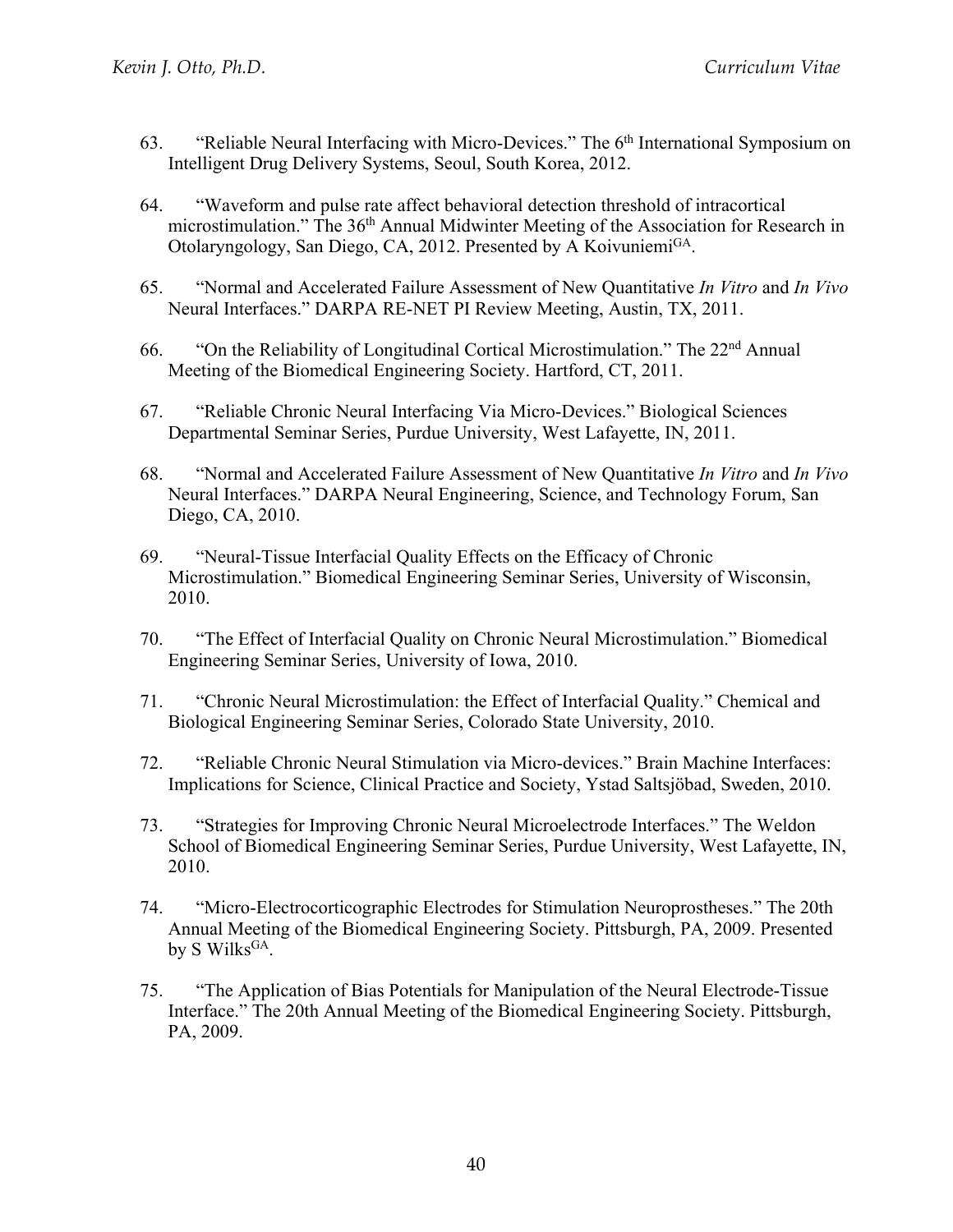- 76. "Neural Microdevices." Alpha Eta Mu Beta Engineering Devices and Research Session, the 20th Annual Meeting of the Biomedical Engineering Society. Pittsburgh, PA, 2009.
- 77. "Strategies for Improving Chronic Neural Interfaces with Microelectrodes." The Bioengineering Department Seminar Series, University of Illinois at Chicago, Chicago, IL, 2009.
- 78. "Evaluation of Micro-Electrocorticographic Electrodes for Electrostimulation." The 31st Annual IEEE EMBS International Conference. Minneapolis, MN, 2009. Presented by  $S$  Wilks<sup>GA</sup>.
- 79. "*In Vitro* and *In Vivo* Investigations of AC Waveforms for Manipulation of Chronic Neural Interfaces." The 19th Annual Meeting of the Biomedical Engineering Society*,* St. Louis, MO, 2008.
- 80. "Measurement, Manipulation and Imaging of Chronic Neural Interfaces with Microelectrodes." Advanced Imaging Group Seminar Series, University of Wisconsin, 2008.
- 81. "Cortical Microstimulation for Neural Prostheses." Summer Undergraduate Research Seminar Series, Purdue University, 2008.
- 82. "Measurement and Manipulation of Chronic Neural Interfaces with Microelectrodes." Auditory Research Group Seminar Series, Southern Illinois University School of Medicine, 2008.
- 83. "Stimulating Sensory Neuroprostheses." Center for Neural Communication Technology Summit Meeting, University of Michigan, 2007.
- 84. "Microstimulation and the Reactive Tissue Response with Chronically Implanted Neuroprosthetic Devices." The Wadsworth Center, Albany, NY, 2007.
- 85. "Microstimulation and the Reactive Tissue Response." Workshop on Brain Machine Interfaces, International Joint Conference on Neural Networks, Orlando, FL, 2007.
- 86. "Electrode-Tissue Interface Estimation and Manipulation for a Cortical Prosthesis." Indiana University-Purdue University Indianapolis, 2007.
- 87. "Neuroprostheses: Helping People Hear." Local Biomedical Engineering Society Meeting, Purdue University, 2007.
- 88. "Intracortical Neuroprostheses: Playing Well With Others." PULSe Seminar Series, Purdue University, 2007.
- 89. "The Optimal Stimulation Depth for an Auditory Cortical Prosthesis." The 36<sup>th</sup> Annual Meeting of the Society for Neuroscience*,* Atlanta, GA, 2006.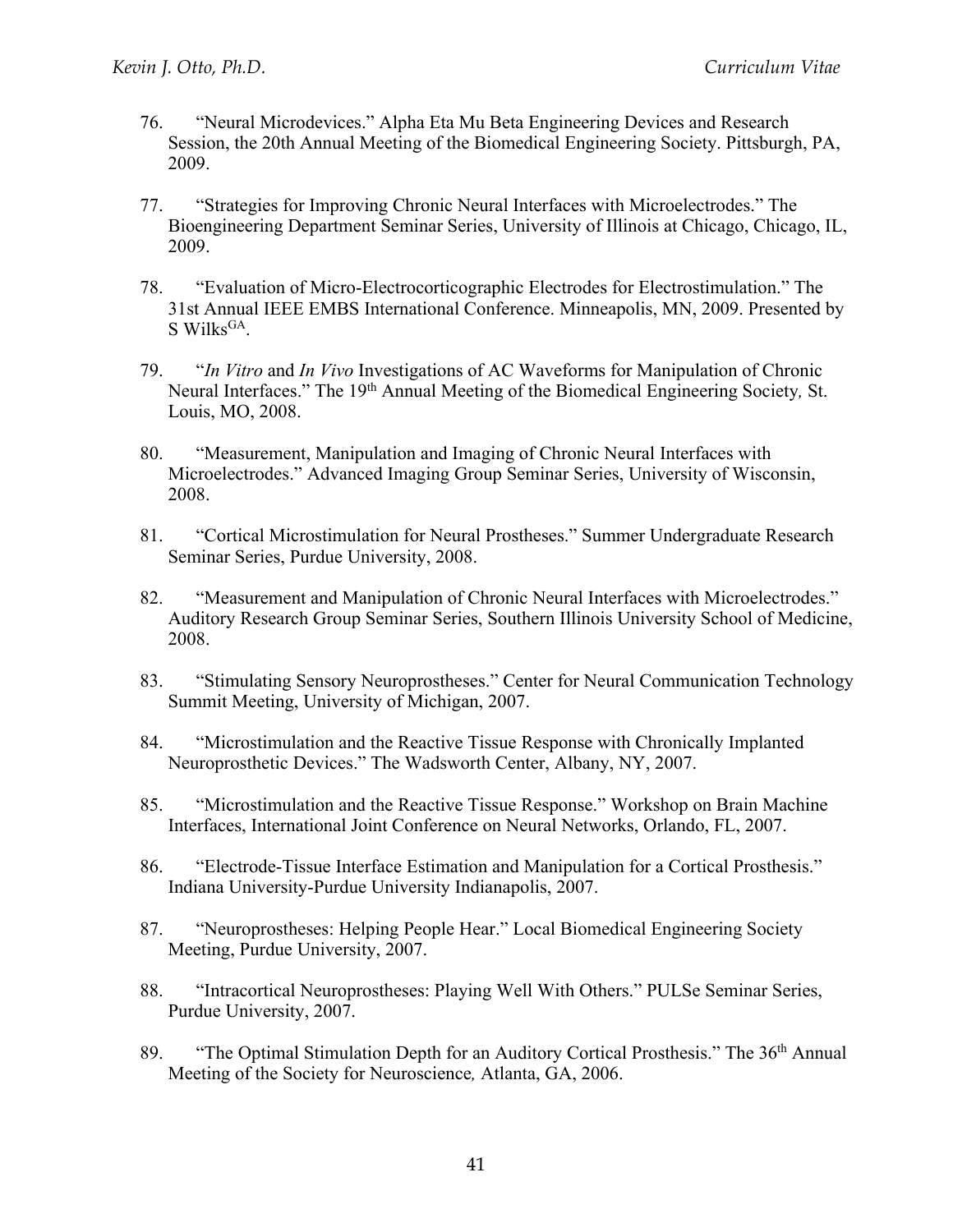- 90. "The Function of the Electrode-Tissue Interface for an Auditory Cortical Prosthesis." The 17th Annual Meeting of the Biomedical Engineering Society*,* Chicago, IL, 2006.
- 91. "Auditory Cortex Implants." Purdue Acoustics Research Community Workshop, Purdue University, 2006.
- 92. "Rejuvenation and Neural Interface Improvement in Bidirectional Neural Prostheses." NeuroengineeringNow Conference, University of Texas at Dallas, 2006.
- 93. "Toward an Auditory Cortical Prosthesis." The Department of Speech, Language and Hearing Sciences Brown Bag Lunch Seminar Series, Purdue University, West Lafayette, IN, 2006.
- 94. "Cortical Microstimulation and Brain-Machine Interfaces for Neuroprosthesis Applications." Department of Biological Sciences Invited Speaker, Purdue University, 2005.
- 95. "Auditory Prostheses." Special Lectures in Neuroscience Series, Purdue University, 2005.
- 96. "Microstimulation in Auditory Cortex Provides a Substrate for Detailed Behaviors." Hearing, Balance and Chemical Senses Seminar Series Invited Speaker, Kresge Hearing Research Institute, University of Michigan, 2004.
- 97. "Brain-Machine Interfaces in Rat Motor Cortex: Implications of Adaptive Decoding Algorithms." IEEE-EMBS 1<sup>st</sup> Annual Neural Engineering Conference, Capri, Italy, 2003.
- 98. "The Benefits of Modular Brain-Machine Interface System Design." The 25<sup>th</sup> Annual International Conference of the IEEE Engineering in Medicine and Biology Society, Cancun, Mexico, 2003.
- 99. "Introduction to Brain-Machine Communication Strategies." Brain-Machine Interface Symposium, University of Michigan, 2002.
- 100. "Brain-Machine Interface Strategies and Implications." DARPA Bio:Info:Micro 2nd Annual Principal Investigator's Meeting Invited Talk, Washington DC, 2002.
- 101. "Cortical Control: History and Implications." Biomedical Instrumentation and Design Course, University of Michigan, 2004.
- 102. "Investigating Neural Coding and Plasticity in Auditory Cortex using Real-Time Feedback from Ensemble Neural Recordings." Computational Neuroscience Annual Meeting, Santa Barbara, CA, 1999.

#### *Teaching*  **Teaching: Undergraduate Courses**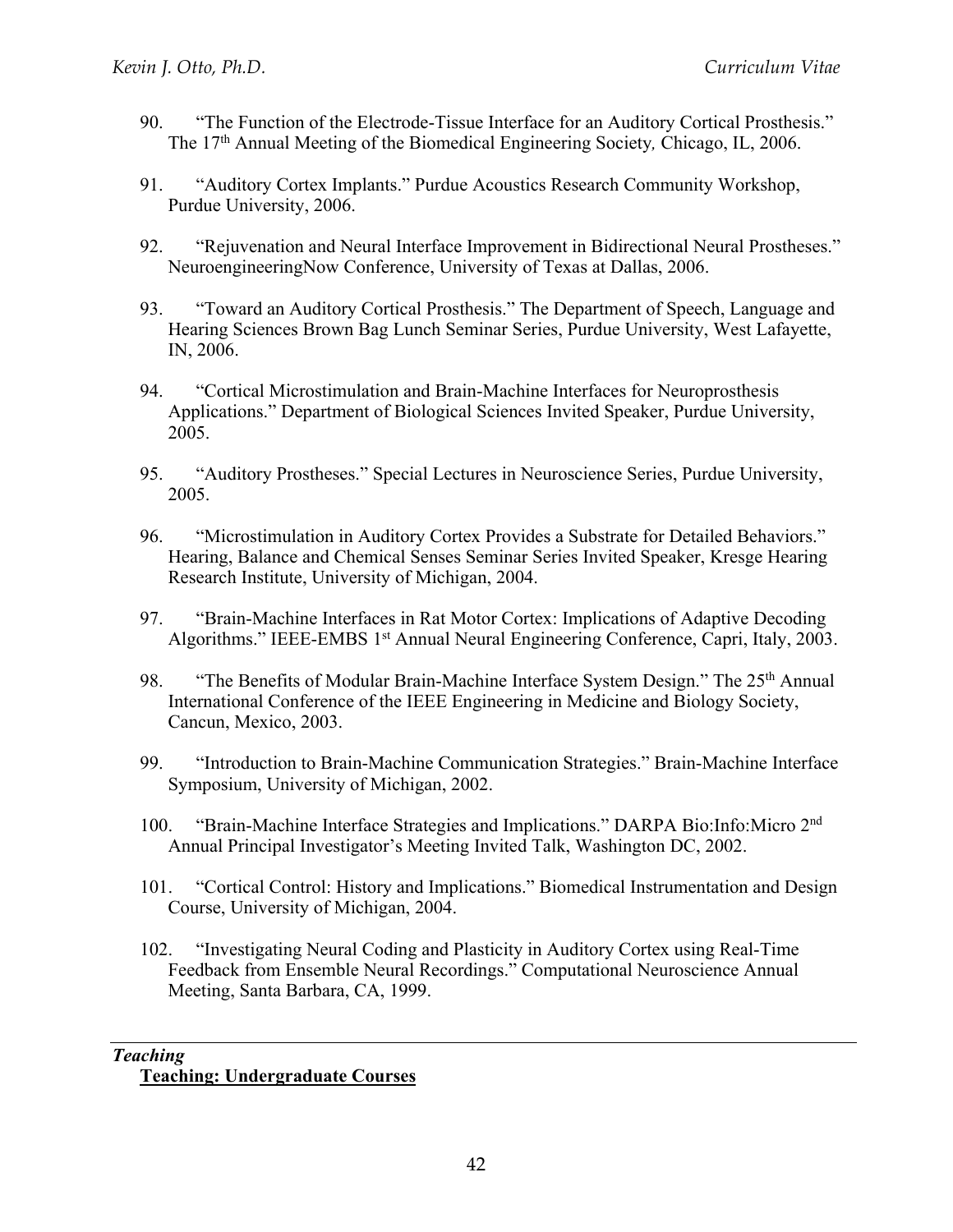- 1. BME 4883 Senior Design, Professionalism, and Ethics II (University of Florida, Spring 2022)
- 2. BME 4931 *Developed* Bioelectronic Medicine (University of Florida, Spring 2020)
- 3. BME 4931 Neural Engineering (University of Florida, Spring 2017, 2020)
- 4. BME 4509 Quantitative Physiology (University of Florida, Fall 2016, 2017, 2018, 2019, 2020, 2021, Spring 2019, 2021 (co-taught))
- 5. BME 4931/6938 *Developed* Neural Insturmentation (University of Florida, Spring 2016)
- 6. BME 4503/BME 550 Biomedical Instrumentation (University of Florida, Fall 2015)
- 7. BME 1008 Introduction to Biomedical Engineering (University of Florida, Spring 2015)
- 8. BME 595-006 *Developed* Quantitative Physiology Seminar (Purdue University, Fall 2008, 2009)
- 9. BIOL 455 *Developed* Quantitative Physiology (Purdue University, Spring 2007)

# **Teaching: Graduate Courses**

- 1. BME 6938 *Developed* Bioelectronic Medicine (University of Florida, Spring 2020)
- 2. BME 4931/6938 *Developed* Neural Instrumentation (University of Florida, Spring 2016)
- 3. BME 4503/5500 Biomedical Instrumentation (University of Florida, Fall 2015)
- 4. BME 6936 Biomedical Engineering Seminar (University of Florida, Spring 2015, 2021, Fall 2020)
- 5. BME 528/ECE 528 Measurement & Stimulation of the Nervous System (Purdue University Spring 2013, 2014)
- 6. BIOL 695/PSY 633 Special Lectures in Neuroscience: "Neural Stimulation for Neural Engineering", (Purdue University, Fall 2010)
- 7. BME 695 *Developed –* Neural Prostheses (Purdue University, Spring 2009, Fall 2009, Fall 2012)
- 8. BIOL 599 Quantitative Physiology (Purdue University, Spring 2009 2014)
- 9. BIOL 595I Developed Quantitative Physiology (Purdue University, Spring 2008)
- 10. BIOL 696N/BME 595 *Developed –* Neural Engineering and Neuroprostheses (Purdue University, Fall 2006)
- 11. BiomedE 599 *Co-Developed* Neural Engineering (University of Michigan, Fall, 2006)

# **Teaching: Panel Participant**

1. BME 3012 – Clinically-Inspired Engineering Design (University of Florida, Spring 2020). As a panel of 5 clincians and scientists we discussed a user friendly artificial pancreas. We talked about diabetes technology including what we used ourselves (3 of the 5 panelists were type 1 diabetics).

# **Teaching: Guest Lecturer**

1. PSYC 352, Neuroscience Methods Course, Augustana College, 2022.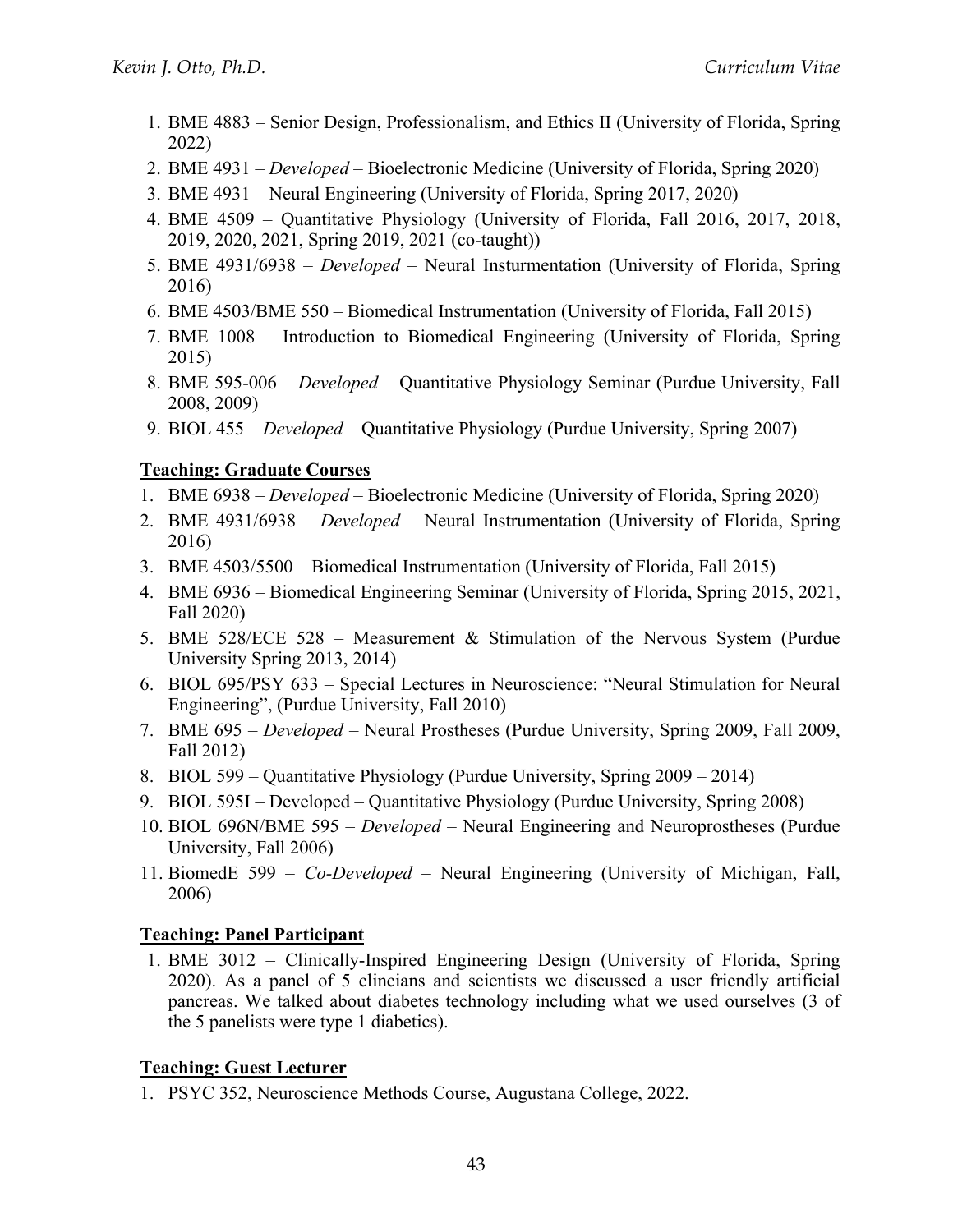- 2. "Creating and maintaining a system for managing an academic research laboratory." NIH T32 Training Program in Neuromuscular Plasticity, University of Florida, 2020.
- 3. GMS 6029, Brain Journal Club, University of Florida, 2018.
- 4. GMS 7729, Neuroscience Seminar, University of Florida, 2018.
- 5. BME 1008, Introduction to Biomedical Engineering, University of Florida, 2015, 2016, 2018, 2019, 2020, 2021.
- 6. BME 5580, Microfluidics and BioMEMS, University of Florida, 2017
- 7. PHT 6935, Tranlational Approaches for Neurostimulation, University of Florida, 2015.

#### *Mentoring*

### **Mentoring: Post-Doctoral Mentoring**

- 1. Scott Thourson, University of Florida (2018 2020). Presently a Teaching Faculty I at Florida State University.
- 2. Frank Delgado, University of Florida (2016 2018). Presently a Lead Reviewer and General Engineer at the Food and Drug Administration.
- 3. Hugh Lee, University of Florida (2017 2017). Presently completing Medical Physics Residency at UT Southwestern.
- 4. James Graham, University of Florida (2016 2017). Presently a faculty member at Vanguard High School, Ocala, FL.
- 5. Andrew Woolley, Purdue University (2011 2012). Presently a Scientist at Abbvie, San Francisco, CA.

#### **Mentoring: Doctoral Research – Major Professor**

- 1. Angelique Vela, Electrical & Computer Engineering, University of Florida (2022 Present).
- 2. Elizabeth Olivo, Biomedical Engineering, University of Florida (2022 Present).
- 3. Alexander Lim, Biomedical Engineering, University of Florida (2019 Present).
- 4. Hunter Hakimian, Biomedical Engineering, University of Florida (2018 Present).
- 5. Lauren Dewberry, Biomedical Engineering, University of Florida (2017 Present).
- 6. Ian Malone, Electrical & Computer Engineering, University of Florida  $(2017 2022)$ . Presently a Data Scientist II at Meta Platforms Inc., Seattle, WA.
- 7. Seth Currlin, Neuroscience, University of Florida (2015 2021). Currently a postdoctoral fellow Department of Pathology, Immunology and Laboratory Medicine, at the University of Florida, Gainesville, FL.
- 8. Eric Atkinson, Neuroscience, University of Florida (2015 2021). Presently seeking employment.
- 9. Elliott Dirr, Biomedical Engineering, University of Florida (2016 2021). Presently a post-doctoral fellow at the University of Cincinnati.
- 10. Jamie Murbach, Materials Science & Engineering, University of Florida (2016 2021). Presently a Senior Product Developmoent Engineer at Amend Surgical, Inc., Gainesville, FL.
- 11. Kaitlynn Olczak, Biomedical Engineering, University of Florida (2015 2021). Presently a Senior Biomedical Engineer at PercuSense, Santa Clarita, CA.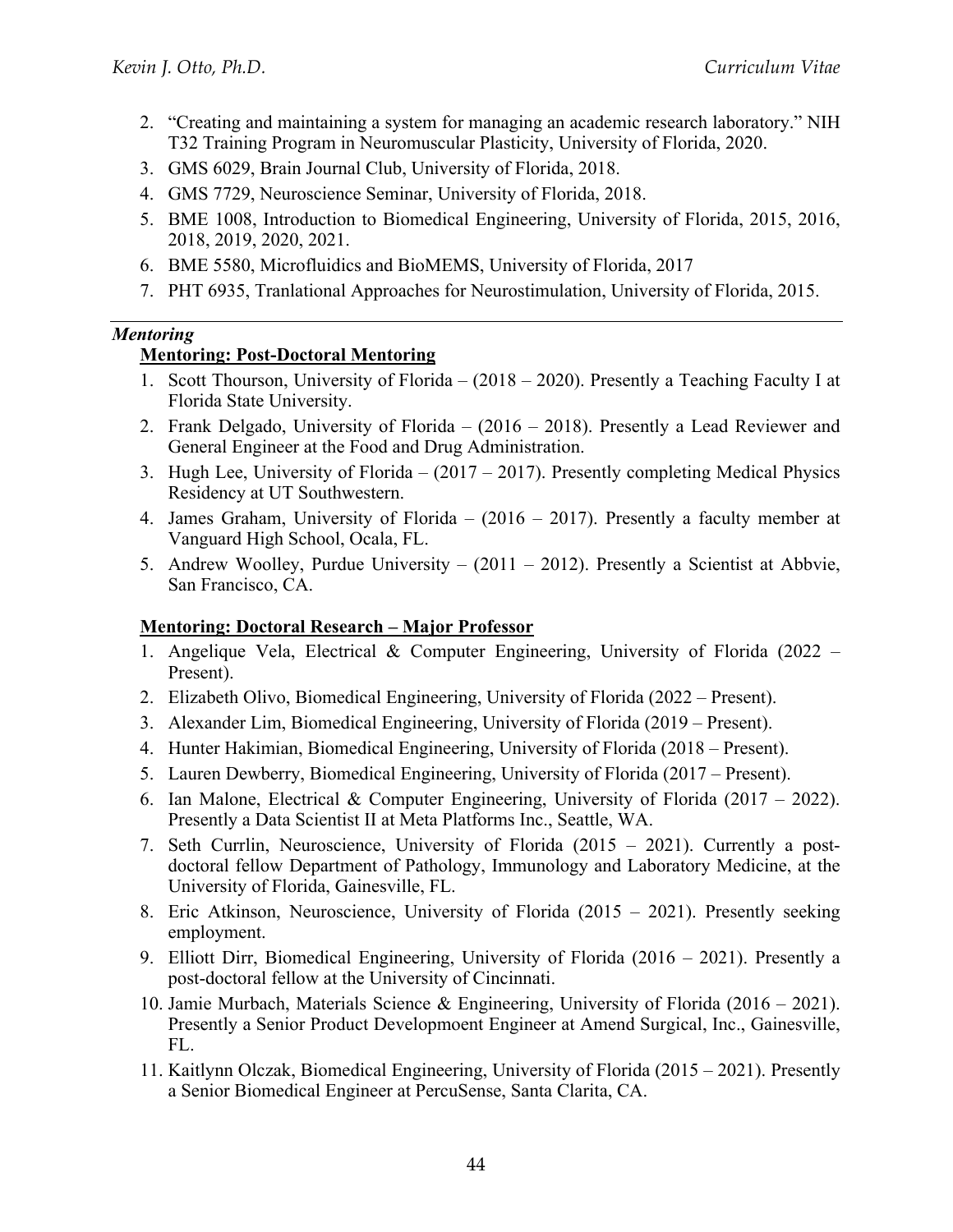- 12. Morgan Urdaneta, Neuroscience, University of Florida (2016 2020). Presently a Data Scientist at AvMed, Gainesville, FL.
- 13. Janak Gaire, Neuroscience, University of Florida (2012 08/2018). Presently a postdoctoral fellow at the Department of Mechanical and Aerospace Engineering, University of Florida, Gainesville, FL.
- 14. Matt McDermott, Biomedical Sciences Doctoral Track, Purdue University (2010 06/2017). Presently a Formulation Scientist at Spectrum Brands, Inc., Lakeland, FL.
- 15. Hugh Lee, Biomedical Engineering, Weldon School of Biomedical Engineering, Purdue University (2012 – 12/2016). Presently Assistant Professor, Department of Radiation Oncology at Washington University in St. Louis, School of Medicine, St. Loius, MO.
- 16. Salah Sommakia, Weldon School of Biomedical Engineering, Purdue University (Co-Chairman with Jenna Rickus, 2007 – 12/2013). Presently a Senior Lead Scientist at Sumitomo Dainippon Pharma Oncology, Lehi, UT.
- 17. Andrew Koivuniemi, Weldon School of Biomedical Engineering, Purdue University (2009 – 07/2013). Presently Chief Resident, Neurosurgery Methodist Hospital-Indiana University School of Medicine, Indianpolis, IN.
- 18. Seth Wilks, Weldon School of Biomedical Engineering, Purdue University (2007 05/2011). Presently Director of Clinical Science, CVRx, Minneapolis, MN.
- 19. Andrew Woolley, Purdue University Life Sciences Program, Purdue University (2006 05/2011). Presently a Principal Scientist at Bristol Myers Squibb, Redwood City, CA.
- 20. Nnadozie Onunkwo, Weldon School of Biomedical Engineering, Purdue University (2006 – 12/2010). Presently a Senior Medical Science Liaison at Parmacosmos Therapeutics Inc., Miami, FL.

#### **Mentoring: Doctoral Research – Co-Chair**

- 1. Carlos Cruz, Biomedical Engineering, University of Florida (Kyle Allen, co-chair;  $2019 - 2024$ ).
- 2. David Hall, Biomedical Engineering, University of Florida (Jon Dobson, co-chair; 2019  $-2024$ ).

#### **Mentoring: Doctoral Research – Committee Member**

- 1. Cynthia Ezeh, Chemical Engineering, University of Florida (Mark Orazem, Charman;  $2022 - 2025$ .
- 2. Samuel Jacobs, Chemical Engineering, University of Florida (Mark Orazem, Charman;  $2019 - 2022$ ).
- 3. Taylor Yeater, Biomedical Engineering, University of Florida (Kyle Allen, Chairman;  $2018 - 2021$ .
- 4. Seyed Hashemi, Electrical and Computer Engineering, University of Florida (Karim Oweiss, Chairman; 2017 – 2021).
- 5. Ming Gao, Chemical Engineering, University of Florida (Mark Orazem, Chairman;  $2017 - 2021$ .
- 6. Brandon Parks, Biomedical Engineering, University of Florida (Karim Oweiss, Chairman; 2017 – 2021).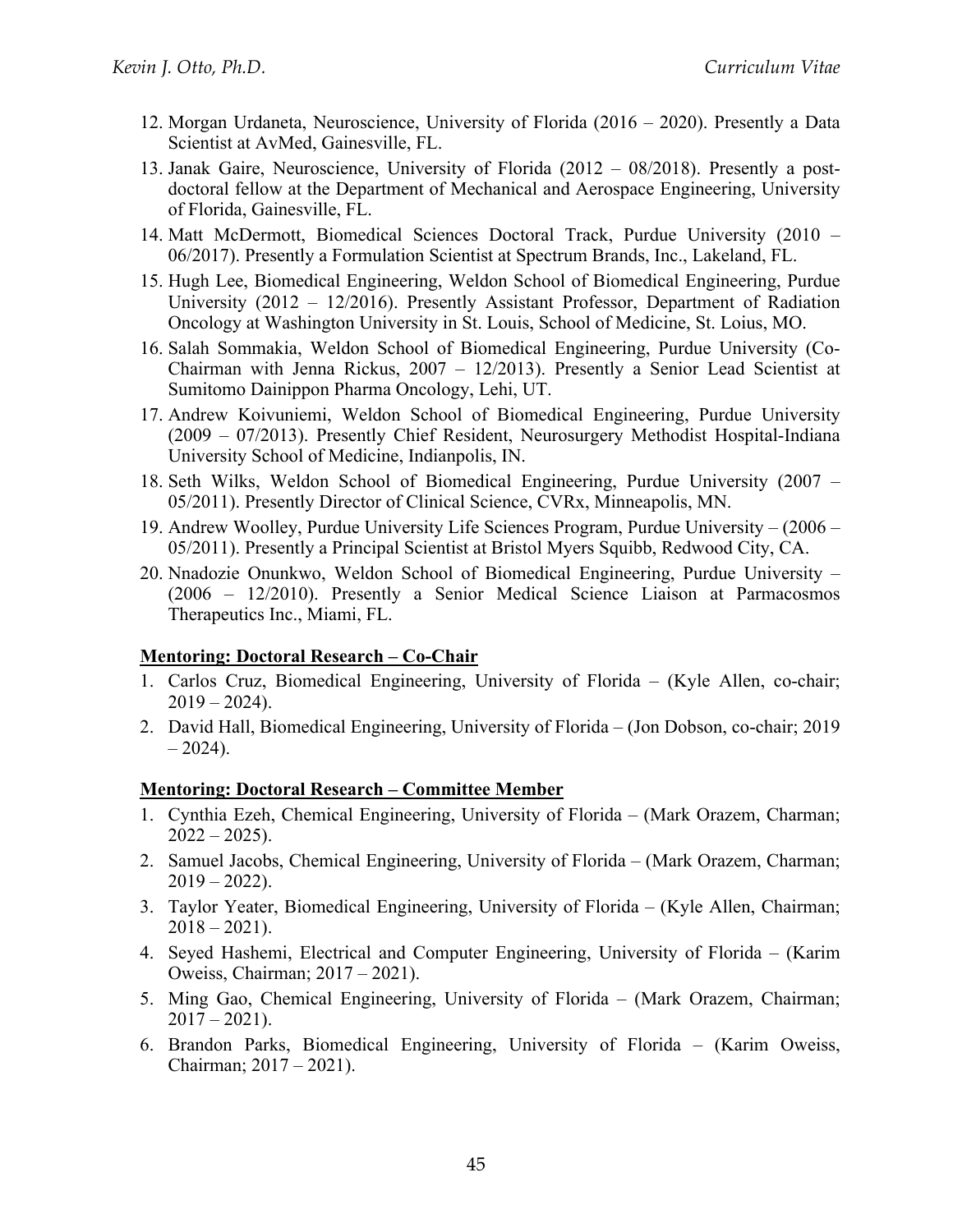- 7. Benjamin Goolsby, Biomedical Engineering, University of Florida (Karim Oweiss, Chairman; 2017 – 2021).
- 8. Michael Sunshine, Rehabilitation Sciences, University of Florida (David Fuller, Chairman; 2017 – 2021).
- 9. Jackson Cagle, Biomedical Engineering, University of Florida (Ayse Gunduz, Chairman; 2017 – 2021).
- 10. Jose Alcantara, Biomedical Engineering, University of Florida (Ayse Gunduz, Chairman; 2017 – 2021).
- 11. Stephanie Cernera, Biomedical Engineering, University of Florida (Ayse Gunduz, Chairman; 2017 – 2021).
- 12. May Mansy, Biomedical Engineering, University of Florida (Karim Oweiss, Chairman;  $2016 - 2019$ ).
- 13. Enrico Opri, Biomedical Engineering, University of Florida (Ayse Gunduz, Chairman;  $2016 - 2020$ ).
- 14. Jinzheng Cai, Biomedical Engineering, University of Florida (Lin Yang, Chairman;  $2015 - 2019$ ).
- 15. Benjamin Spearman, Biomedical Engineering, University of Florida (Christine Schmidt, Chairman; 2015 – 2019).
- 16. Rene Molina, Electrical and Computer Engineering, University of Florida (Ayse Gunduz, Chairman; 2015 – 2018).
- 17. Manish Sapkota, Biomedical Engineering, University of Florida (Lin Yang, Chairman;  $2015 - 2018$ .
- 18. Jonathan Shute, Biomedical Engineering, University of Florida (Ayse Gunduz, Chairman; 2015 – 2016).
- 19. Cynthia Overstreet, Bioengineering, Arizona State University (Steve Helms-Tillery, Chairman; 2012 – 2014).
- 20. Melissa Tully, Biomedical Engineering, Purdue University (Riyi Shi, Chairman; 2011 2014).
- 21. Henry Mei, Biomedical Engineering, Purdue University (Pedro Irazoqui, Chairman;  $2011 - 2014$ .
- 22. Jonghyuck Park, Biomedical Sciences, Purdue University (Riyi Shi, Chairman; 2011 2014).
- 23. Paul Miller, Biomedical Engineering, Purdue University (David Stocum, Chairman;  $2010 - 2016$ ).
- 24. Meghan Robinson, Biomedical Engineering, Purdue University (Tom Talavage, Chairman; 2008 – 2012).
- 25. Jesse Wheeler, Biomedical Engineering, Washington University (Dan Moran, Chairman; 2010 – 2018).
- 26. Matthew Ward, Biomedical Engineering, Purdue University (Pedro Irazoqui, Chairman; 2008 – 2012).
- 27. Josephat Asiago, Medicinal Chemistry, Purdue University (Chris Rochet, Chairman;  $2009 - 2012$ ).
- 28. Shaoyu Qiao, Biomedical Engineering, Purdue University (Ken Yoshida, Chairman;  $2009 - 2014$ .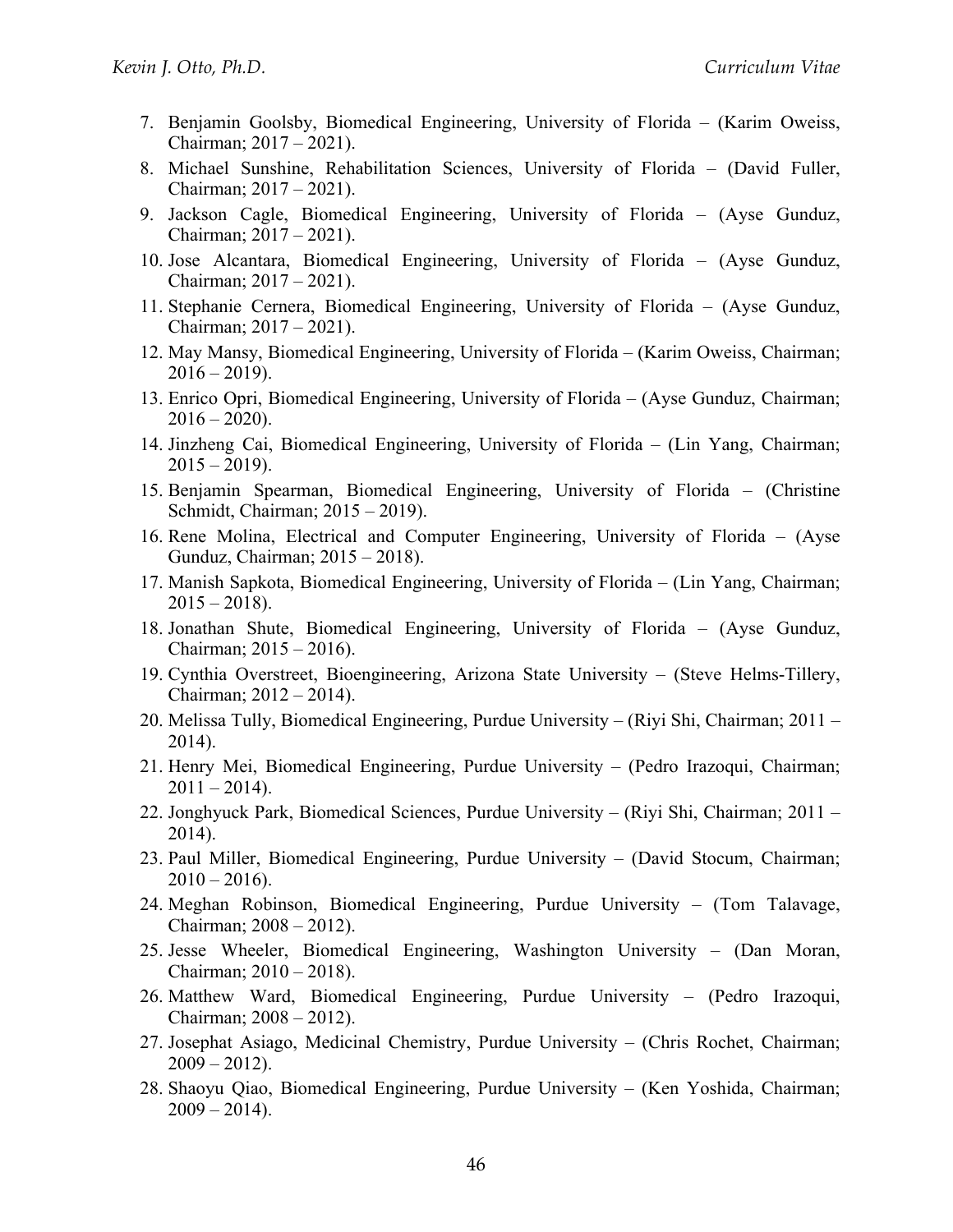- 29. Benjamin Richardson, Pharmacology, Southern Illinois University (Don Caspary, Chairman; 2007 – 2012).
- 30. Aravindakshan Parthasarathy, Psychology, Purdue University (Ed Bartlett, Chairman;  $2008 - 2012$ ).
- 31. Yamini Venkatamaran, Biomedical Engineering, Purdue University (Ed Bartlett, Chairman; 2008 – 2012).
- 32. Pinghung Wei, Electrical and Computer Engineering, Purdue University (Babak Ziaie, Chairman; 2008 – 2011).
- 33. Cal Rabang, Biomedical Engineering, Purdue University (Ed Bartlett, Chairman; 2007  $-2011$ ).
- 34. Patrick McCarthy, Mechanical Engineering, Purdue Universtiy (Masa Rao, Chairman;  $2007 - 2009$ ).
- 35. Hananeh Esmailbeigi, Bioengineering, University of Illinois, Chicago (Patrick Rousche, Chairman; 2008 – 2009).

#### **Mentoring: Master's Research – Major Professor**

- 1. Lili Shi, Biomedical Engineering, University of Florida (2021 Present).
- 2. Haoran Tao, Biomedical Engineering, University of Florida (2020 2021).
- 3. Matthew Sanchez, Biomedical Engineering, University of Florida (2020 2021).
- 4. Jasmine Singh, Biomedical Engineering, University of Florida (2020 2021).
- 5. Yibing Yang, Biomedical Engineering, University of Florida (2020 2021).
- 6. Felicia Sedwick, Biomedical Engineering, University of Florida (2019 2020).
- 7. Anastasia Valimaki, Biomedical Engineering, University of Florida (2019 2020).
- 8. Adebayo Oluwatobi, Biomedical Engineering, University of Florida (2018 2020).
- 9. Michael Brodsky, Biomedical Engineering, University of Florida (2018 2019).
- 10. Abhijit Pattanshetti, Biomedical Engineering, University of Florida (2018 2019).
- 11. Jesus Peñaloza, Biomedical Engineering, University of Florida (2017 2019).
- 12. Valdimir Talley III, Biomedical Engineering, University of Florida (2017 2019).
- 13. Minhal Yusufali, Biomedical Engineering, University of Florida (2017 2019).
- 14. Alec Simon, Biomedical Engineering, University of Florida (2016 2018).
- 15. Elliott Dirr, Biomedical Engineering, University of Florida (2015 2017).
- 16. Jake Rieke, Biomedical Engineering, University of Florida (2015 2016).
- 17. Ishan Kulkarni, Biomedical Engineering, University of Florida (2015 2016).
- 18. Karthick Nalladevan, Biomedical Engineering, University of Florida (2015 2015).
- 19. Ishani Thakkar, Biomedical Engineering, University of Florida (2015 2015).
- 20. Albert Sueiras, Biomedical Engineering, University of Florida (2015 2015).
- 21. Ashley Eidsmore, Electrical Engineering, Purdue University (2013 –2015).
- 22. Andrew Ready, Biomedical Engineering, Purdue University (2012 2014).
- 23. Oliver Regele, Biomedical Engineering, Purdue University (2012 2013).
- 24. Andrew Pierce, Biomedical Engineering, Purdue University (2008 2009).
- 25. Ryan Muir, Electrical Engineering & Technology, Purdue University (2006 2008).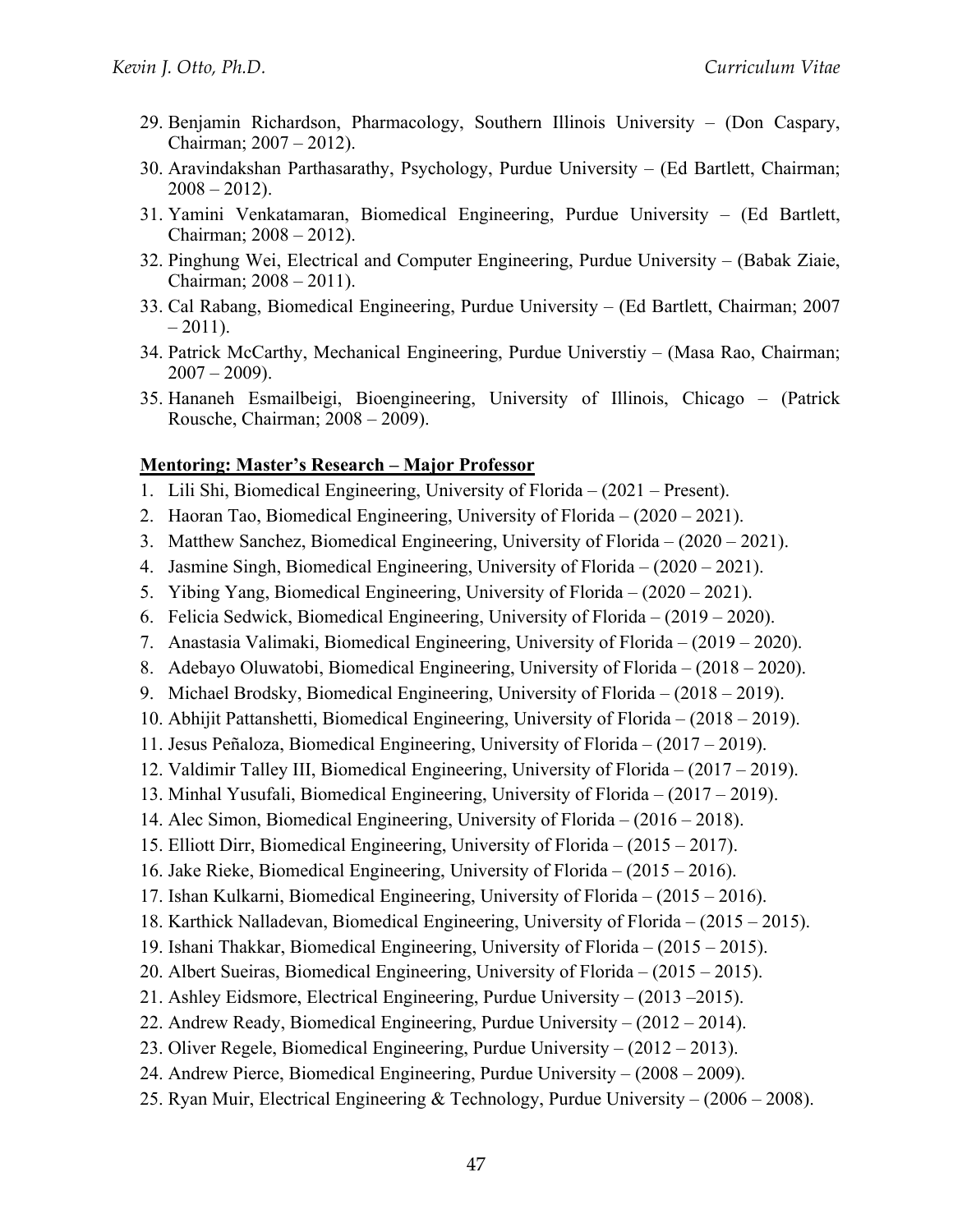# **Mentoring: Master's Research – Committee Member**

- 1. Kai Tianhua Fu, Biomedical Engineering, University of Florida (2019 present).
- 2. Nicole Bohmann, Biomedical Engineering, Univeristy of Florida (2019 present).
- 3. Joseph Canzano, Medical Sciences, University of Florida (2018 present).
- 4. Daniela Changkuon, Biomedical Engineering, Purdue University (2013 2014).
- 5. Puja Tanwani, Biomedical Engineering, Purdue University (2013 2014).
- 6. Stephen Chabot, Biomedical Engineering, Purdue University (2011 2013).
- 7. Henry Zhang, Biomedical Engineering, Purdue University (2011 2012).
- 8. Ian Dryg, Biomedical Engineering, Purdue University (2011 2012)
- 9. Emily Cook, Biomedical Engineering, Purdue University (2011 2012).
- 10. Arjun Jaitli, Biomedical Engineering, Purdue University (2011 2012).
- 11. Sonal Sadaria, Biomedical Engineering, Purdue University (2010 2011).

12. Jenna Sullivan, Biomedical Engineering, Purdue University – (Evan Morris, Co-Chairman; 2008 – 2009).

- 13. Patrick McCarthy, Mechanical Engineering, Purdue University (2008 2009).
- 14. Mike Pargett, Biomedical Engineering, Purdue University (2007 2009).
- 15. Nick Geirut, Biomedical Engineering, Purdue University (2006 2008).

# **Mentoring: Undergraduate Research**

 I have mentored approximately 115 students who have later attended graduate school, medical school, entered the industrial sector, volunteered in the peace corps, and many other outstanding career pathways. Many of these have been funded by programs such as the Howard Hughes Medical Institute, Purdue University and UF Summer Undergraduate Research Fellowships, the UF Summer Neuroscience Internship Program, and the UF Center for Undergraduate Research.

# **Mentoring: Pre-collegiate Research**

- 1. Medical Innovation Competition team from the Academy for Mathematics, Science, and Engineering, Morris Hills High School – (2021).
- 2. Alexxi Spillers, Jefferson High School (2013 2014).
- 3. Claire Cassa-Santa, Jefferson High School (2011 2012).
- 4. Ashley Sankari, Jefferson High School (2009 2010).
- 5. Fuhe Xu, Harrison High School (2006).
- 6. Lynlee Ferguson, West Lafayette High School (2009).
- 7. Elizabeth Villafuerte, Jefferson High School (2008 2009).

# *Engagement*

# **Engagement: Appearances in media interviews and other coverage**

1. Westley, M. TheSugarScience Scientists to Watch Podcast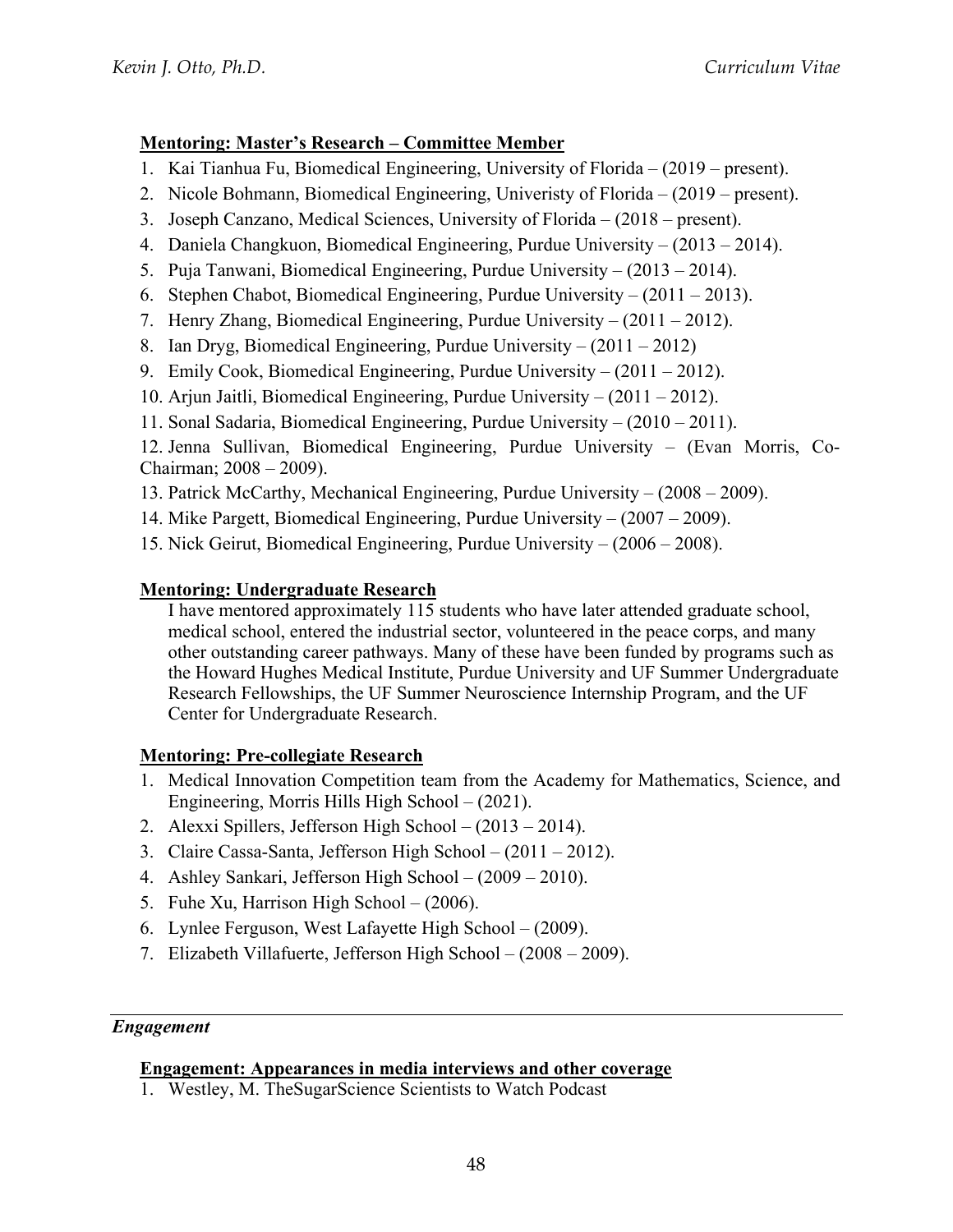https://thesugarscience.podbean.com/e/episode-18-kevin-otto-phd-professor-atuniversity-of-florida/ -*Interviewed for work on pancreatic neuromodulation.* 

- 2. Mullin, E. The Next Brain Implant is a Real Live Wire https://neo.life/2018/10/the-next-brain-implant-is-a-real-live-wire/ -*Quoted as an expert on neural interfaces.*
- 3. Levesque, B. Pioneering Research https://post.health.ufl.edu/2018/12/03/pioneering-research/ -*Coverage of NIH 3D Map of the Human Lymphatic System.*
- 4. Jiracek, L. Neural Implant Podcast http://neuralimplantpodcast.com/dr-kevin-otto-talks-about-how-to-prevent-devices-fromfailing-and-mapping-peripheral-neurons -*Interviewed as an expert on neural interfaces.*
- 5. Reddit Ask Me Anything https://www.reddit.com/r/science/comments/6ajjkh/science\_ama\_series\_were\_karim\_ow eiss\_kevin\_otto/ -*Coverage of DARPA TNT program funding announcement.*
- 6. Swetlitz, I. Can zapping your neck help you quickly learn a foreign language? https://www.statnews.com/2017/04/28/vagus-nerve-brain-learning-darpa/ -*Media coverage of DARPA TNT program funding announcement.*
- 7. Jaffee, M. UF Receives up to \$8.4 million from DoD to study brain training using electric stimulation. https://ufhealth.org/news/2017/uf-receives-84-million-dod-study-braintraining-using-electric-stimulation -*Media coverage of DARPA TNT program funding announcement.*
- 8. UF Herbert Wertheim College of Engineering, Engineering the Brain. Neuroscience at Gator Engineering. https://www.eng.ufl.edu/research/strategicpriorities/health/#engineering-brain -*Quoted as an expert in Engineering the Brain.*
- 9. Shen, H. Artificial arms get closer to the real thing. *Nature | News*, 10/8/2014. http://www.nature.com/news/artificial-arms-get-closer-to-the-real-thing-1.16111 -*Quoted as an expert on neuroprostheses.*
- 10. Cossins, D. A Brain-to-Brain Interface for Rats. *The Scientist,* 02/28/2013. https://www.the-scientist.com/daily-news/a-brain-to-brain-interface-for-rats-39712 -*Quoted as expert on brain-machine interfaces.*
- 11. Leggett, H. The next hacking frontier: your brain? *Wired Science,* 07/9/2009. http://www.wired.com/wiredscience/2009/07/neurosecurity/. -*Quoted as expert on brain-machine interfaces.*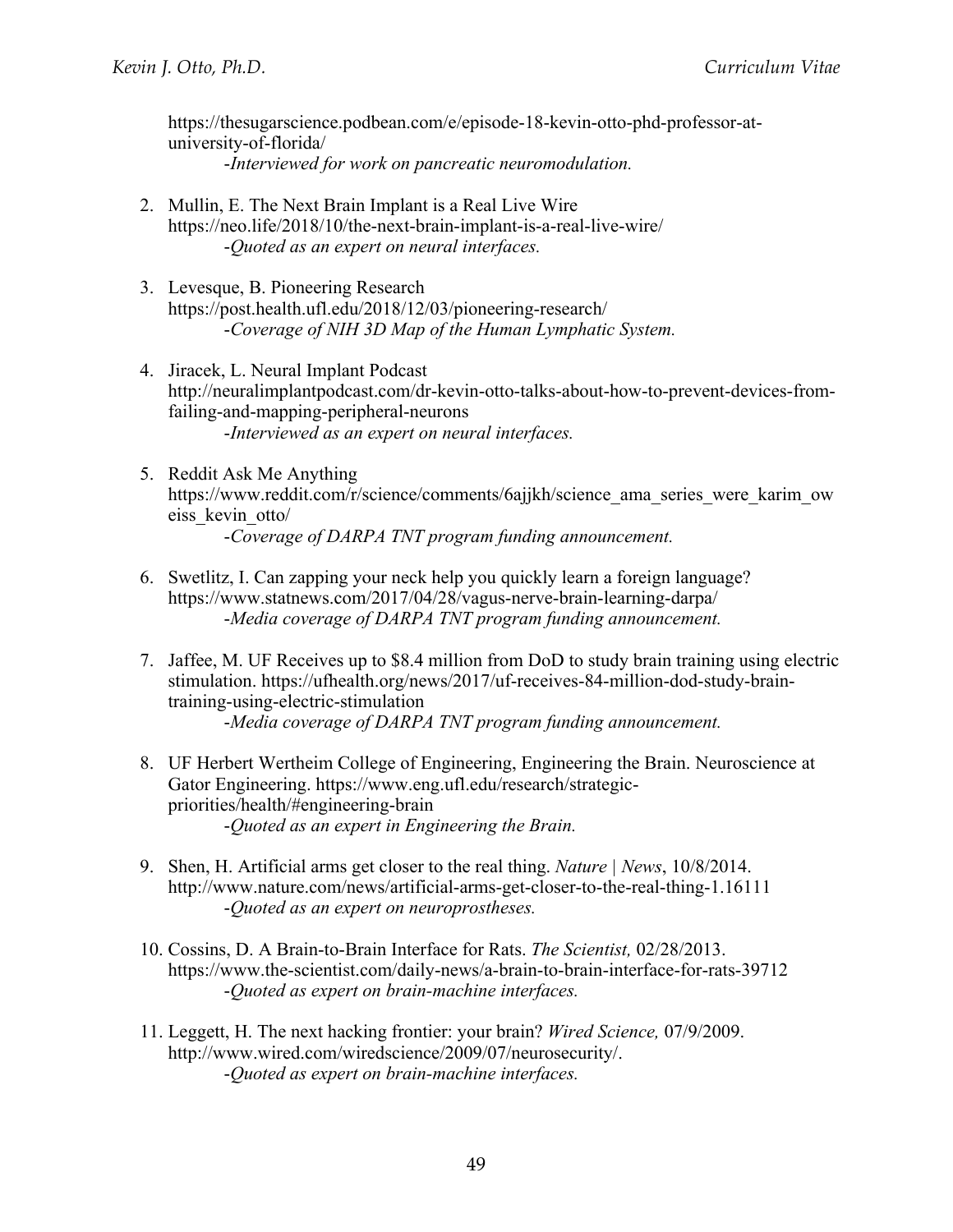- 12. Green, RA. Brain-Twitter project offers hope to paralyzed patients. *CNN,* 04/23/2009. http://edition.cnn.com/2009/HEALTH/04/22/twitter.locked.in/index.html. -*Quoted as expert on brain-machine interfaces.*
- 13. Keim, B. Twitter telepathy: researchers turn thoughts into tweets. *Wired Science,* 04/20/2009. http://blog.wired.com/wiredscience/2009/04/braintweet.html. -*Quoted as expert on brain-machine interfaces.*
- 14. Boyd, D. Professor develops stretchable electrodes to help study cardiac cells. *The Exponent,* 02/02/2009. http://www.purdueexponent.org/?module=article&story\_id=14640. -*Quoted as expert on bio-electrode technologies.*
- 15. Zielinska, E. Of cells and wires. *The Scientist,* 23(1):32-37. 2009. -*Quoted as expert on implantable brain-machine interfaces.*

#### **Engagement: Public lectures**

1. "Societal Benefits from Neural Engineering." Science on Tap Series, Lafayette Brewing Company, Lafayette, IN, 2011.

#### **Engagement: Panel Participation**

1. Project ECHO panel of adults with type 1 diabetes providing a tele-clinic from the patient perspective about living with diabetes. Project ECHO is a tele-medicine program for primary care physicians to learn about diabetes care from specialists at the University of Florida. Each week primary care providers attend the tele-clinic to learn about different diabetes related topics.

#### *Advocacy*

#### **Fostering a Diverse Research Group**

I work to engage a diverse research environment in the laboratory to foster a culture of inclusion. I try to diversify across rank, including: post-doctoral fellows, graduate students, undergraduate students, and interns from high schools and other higher education institutions. In addition to this diversity of rank, I aim to recruit laboratory members from diverse scientific programs, including: biomedical engineering, electrical engineering, materials science and engineering, computer engineering, electrical engineering technology, neuroscience, biological sciences, and chemistry. I encourage international diversity in my research group by actively recruiting international students. As such, our laboratory group has included graduate students from the following foreign countries: Nepal, Korea, Venezuela, and India. Our undergraduate population has included even more international diversity. I seek to include both female and male members in the research group. Of the approximately 150 research group members in the lab historically, approximately 48% have been female and 52% have been male. I have also actively recruited under-represented minorities at all ranks to do research in the laboratory, including the first student to receive the PhD under my mentorship, Dr. Nnadozie Onunkwo. My typical group size fluctuates between 20 and 25 individuals actively engaged in research projects.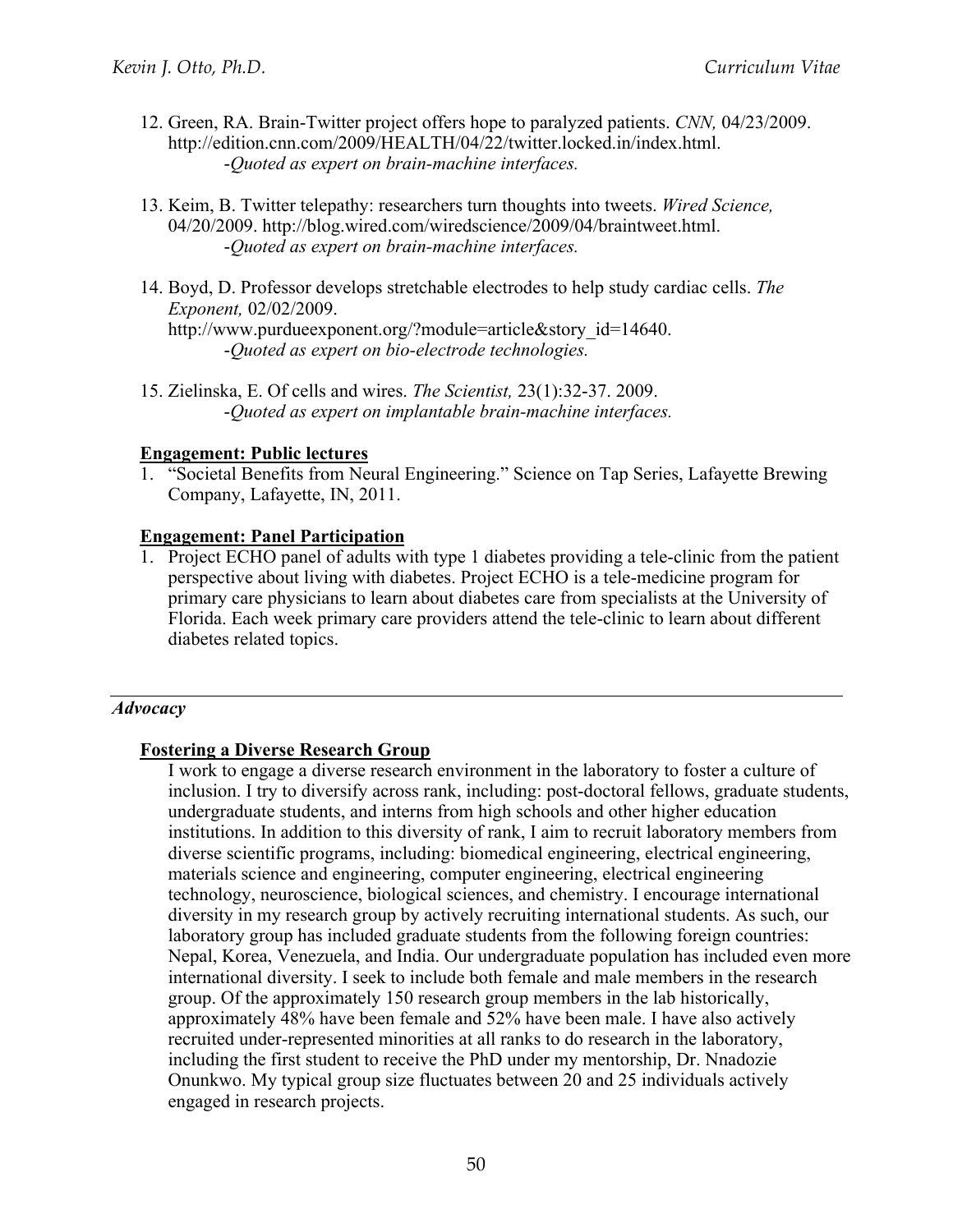#### **Career Advocacy and Promotion**

I have provided a significant amount of career advising, outside of the classroom, for undergraduate students, graduate students, and post-doctoral fellows seeking professional advancement or education. For example, over the past 18 years, I have provided 1298 letters of reference (approximately 72 letters/yr) for undergraduate students, graduate students, post-doctoral fellows, and junior faculty whom I have had the opportunity to personally become acquainted with through teaching and research mentoring. These letters have helped obtain entry into medical schools, graduate schools, their first positions in industry or academia, obtain tenure or promotion, or obtain green cards for citizenship.

#### *Professional affiliations*

Alpha Eta Mu Beta Bioengineering Honor Society American Diabetes Association American Association for the Advancement of Science Auditory Cognitive Neuroscience Society Biomedical Engineering Society Golden Key National Honor Society Institute of Electrical and Electronics Engineers Omega Chi Epsilon Chemical Engineering Honor Society Sigma Xi Society for Neuroscience Tau Beta Pi Engineering Honor Society

#### *Licenses and Certifications*

2021 Managing at UF

2021 United States of America Drug Enforcement Administration License

#### *Service*

Study Section Reviewer, *NIH ZNS-1 SRB-O(20) BRAIN.* (2022).

Study Section Reviewer, *NIH ZNS1 SRB-A(02) BRAIN.* (2022).

Study Section Reviewer, *NIH NSD-C.* (2022).

Study Section Reviewer, *NIH ZNS1 SRB-S(10) 1 BRAIN.* (2022).

Webinar and Annual Meeting Content Sub-Committee Chair, *Biomedical Engineering Society.*   $(2022 - \text{present}).$ 

Education Committee Member, *Biomedical Engineering Society.* (2022 – present).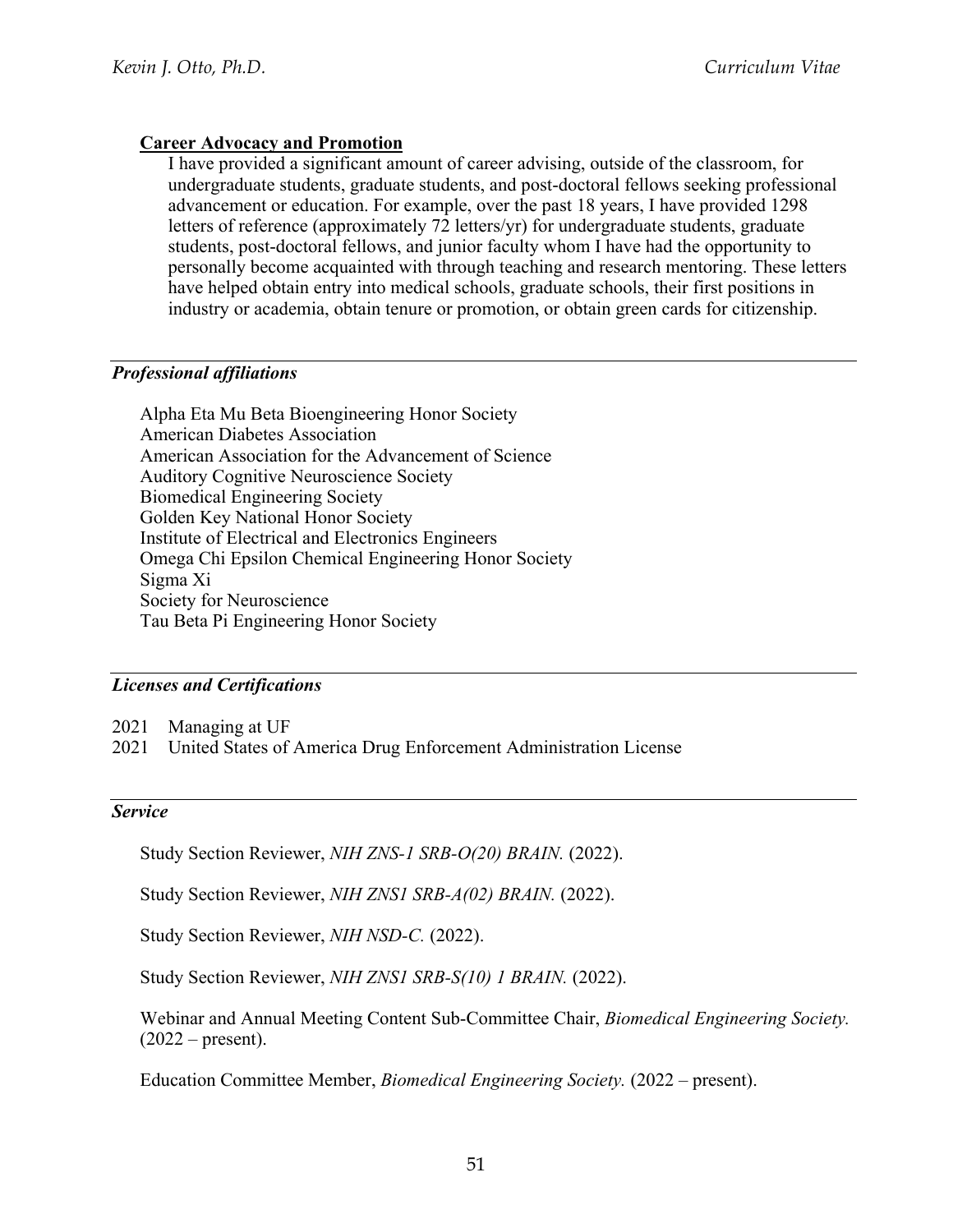Research Integrity Investigation, *UF.* (2021-2022).

Study Section Reviewer, *Traumatic Brain Injury and Psychological Health Research Program (TBIPHRP) Neurostimulation (NS), CDMRP.* (2021).

Study Section Reviewer, *MRMC BAA Military Operational Medicine Program.* (2021).

Session chair, 31st *Annual Biomedical Engineering Society Meeting.* Orlando, FL. (2021).

Review Editor, *Frontiers in Electronics*. (2021-present).

Study Section Reviewer, *NIH NSD-C BRAIN.* (2021).

Research Opportunity Seed Fund Reviewer, *UF*. (2021)

Session Organizer and Chair, *NeuroNexus Technologies Symposium for Neurotechnologies*. Virtual. (2020).

Career Accelerator Reviewer, *McKnight Brain Institute, UF*. (2020)

Session Organizer and Chair, *DBS "Virtual" Think Tank VIII*. Virtual. (2020).

Multicultural Mentor Program, *UF*. (2020-2022).

NIH U01NS113279-01, X Cui (PI), *Scientific Steering Group*. (2020-present)

Study Section Member, *UF Opportunity Seed Fund.* (2019).

Ad Hoc Study Section Member, *Craig H. Nielsen Foundation.* (2019).

Session co-chair,  $40^{th}$  Annual IEEE EMBS International Conference. Honolulu, HI. (2018).

Member of the Editorial Board, *AIMS Bioengineering*. (2018-present).

Executive Committee Member, *UF McKnight Brain Institute.* (2018-present).

Session Chair, *28th Annual Biomedical Engineering Society Meeting.* Atlanta, GA. (2018).

Study Section Reviewer, *NIH ZNS1 SRB E BRAIN.* (2018).

Mini-symposium Organizer and Co-chair, *40th Annual IEEE EMBS International Conference.* Honolulu, HI. (2018).

Executive Committee Chair, *UF J. Crayton Pruitt Family Department of Biomedical Engineering.* (2015-2018).

Steering Committee Member, *Neural Interfaces Conference.* (2017-present).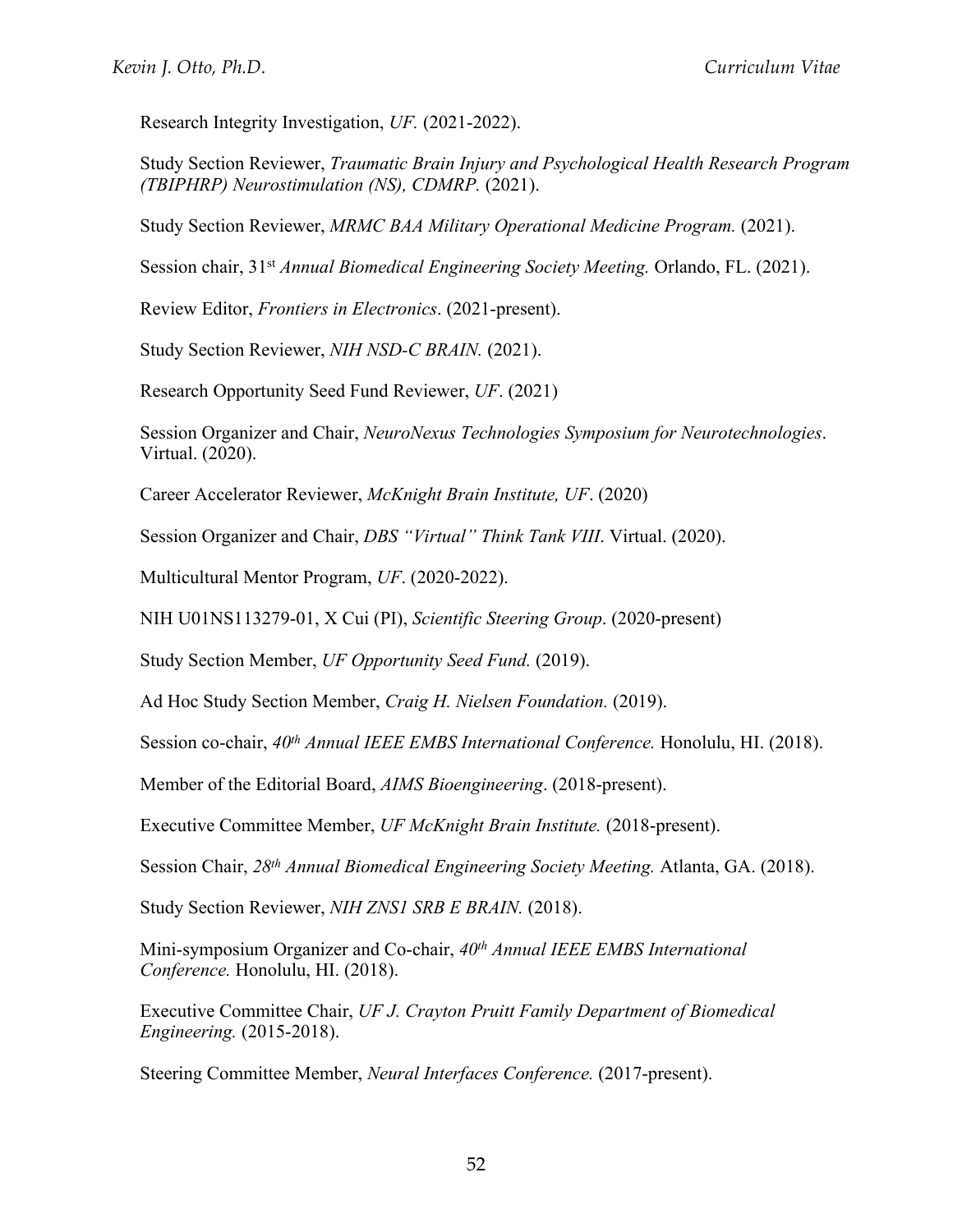Editorial Board Member, *Techniques in Neurosurgery & Neurology*. (2017-present).

Review Editor, *Neuroprosthetics, a specialty of Frontiers in Neuroscience.* (2017-present).

Research Outreach and Education Committee Member, *UF McKnight Brain Institute.* (2017- 2018).

Chapter Treasurer, *IEEE EMBS Gainesville.* (2017-2018).

National Meetings Committee Member, *Biomedical Engineering Society Meeting.* (2016- 2019).

Program Co-chair, *27th annual Biomedical Engineering Society Meeting.* Phoenix, AZ. (2017).

Study Section Reviewer, *NIH ZNS1 SRB G BRAIN.* (2017).

Ad Hoc Study Section Member, *VA RRD5.* (2017, 2018, 2019).

Ad Hoc Study Section Member, *NIH R13/U13.* (2017).

Ad Hoc Study Section Member, *NIH BNVT.* (2017, 2018, 2019).

Editorial Board Member, *Bioelectronics in Medicine*, (2016-2021).

Preeminent Faculty Search Committee, *UF College of Veterinary Medicine.* (2016-2018).

Graduate Program Admissions Committee Member, *UF College of Medicine.* (2016).

Conference Session Organizer, *42nd Neural Interfaces Conference.* (2016).

Member of the Editorial Board, *International Journal of Computational & Neural Engineering.* (2016-present).

Scientific Committee Member, *Southeastern Biomedical Engineering Conference*. Shreveport, LA. (2016).

Awards Committee Member, *UF College of Engineering.* (2016-2020).

Review Editor, *Neural Technology, a specialty of Frontiers in Neuroscience.* (2015-present).

Neural Engineering Track Co-chair, *25th Annual Biomedical Engineering Society Meeting.* San Antonio, TX. (2014).

Awards Committee Chair, *UF J. Crayton Pruitt Family Department of Biomedical Engineering* (2015-2020).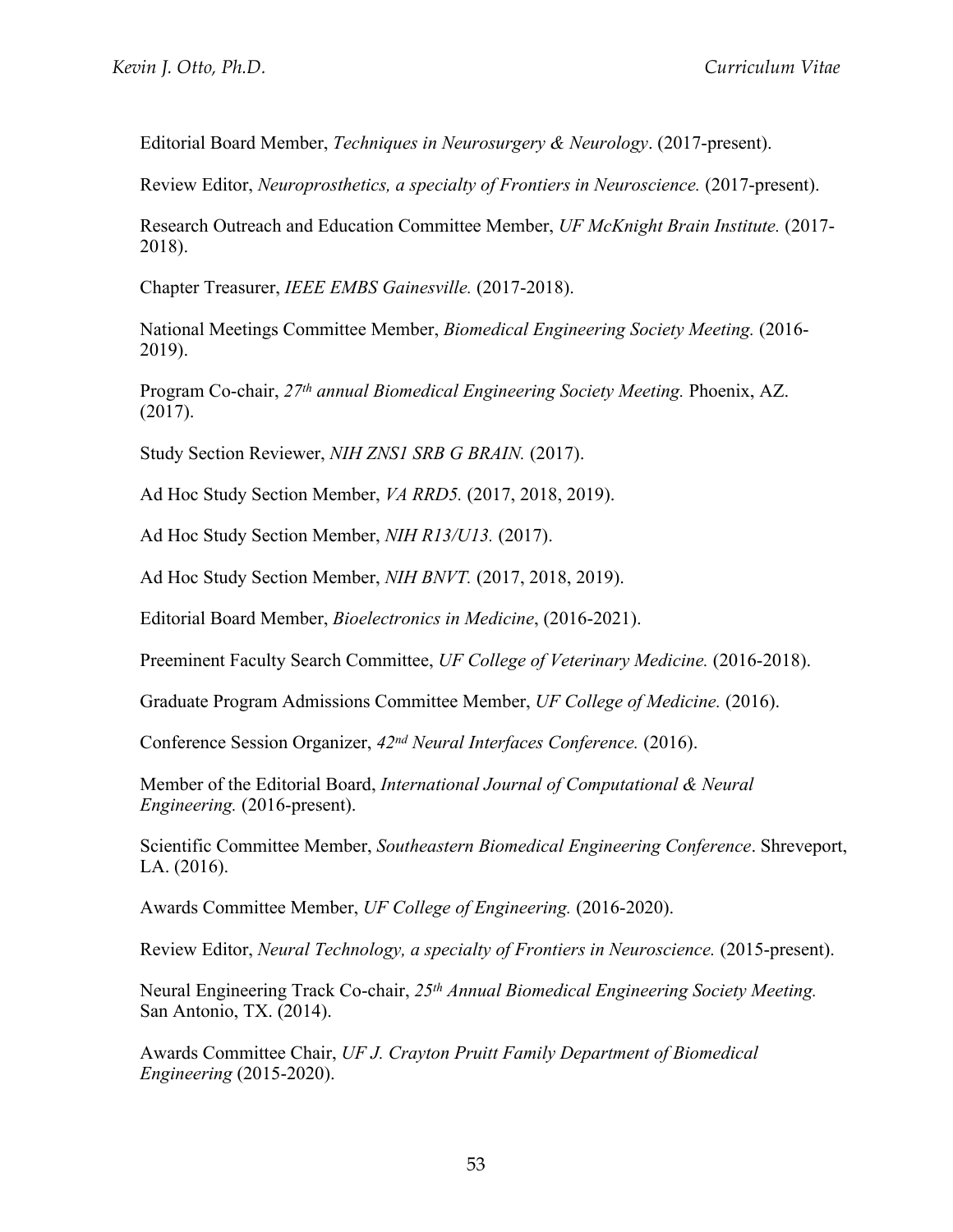Executive Committee Member, *UF J. Crayton Pruitt Family Department of Biomedical Engineering.* (2015-2018).

Faculty Search Committee Member, *UF J. Crayton Pruitt Family Department of Biomedical Engineering.* (2015-2017).

Tenure & Promotion Committee Member, *UF J. Crayton Pruitt Family Department of Biomedical Engineering.* (2014-Present).

Safety Steering Committee Member, *UF College of Engineering.* (2014-2015).

Research Committee Member, *UF J. Crayton Pruitt Family Department of Biomedical Engineering.* (2014-2015).

Awards Committee Member, *UF J. Crayton Pruitt Family Department of Biomedical Engineering.* (2014-2015).

Graduate Program Committee Member, *UF J. Crayton Pruitt Family Department of Biomedical Engineering.* (2014-2015).

Study Section Reviewer, *NIH ZDC1 SRB-K(16).* (2014).

Session Organizer, *41st Neural Interfaces Conference.* (2014).

Executive Committee Member, *ClevelandNEW Conference.* (2013-2019).

Study Section Member, *NIH ETTN.* (2013-2016).

Contributed Paper Reviewer, *IEEE-EMBS.* (2012-2014).

Session Chair, *23rd Annual Biomedical Engineering Society Meeting.* Atlanta, GA. (2012).

Panel Discussion Moderator, *40th Neural Interfaces Conference.* (2012).

Vice-President, *Sigma Xi Purdue Chapter.* (2012-2014).

Distinguished Lecturer Committee Chair, *Sigma Xi Purdue Chapter.* (2012-2014).

Executive Committee Member, *Sigma Xi Purdue Chapter.* (2012-2014).

Pre-doctoral Traineeship Research Proposal Evaluator, *Indiana Clinical and Translational Sciences Institute.* (2012-2014).

Awards Committee Member, *Purdue University College of Engineering*. (2011-2014).

Awards Committee Chair, *Purdue University Weldon School of Biomedical Engineering.* (2011-2014).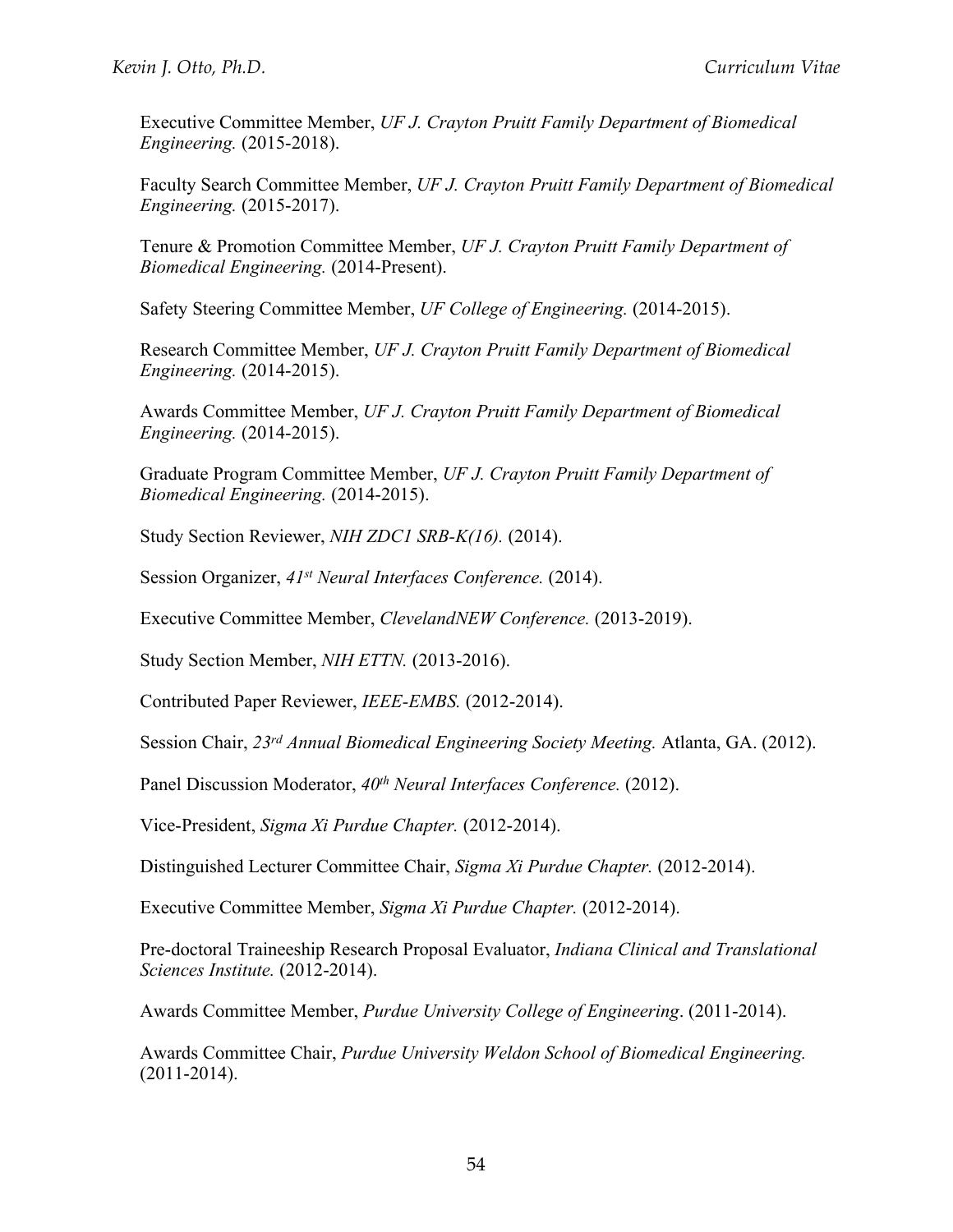Recruitment Committee Chair, *Purdue Undergraduate Life Sciences Program Integrative Sciences Training Group.* (2011-2014).

Presenter, *Purdue University Women in Engineering Recruiting Presentation for Seniors Exploring Engineering.* (2010).

Panel Member/Poster Judge, *Purdue University Biomedical Engineering Graduate Student Association Research Symposium.* (2010).

Advisor, *Purdue Society of Business Engineers/National Organization of Business Engineers.* (2010-2013).

Recruitment Committee Member, *Purdue University Interdisciplinary Life Sciences Program.* (2010-2014).

Graduate Committee Member, *Purdue University Weldon School of Biomedical Engineering.* (2009-2011).

Graduate Admissions Committee Member, *Purdue University Department of Biological Sciences.* (2009-2014).

Session chair, *20th Annual Biomedical Engineering Society Meeting.* Pittsburgh, PA. (2009).

Session chair, *31st Annual IEEE EMBS International Conference.* Minneapolis, MN. (2009).

CLA Subcommittee Member, *Purdue University Weldon School of Biomedical Engineering.* (2009).

Retreat Chair, *Purdue University Integrative Neuroscience Program.* (2009).

Abstract Reviewer, *Annual Biomedical Engineering Society Meeting*, (2008, 2009, 2011, 2014, 2015, 2016, 2018, 2019, 2020, 2021, 2022)

Session Chair, *19th Annual Biomedical Engineering Society Meeting.* St. Louis, MO. (2008).

Faculty Advisor, *Purdue University BMES Student Association*. (2008-2012).

Study Section Reviewer, *NSF BRIGE.* (2008).

Retreat Co-Chair, *Purdue University Integrative Neuroscience Program*. (2008).

Intern Mentor, *Purdue University Weldon School of Biomedical Engineering*. (2008-2009).

Judge, *Purdue University Undergraduate Research and Poster Symposium*. (2007-2010).

Faculty Advisor, *Purdue University Biomedical Engineering Graduate Student Association*. (2007-2014).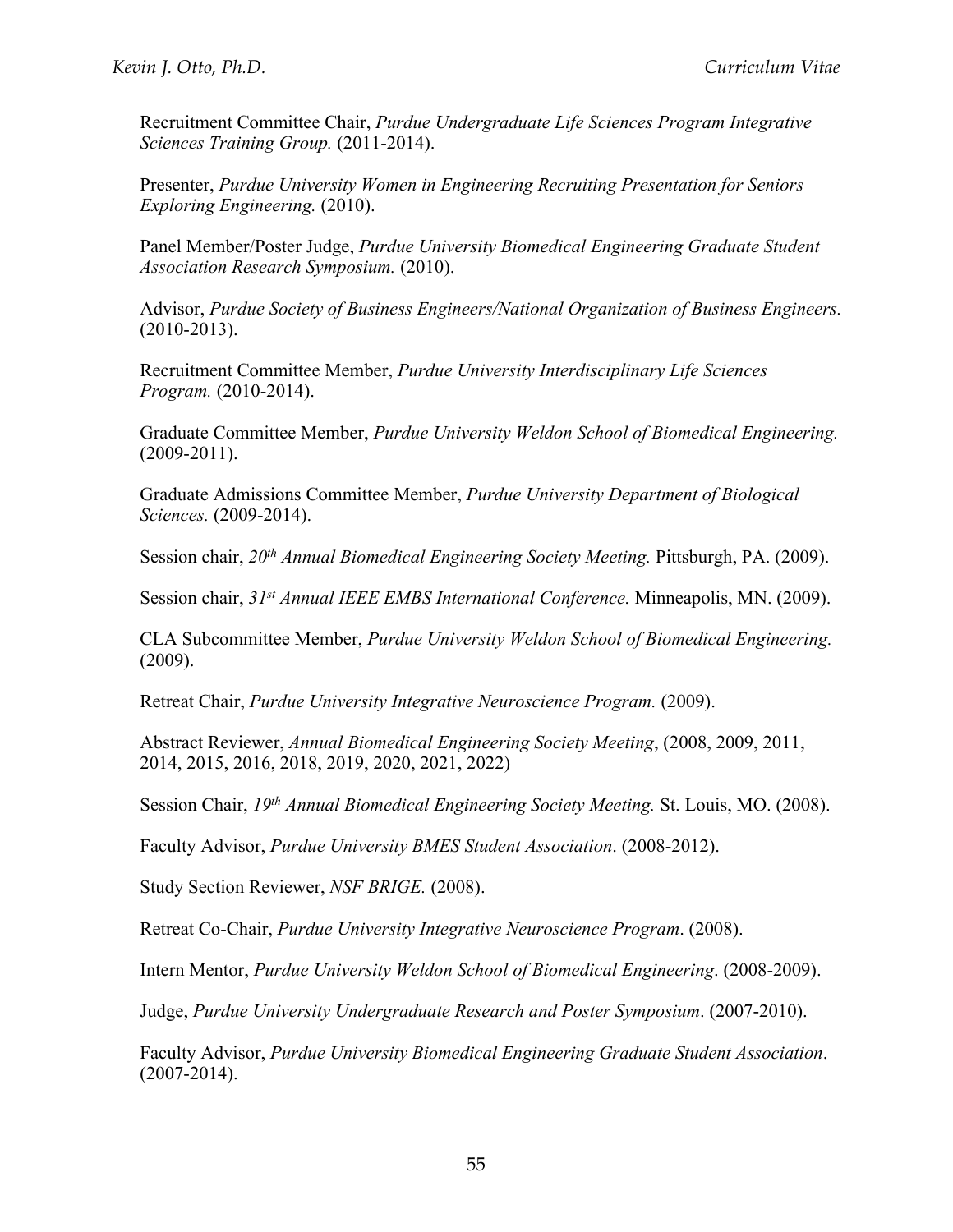Instructor, *Center for Neural Communications Technology "Implantable Neuroprosthetics: Technologies and Techniques" Course*. (2007-2010).

PRF Research Proposal Evaluator, *Purdue University Department of Biological Sciences*. (2006).

Animal Care Committee Faculty Representative, *Purdue University Weldon School of Biomedical Engineering*. (2005-2011).

Graduate Admissions Committee Member, *Purdue University Weldon School of Biomedical Engineering*. (2005-2009).

Professional Advisory Board Member, *Colorado State University Department of Chemical and Biological Engineering*. (2005-Present).

Student Luncheon Coordinator, *Hearing, Balance and Chemical Senses Seminar Series Speaker*. (Fall, 2004).

Volunteer Mentor, *University of Michigan College of Engineering Mentorship Workshop*. (April, 2004).

Admissions Committee Member, *Hearing, Balance and Chemical Senses Training Program, the Kresge Hearing Research Institute, University of Michigan*. (February, 2004).

Session Organizer, *Satellite Session on Advanced Microelectrode Implant Technology, 2nd International Brain-Computer Interface Workshop, Rensselaerville Institute.* Rensselaerville, New York. (June, 2002).

Reviewer: ACS Applied Materials & Interfaces Advanced Biosystems Advanced Functional Materials Advanced Materials Technologies Behavioural Brain Research Biochemical Sciences Biomaterials Biomedical Microdevices Brain Stimulation Colloids and Surfaces B: Biointerfaces Current Opinion in Biotechnology Current Opinion in Solid State & Materials Science European Journal of Neuroscience Frontiers in Neuroscience Frontiers in Systems Neuroscience IEEE Transactions on Biomedical Engineering IEEE Transactions on Neural Systems and Rehabilitation Engineering Journal of Biomaterials Applications Journal of Neural Engineering Journal of Neuroscience Methods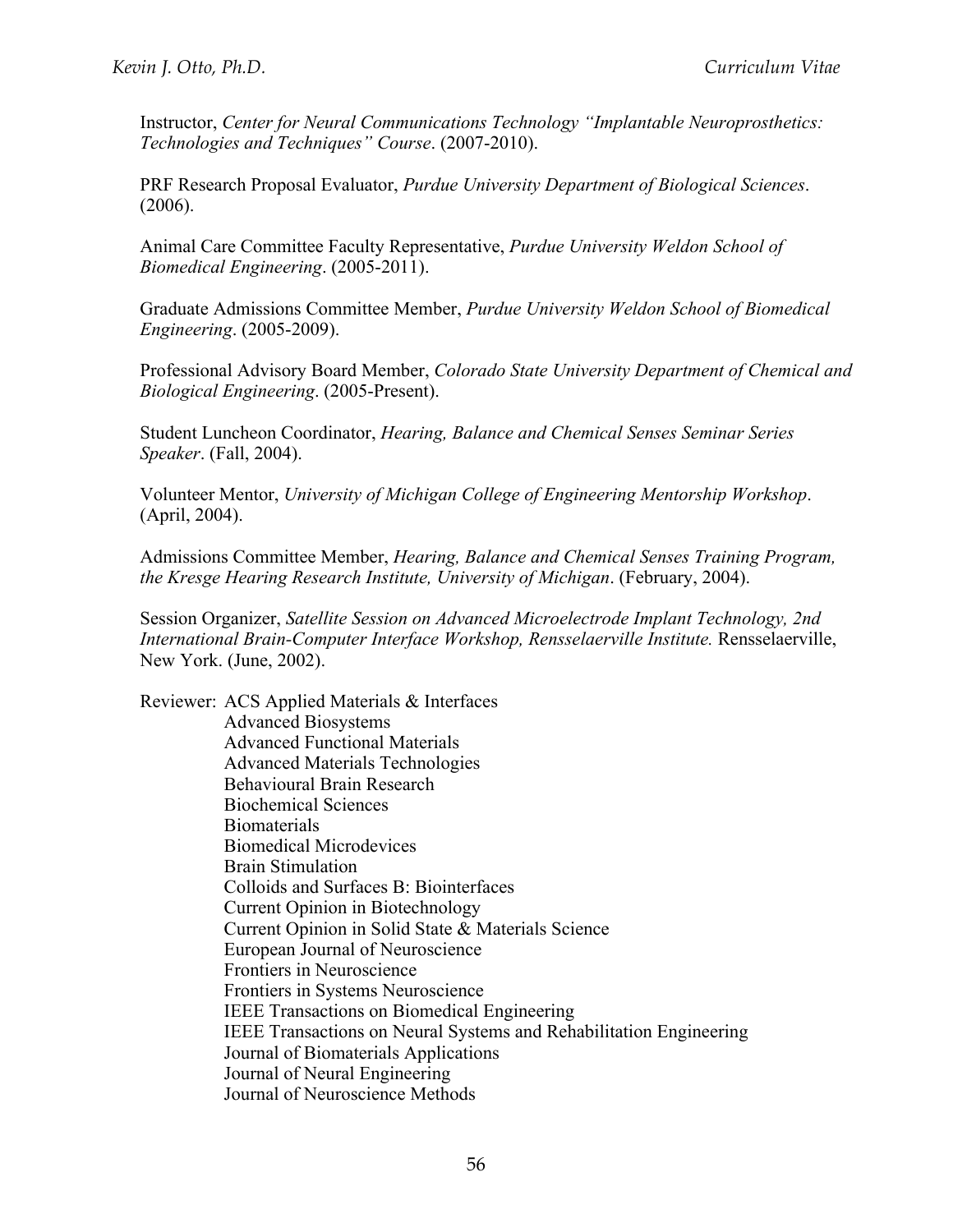Nature Communications Neuroscience PLOS One Proceedings of the National Academies of Sciences Progress in Brain Research Scientific Reports Sensors and Actuators: B Small

# *Additional Academic Affiliations*

| 2021-Present | Member, Center for Brain Injury, Rehabilitation, and Neuroresilience (BRAIN)<br>Center, the University of Florida |
|--------------|-------------------------------------------------------------------------------------------------------------------|
| 2019-Present | Member, The Pain Research and Intervention Center of Excellence, the<br>University of Florida                     |
| 2019-Present | Member, Fixel Center for Neurological Diseases, the University of Florida                                         |
| 2018-Present | Member, Diabetes Institute, the University of Florida                                                             |
| 2017-Present | Member, Breathing Research and Therapeutics (BREATHE) Center, the<br>University of Florida                        |
| 2016-Present | Member, Hearing Research Center, the University of Florida                                                        |
| 2016-2019    | Member, The Center for Movement Disorders, the University of Florida                                              |
| 2014-Present | Member, Evelyn F. & William L. McKnight Brain Institute, the University of<br>Florida                             |
| 2014-Present | Member, Nanoscale Institute for Medical and Engineering Technology,<br>University of Florida                      |

## *Previous Academic Positions*

| 2014-2018   | Associate Professor, J. Crayton Pruitt Family Department of Biomedical<br>Engineering, the University of Florida (with tenure)                 |
|-------------|------------------------------------------------------------------------------------------------------------------------------------------------|
| 2014-2016   | Adjunct Professor, the Weldon School of Biomedical Engineering, Purdue<br>University                                                           |
| 2012-2014   | Associate Professor, the Department of Biological Sciences and the Weldon<br>School of Biomedical Engineering, Purdue University (with tenure) |
| 2006-2012   | Assistant Professor, the Department of Biological Sciences and the Weldon<br>School of Biomedical Engineering, Purdue University               |
| 2003-2006   | Post-Doctoral Fellow, Program in Hearing, Balance and Chemical Senses,<br>Kresge Hearing Research Institute, University of Michigan            |
| 2001-2003   | Research Staff, Neural Engineering Laboratory, Biomedical Engineering<br>Department, University of Michigan                                    |
| 1998-2001   | Research Assistant, Neural Computation Laboratory, Bioengineering<br>Department, Arizona State University                                      |
| Spring 1998 | Teaching Assistant, Surgical Techniques, Arizona State University                                                                              |
| Spring 1998 | Teaching Assistant, Heat and Mass Transfer, Arizona State University                                                                           |
|             |                                                                                                                                                |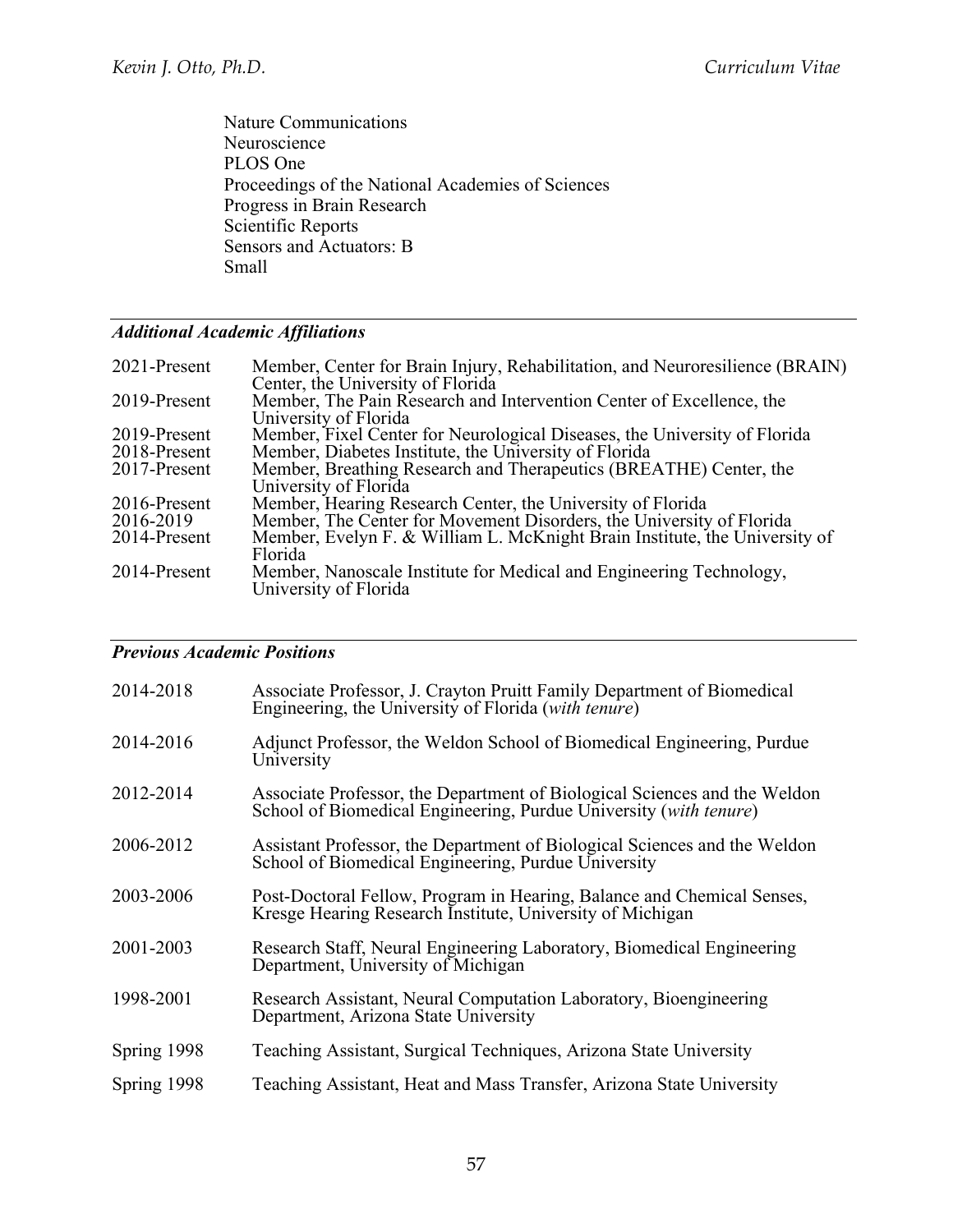Fall 1997 Teaching Assistant, Introduction to Bioengineering, Arizona State University

#### *Collaborators (selected)*

- Jen Bizon, Ph.D., University of Florida
- Sara Burke, Ph.D., University of Florida
- Martha Campbell-Thompson, Ph.D., D.V.M., University of Florida
- Stuart Cogan, Ph.D., University of Texas at Dallas
- Shelley Fried, Ph.D., Massachusettes General Hospital
- Warren Grill, Ph.D., Duke University
- Rick Johnson, Ph.D., University of Florida
- Jack Judy, Ph.D., University of Florida
- Damon Lamb, Ph.D., University of Florida
- Dave Martin, Ph.D., University of Delaware
- Mark Orazem, Ph.D., University of Florida
- Christine Schmidt, Ph.D., University of Florida
- Barry Setlow, Ph.D., University of Florida
- Justin Williams, Ph.D., University of Wisconsin

#### *References*

#### **Dr. Christine E. Schmidt**

 Pruitt Family Professor & Chair, J. Crayton Pruitt Family Department of Biomedical Engineering, University of Florida 1275 Center Drive schmidt@bme.ufl.edu Biomedical Sciences Building JG42 ph: 352-273-9222 Gainesville, FL 32611 fax: 352-273-9221

#### **Dr. Cammy R. Abernathy**

 Dean, Herbert Wertheim College of Engineering, University of Florida 300 Weil Hall, 1949 Stadium Road dean@eng.ufl.edu Gainesville, FL 32611 ph: 352-392-6000

#### **Dr. John Middlebrooks**

 Professor, Department of Otolaryngology, University of California, Irvine *Post-doctoral advisor* Medical Sciences D, room D404 *j.midd@uci.edu* University of California, Irvine ph: 949-824-0119 Irvine, CA 92697-5310 fax: 949-824-0118